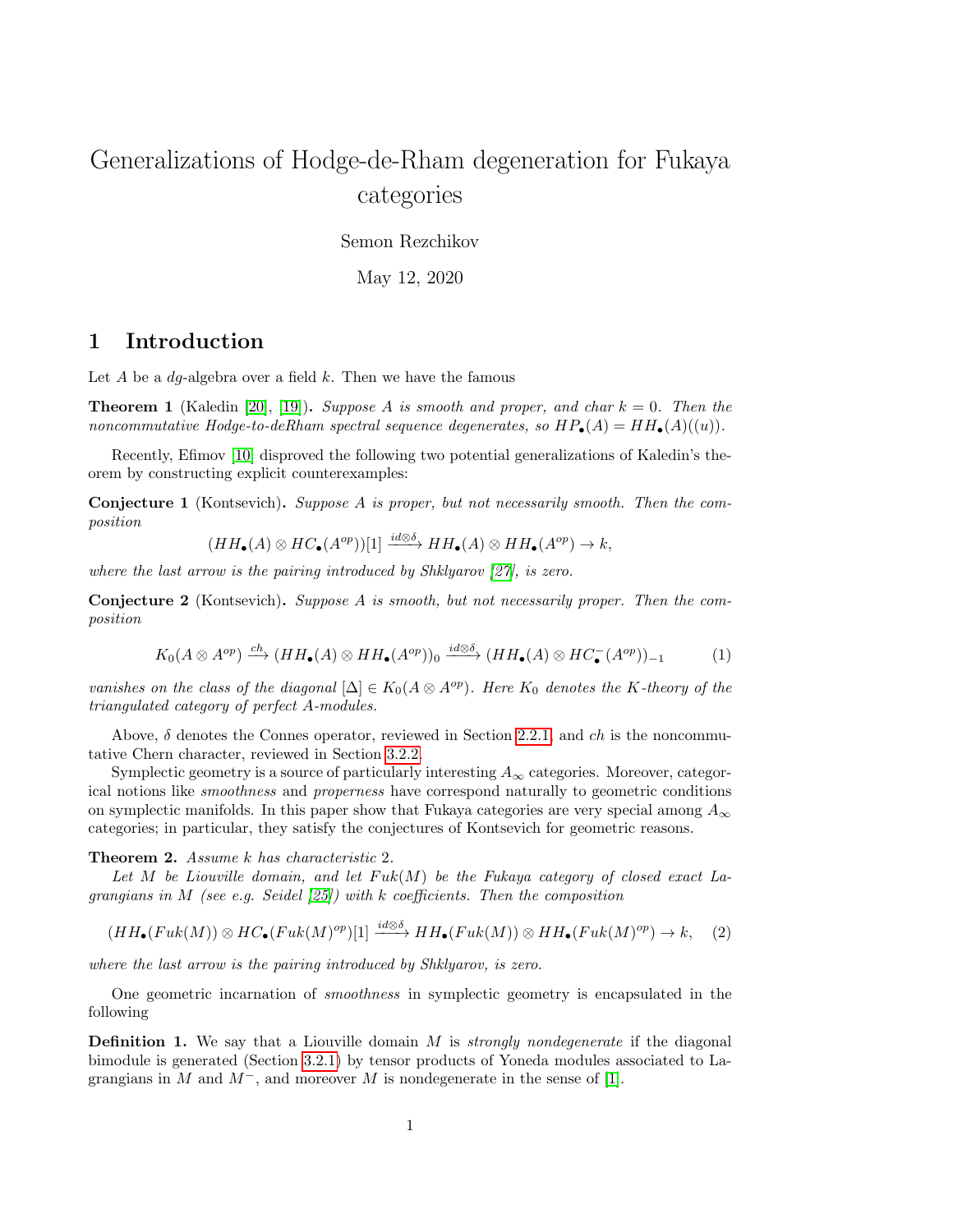<span id="page-1-0"></span>Theorem 3. Assume k has characteristic 2.

Let M be a Liouville domain that is strongly nondegenerate. Let  $WF(M)$  denote the wrapped Fukaya category of M with k coefficients; due to the nondegeneracy assumption,  $WF(M)$  is smooth. Let  $WF(M)$  – mod–W  $F(M)$  denote the  $A_{\infty}$  category of  $(WF(M), WF(M))$ -bimodules. Then the composition

$$
K_0(WF(M) - mod - WF(M)) \xrightarrow{K \circ ch} (HH_\bullet(WF(M)) \otimes HH_\bullet(WF(M)^{op}))_0 \xrightarrow{id \otimes \delta} (HH_\bullet(WF(M)) \otimes HC_\bullet(WF(M)^{op}))_{-1}
$$
\n(3)

vanishes on the class of the diagonal  $[\Delta] \in K_0(WF(M) - mod - WF(M)).$ 

Here, the left-most term is the K-theory of perfect  $WF(M) - WF(M)$ -bimodules, ch is the noncomutative Chern character, and  $K$  is the Kunneth map on Hochschild homology.

Remark 1. Efimov's examples can be made Calabi-Yau (Efimov, personal communication), so these results do not follow algebraically from previous results on the existence of Calabi-Yau structures for Fukaya categories.

It is a fundamental theorem tat

**Proposition 1.** [\[18\]](#page-38-4), [\[7\]](#page-37-2) If M is Weinstein then it is strongly nondegenerate.

See the discussion around Lemma [11](#page-25-0) for an explanation of what is needed to replace the strong nondegeneracy assumption above with the usual nondegeneracy condition of the Abouzaid generation criterion [\[1\]](#page-37-1).

Remark 2. In Theorem [3,](#page-1-0) we use  $K_0(WF(M) - mod - WF(M))$  as the domain of the map ch instead of " $WF(M) \otimes WF(M)^{op}$ ". This is because  $WF(M)$  is naturally an  $A_{\infty}$ -category, and the natural replacement for the tensor product of dg categories  $A \otimes B$  is the category of bimodules  $A - mod - B$ . It is clear that Kontsevich's conjectures are invariant under replacing A by a quasi-equivalent dg-category; Theorem [3](#page-1-0) implies Conjecture [2](#page-0-0) for A any dga quasi-equivalent to  $WF(M).$ 

For the proof of Theorem [2,](#page-0-1) we take advantage of the degenerations of the moduli space of annuli with one distingushed marked point on each boundary component. This moduli space is closely related to the moduli space used in Abouzaid's proof [\[1\]](#page-37-1) of the generation criterion: in our case, the distinguished marked points on each side of the annulus have a relative angle that is allowed to vary, while in Abouzaid's case the relative angle is fixed. For a visual summary of the degeneration argument, we direct the reader to Figure [2.](#page-40-0)

For the proof of Theorem [3,](#page-1-0) we use Ganatra's cyclic open-closed map [\[17\]](#page-37-3) to rephrase the statement in terms of symplectic cohomology, and then perform a sequence of bordisms to the resulting moduli space of curves. At the level of TQFT, the argument is described schematically in Figure [1](#page-39-0) below. In fact, it is possible to give an alternative proof of Theorem [2](#page-0-1) that is dual to our proof of Theorem [3](#page-1-0) simply by reading Figure [1](#page-39-0) backwards, although we do not pursue this route in the paper. Thus, the conjectures of Kontsevich are dual to one another, and in the setting of Fukaya categories the admit *geometrically dual proofs*.

From the perspective of the cobordism hypothesis (see [\[14\]](#page-37-4) for an introduction), natural algebraic conditions on an  $\infty$ -category should be the same as conditions on the TQFT that is equivalent to the ∞-category under the cobordism hypothesis. For example, smooth and proper  $dg$ -categories are exactly the fully dualizable  $dg$ -categories, which by the original form of the cobordism hypothesis correspond to fully extended 2d TQFTs (folkore, but see [\[28\]](#page-38-5)). Similarly, making the TQFT an oriented TQFT instead of a framed TQFT is related to the Calabi-Yau condition on an  $A_{\infty}$  category [\[9\]](#page-37-5). We speculate that the schematic degenerations of Figure [1](#page-39-0) should be propoted to axiomatic conditions on a TQFT, which should then correspond to a "good" algebraic condition on a dg-category. Historically, the identification of natural categorical properties, such as the notion of a smooth, proper, or Calabi-Yau category, has been helpful for researchers in many different fields, including symplectic topology. Based on the phenomena observed in this paper, we hope that the natural analytic behavior of pseudoholomorphic curves can be a guide for researchers in algebra, showing the way towards a better definition of a "good" noncommutative space.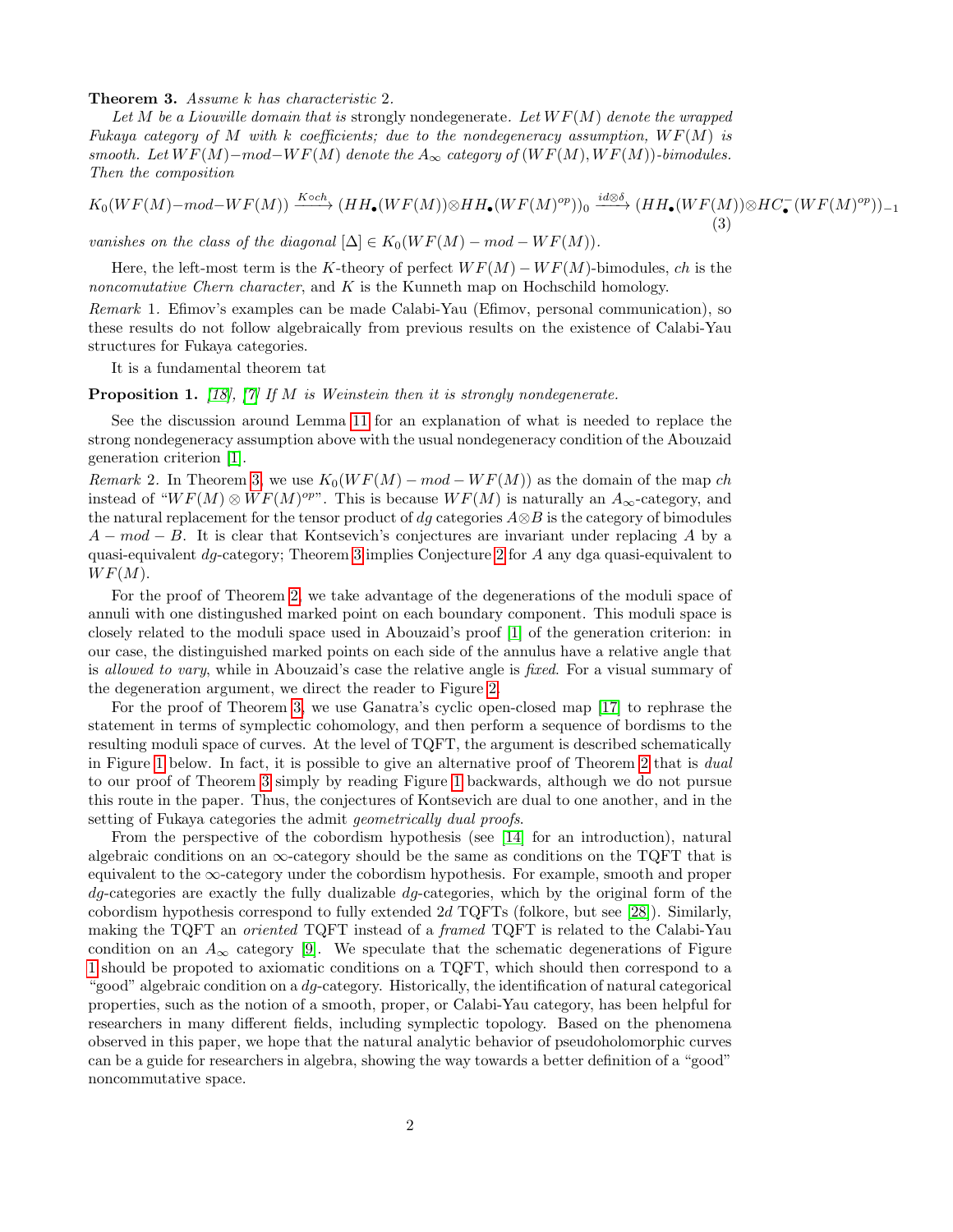### 2 Proper Fukaya Categories

To approach Theorem [2,](#page-0-1) we will borrow an explicit version of the conclusion in the proposition from Efimov. Please look at Appendix [6](#page-36-0) for a discussion of the conventions on  $A_{\infty}$  algebras that we use.

**Lemma 1** (Efimov [\[10\]](#page-37-0) (Prop 2.2)). Let  $A_1, A_2$  be strictly unital  $A_\infty$  algebra over a field k, and let M be a finite dimensional strictly unital  $A_{\infty}$  ( $A_1, A_2$ )-bimodule. Assume that  $dim M < \infty$ .

$$
\psi: HH_{\bullet}(A_1) \otimes HH_{\bullet}(A_2^{op}) \to HH_{\bullet}(A_1) \otimes HH_{\bullet}(A_2^{op}) \to HH_{\bullet}(End(V)) \to \mathbb{k}
$$
 (4)

is given by

$$
\psi((a_0,\ldots,a_n)\otimes(b_0,\ldots,b_m))\mapsto str_M(m\mapsto\atop 0\leq i\leq n,0\leq j\leq m}(-1)^{\sum_{i=1}^m} (1)^{\sum_{i=1}^m} (a_i,\ldots,a_n,\ldots,a_{i-1},m,b_j,\ldots,b_0,b_m,\ldots,b_{j+1})).
$$
 (5)

Here, the str<sub>M</sub> denotes the supertrace of an endomorphism of a graded vector space, the  $\mu_{i,j}$ are the bimodule operations, and  $(-1)^{\mathbf{\Phi}}$  is a sign defined as follows. Let  $b = (b_0, \ldots, b_m)$ , and  $a = (a_0, \ldots, a_m)$ . Given an element x of an  $A_\infty$  algebra, let |x| denote its degree and let  $||x|| = |x| - 1$  denote its reduced degree. Given a tuple  $f = (f_0, \ldots, f_r)$  of elements of a graded vector space and  $0 \leq i \leq j \leq r$ , let

<span id="page-2-0"></span>
$$
l_i^j(f) = \sum_{k=i}^j \|f_k\|.
$$

Then

$$
\maltese = |m|l_0^m(b) + l_0^n(a) + l_0^{i-1}(a)l_i^n(a) + \sum_{0 \le p < q \le j} ||b_p|| ||b_q|| + \sum_{j+1 \le p \le q \le m} ||b_p|| ||b_q||.
$$

Remark 3. The lemma is stated for finite dimensional  $A_{\infty}$  modules M, but the same computation proves the lemma for  $A_1, A_2$  strictly unital  $A_\infty$  categories, with  $M(X, Y)$ , a finite dimensional k-vector space for any pair  $X, Y$  of objects in  $A_1, A_2$ , respectively. Likewise, the computations make sense for  $A_{\infty}$  modules which are only Z/2Z-graded.

<span id="page-2-1"></span>Remark 4. If M is the diagonal bimodule then  $\mu_{i,j} = \mu_{i+j+1}$ .

The derivation of the above equation uses an expression for the Connes operator on the cyclic bar complex of a strictly unital  $A_{\infty}$  algebra. The Fukaya category  $Fuk(M)$  of closed exact Lagrangians is not strictly unital, it is *c-unital*, namely, the homology category  $H(Fuk(M))$  is unital  $([25][1.2a])$  $([25][1.2a])$  $([25][1.2a])$ .

#### 2.1 Units

The Fukaya category is not strictly unital; in this section we recall several chain-level notions of units in  $A_{\infty}$  categories and state a convenient algebraic lemma comparing two different such notions.

<span id="page-2-2"></span>**Definition 2.** A homology unit for a c-unital  $A_{\infty}$  category A to be a choice  $e_L \in Hom_A(L, L)$ of lift of the unit in  $H(A)$  for every object L of A.

Given an object  $\Delta$  in a c-unital  $A_{\infty}$  category A, we say that  $e_L \in Hom_A(L, L)$  is a *homology* unit for L if it lifts the unit in  $Hom_{H(A)}(L, L)$ .

Given an  $A_{\infty}$  algebra A with a homology unit  $e \in A$ , there is the following useful notion introduced by FOOO [\[15\]](#page-37-6):

**Definition 3.** (see [\[16\]](#page-37-7)) A homotopy unit for A is an  $A_{\infty}$  algebra structure on  $A' := A \oplus kf[1] \oplus$  $ke^+$ , where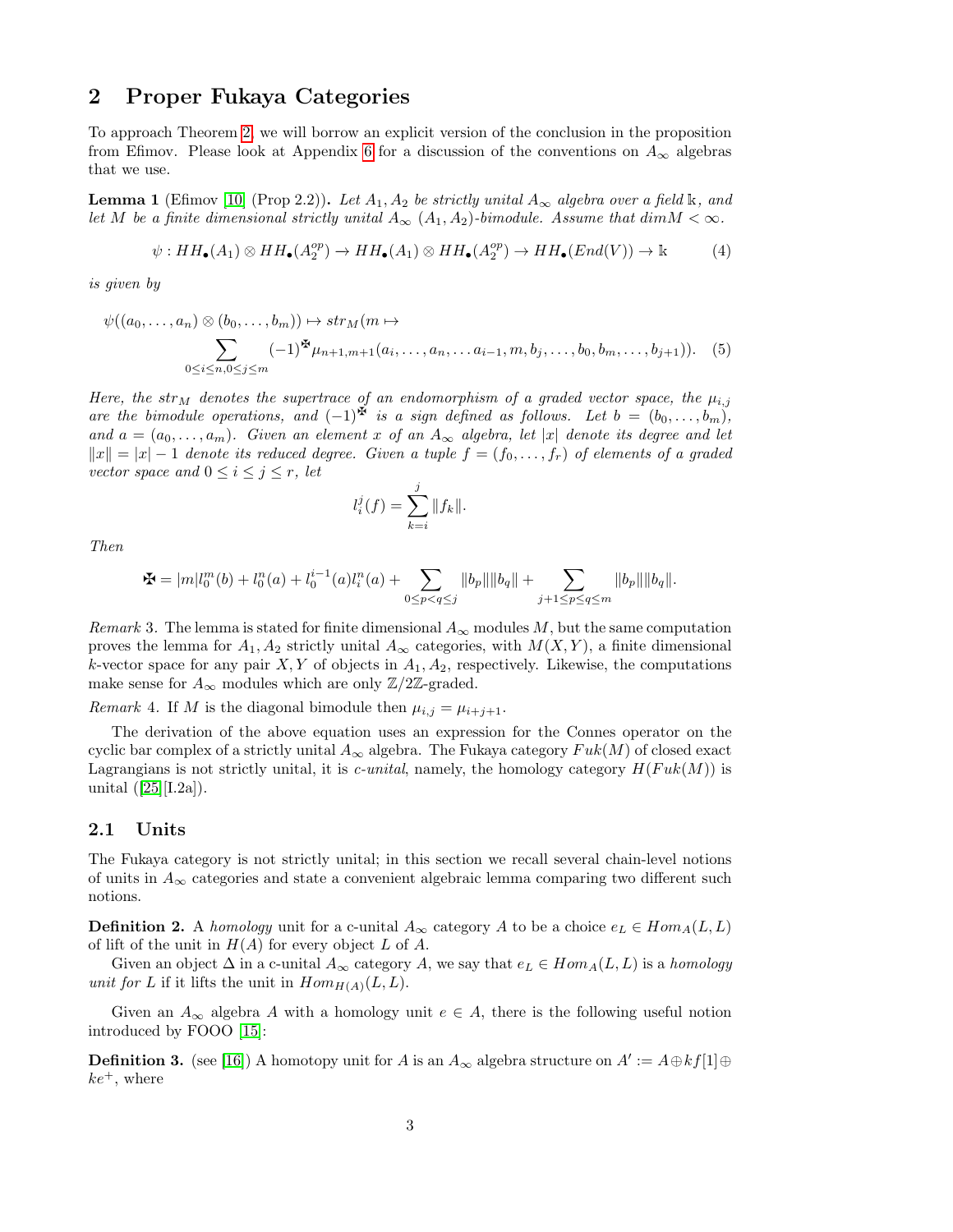- The  $A_{\infty}$  operations preserve  $A \subset A'$  and agree with the  $A_{\infty}$  operations on A;
- The element  $e^+$  is a strict unit, and
- $\mu^1(f) = e e^+$ .

*Remark* 5. The definition implies that  $A \rightarrow A'$  is a quasi-equivalence.

Remark 6. The definition immediately generalizes to arbitrary  $A_{\infty}$  categories: given an  $A_{\infty}$ category A with a homology unit  $\{e_L\}_{L\in Ob(A)}$ , one enlarges A to A' by adding a two-dimensional graded vector space  $k f_L[1] \oplus k e_L^+$  to  $End_A(L)$  for all objects of A, and defines a homotopy unit for A to be an  $A_{\infty}$  structure on A' extending that of A such that the  $\{e_L^+\}$  are strict units and  $\mu^1(f_L) = e_L - e_L^+$  for every L.

A geometric construction of homotopy units for a single compact lagrangian have been constructed by [\[15\]](#page-37-6) and in a significantly more complex setting, for a certain model of the Wrapped Fukaya category of the product of a pair of Liouville domains, by [\[16\]](#page-37-7). For our purposes, these geometric constructions are not important, and we can simply invoke the following general algebraic lemma proven in Appendix [5:](#page-35-0)

<span id="page-3-1"></span>**Proposition 2.** Any c-unital  $A_{\infty}$  category with a choice of homology unit  $\{e_L\}$  admits a homotopy unit.

#### 2.2 Variants of the Hochschild complex

There are several canonical complexes that compute Hochschild homology that may be associated to an  $A_{\infty}$  algebra, depending on whether it has a strict unit or not and what algebraic structure is required. The most basic, which makes sense for any  $A_{\infty}$  category, is the bar complex, which, as a graded vector space, is

$$
C_{\bullet}(A):=\bigoplus_{k\geq 0}\bigoplus_{X_1,\ldots,X_k\in Ob(A)} Hom^*(X_0,X_1)\otimes Hom^*(X_1,X_2)[1]\otimes\ldots\otimes Hom^*(X_k,X_0)[1].
$$

If A is strictly unital, then there is the *reduced bar complex*, which is a quotient of the bar complex in which any cyclically composable collection of morphisms may have at most the first element equal to the a strict unit. We denote the reduced bar complex by  $C^{red}_\bullet(A)$ ; it is called  $C_{\bullet}(A)$  by Efimov (see [\[10\]](#page-37-0) Section 2). The quotient map  $C_{\bullet}(A) \to C_{\bullet}^{red}(A)$  is an equivalence.

For any A there is also a *non-unital Hochschild complex* which, as a graded vector space is

$$
C^{nu}_{\bullet}(A)=C_{\bullet}(A)\oplus C_{\bullet}(A)[1]
$$

described, for example, in ([\[17\]](#page-37-3) Section 3) and the inclusion  $C_{\bullet}(A) \to C_{\bullet}^{nu}(A)$  is an equivalence whenever A is c-unital.

#### <span id="page-3-0"></span>2.2.1 A review of  $S^1$ -actions on chain complexes

We briefly review the various  $S^1$  actions on different variants of the Hochschild complexes; see ([\[17\]](#page-37-3) Sections 2,3) for more details. Equipping  $S^1 = \mathbb{R}/\mathbb{Z}$  with the CW structure with one 0-cell and one 1-cell, the graded group

$$
C_{-\bullet}(S^1) = k[\Lambda]/\Lambda^2, |\Lambda| = -1
$$

has the structure of a dg ring, and the inclusion into singular chains on  $S<sup>1</sup>$  is an equivalence of  $A_{\infty}$  algebras where the latter is equipped with the algebra structure induced by the group structure on  $S^1$ . A dg-module over  $C_{-\bullet}(S^1)$  is called a *mixed complex*, and an  $A_{\infty}$ -module over  $C_{-\bullet}(S^1)$  is called an ∞-mixed complex. A map if ∞-mixed complexes just just a map of  $A_{\infty}$ modules. If A is unital then  $C_{\bullet}(A)$ ,  $C_{\bullet}^{red}(A)$  both have the structure of a mixed complex defined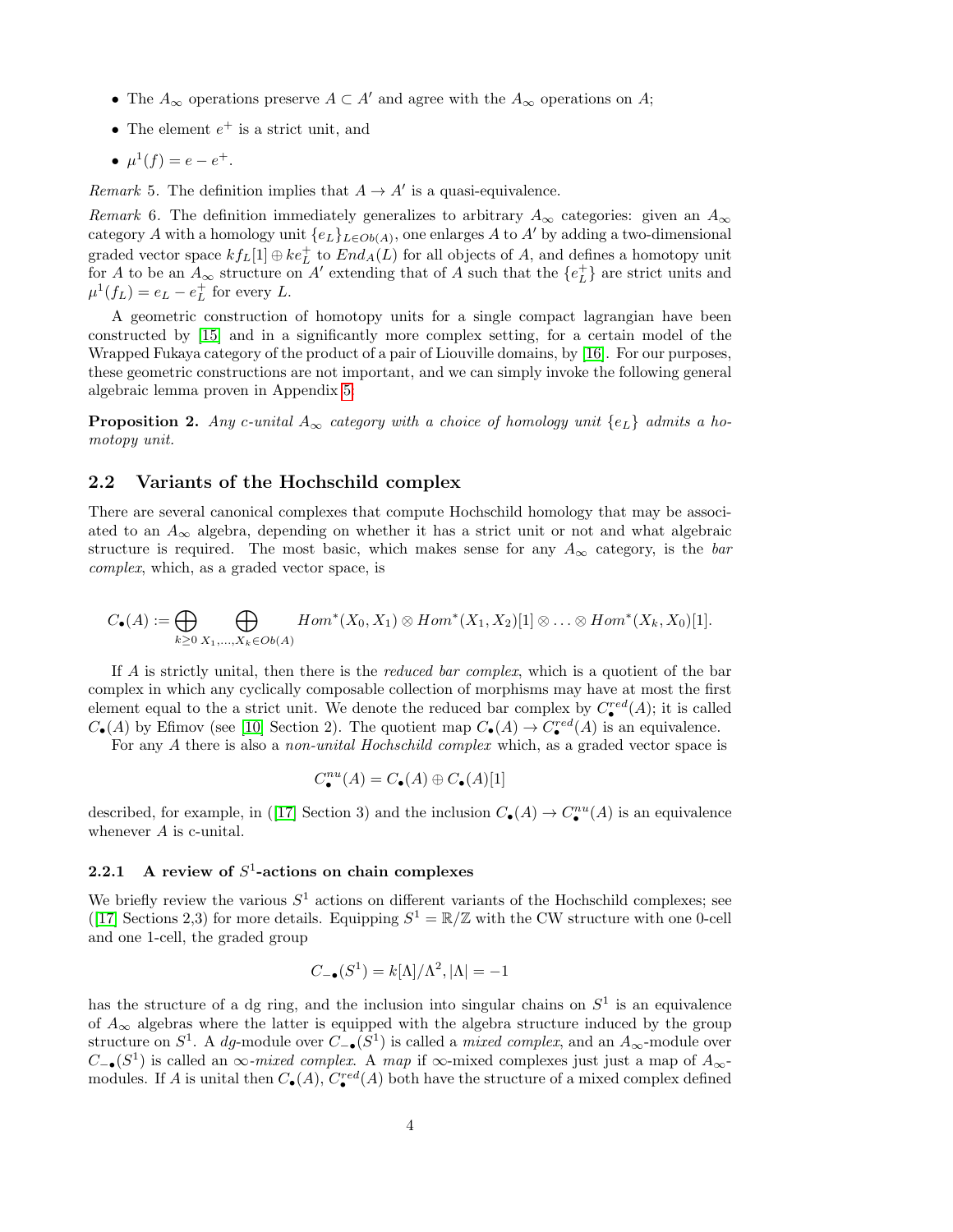by Connes, and the quotient map is a map of mixed complexes. For any A the complex  $C^{nu}_{\bullet}(A)$ is a mixed complex and if A is unital then  $C_{\bullet}(A) \to C_{\bullet}^{nu}(A)$  is a equivalence of mixed complexes.

Given a chain complex M, the data of an  $A_{\infty}$ -module structure on M over  $C_{-\bullet}(S^1)$  is exactly the same as the data of a degree 1 map

$$
\delta = M \to M[[u]] := M \widehat{\otimes_k k[[u]]} \tag{6}
$$

where u is a formal variable of degree 2, the hat denotes u-adic completion; where the the  $u^0$ term of  $\delta$  is the usual differential on M, and the  $k[[u]]$ -linear extension f  $\delta$  to an endomorphism of  $M[[u]]$  is a differential. We will denote the components of this map by

$$
\delta_k : M \to M[1 - 2k] \n\delta = \sum_k \delta_k u^k.
$$
\n(7)

<span id="page-4-2"></span>Clearly one can specify the structure of an  $\infty$ -mixed complex on M by specifying maps  $\delta_k$  as above satisfying a necessary identity. One calls the resulting complex  $M[[u]]$  the negative cyclic complex, the  $k((u))$ -linear complex  $M((u))$  that one obtains by inverting u the periodic cyclic complex, and the quotient  $M((u))/uM[[u]]$  the cyclic complex. Their homologies are the negative cyclic homology, periodic cyclic homology, and cyclic homology, respectively.

#### 2.3 Reducing to the Hochschild complex of  $Fuk(M)$

In this section, we explain how to apply Efimov's formula [5](#page-2-0) to the setting of the (non-unital!) Fukaya category, even though it was derived using a unital model. Furthermore, we elaborate on why checking Theorem [2](#page-0-1) on the image of Hochschild cycles in cyclic cycles suffices to prove Theorem [2.](#page-0-1)

Let  $Fuk(M) \to Fuk(M)'$  be a choice of homotopy unit for  $Fuk(M)$ . There is an induced diagram of mixed complexes

$$
C_{\bullet}^{nu}(Fuk(M)) \longrightarrow C_{\bullet}^{nu}(Fuk(M)')
$$
\n
$$
\uparrow
$$
\n
$$
C_{\bullet}(Fuk(M)) \longrightarrow C_{\bullet}(Fuk(M)') \longrightarrow C_{\bullet}^{red}(Fuk(M)')
$$
\n(8)

in which the left horizontal arrows are inclusions and all maps are equivalences. This zig-zag of equivalences of mixed complexes shows that understand the map in Equation [2,](#page-0-2) it suffices to compute the image of the map

$$
(HH_{\bullet}(Fuk(M)^{\prime})\otimes HC_{\bullet}((Fuk(M)^{\prime})^{op})[1] \xrightarrow{id\otimes\delta} HH_{\bullet}(Fuk(M)^{\prime})\otimes HH_{\bullet}((Fuk(M)^{\prime})^{op}) \to k. \tag{9}
$$

where the Hochschild and cyclic homologies are computed using the mixed complex structure on  $C^{red}_\bullet(Fuk(M)')$ . We now prove the lemma

<span id="page-4-0"></span>**Lemma [2](#page-0-1).** Theorem 2 holds for  $Fuk(M)$  if for all Hochschild cycles

<span id="page-4-1"></span>
$$
\sum_{l} k_l(a_0^l, \dots, a_{n_l}^l) \otimes (b_0^l, \dots, b_{m_l}^l) \in C_{\bullet}(Fuk(M))
$$
\n(10)

one has that

$$
\sum_{l} k_{l} str_{M}\left(m \mapsto \sum_{0 \le i \le n, 0 \le j \le m} \mu_{n+m+3}(a_{i}^{l}, \dots, a_{n_{l}}^{l}, \dots a_{i-1}^{l}, m, b_{j}^{l}, \dots, b_{0}^{l}, b_{m_{l}}^{l}, \dots, b_{j+1}^{l})\right) = 0.
$$
\n(11)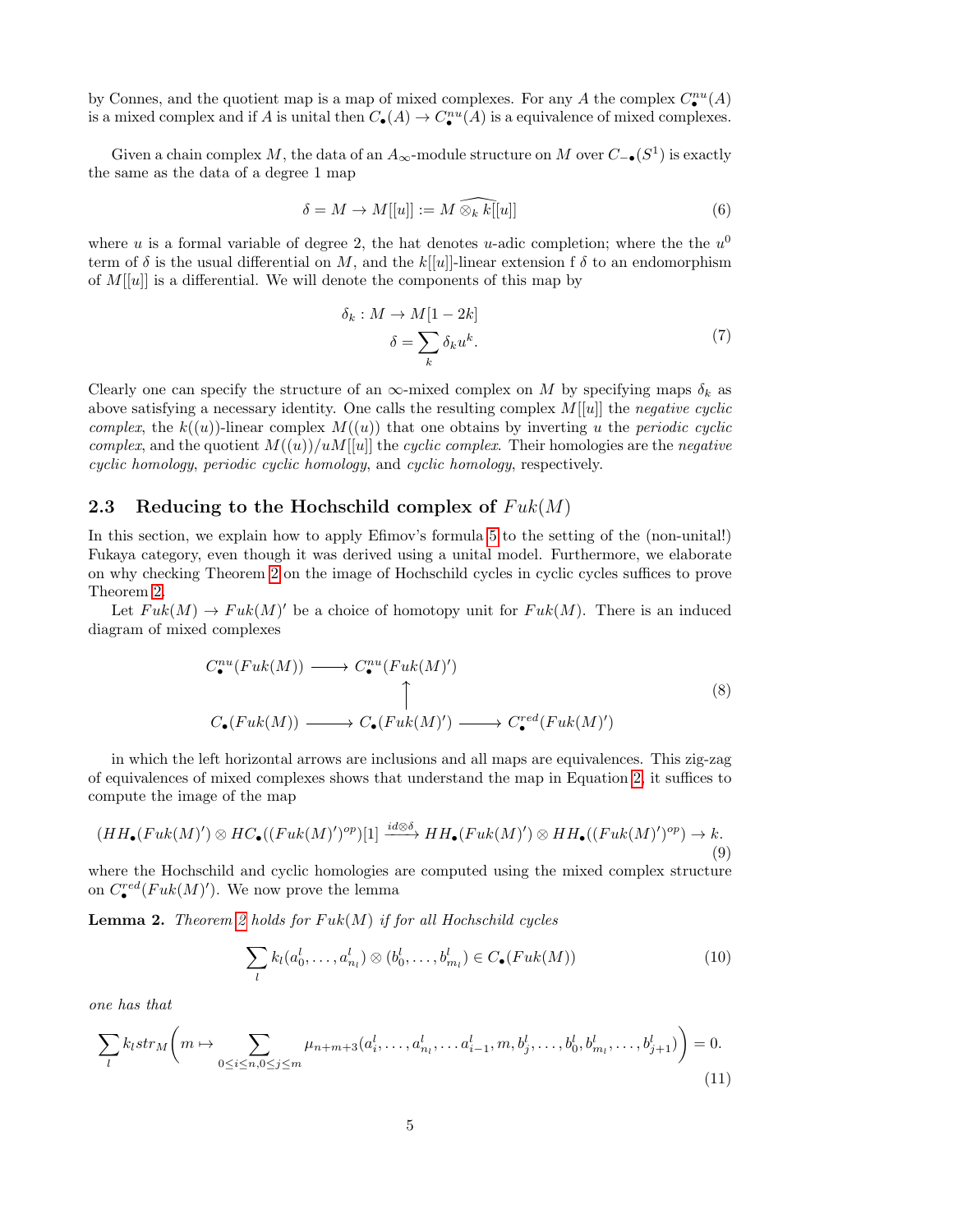*Proof.* For an  $\infty$ -mixed complex N, the Connes map  $\delta : HC_{\bullet}(N) \to HH_{\bullet}(N)$  is the boundary map of the long exact sequence of complexes (see [\[22,](#page-38-6) Theorem 2.2.1])

<span id="page-5-1"></span>
$$
M = uM[[u]]/u^2M[[u]] \to M((u))/u^2M[[u]] \to M((u))/uM[[u]].
$$
\n(12)

where the identification  $M = uM[[u]]/u^2M[[u]]$  shifts degree by two. Let  $M = C^{red}_\bullet(Fuk(M)'),$ and write  $M = M' \oplus M''$ , where M' is the subcomplex spanned by cycles of composable morphisms for which the first term in the tensor product is the strict unit, and  $M''$  is the image of  $C_{\bullet}(Fuk(M))$  in  $C_{\bullet}^{red}(Fuk(M)')$ , i.e. the subcomplex spanned by cycles of composable morphisms where the first term in the tensor product is not a strict unit. Let  $y \in M((u))/uM[[u]]$ be a cocycle in the cyclic homology complex. Any cyclic chain  $y$  can be uniquely written as

<span id="page-5-0"></span>
$$
y = y^{nu} + y^{u} + u^{-1}y^{neg},
$$
\n(13)

where

$$
u^{-1}y^{neg} \in u^{-1}M((u))/uM[[u]];
$$
  
\n
$$
y^{nu} \in u^{0}M'' \subset M((u))/uM[[u]];
$$
  
\n
$$
y^{u} \in u^{0}M' \subset M((u))/uM[[u]].
$$

In the mixed complex structure on  $C^{red}_\bullet(Fuk(M)')$ , all terms containing a unit are annihilated by the Connes  $B$  operator, and all terms in the image of  $B$  contain a unit in the first position (See Efimov [\[10\]](#page-37-0), Equation (2.1) or [\[17\]](#page-37-3)). Denote the Hochschild differential by  $b$ ; then the differencial on the negative cyclic complex is  $b + uB$ . Given  $z \in M((u))/uM[[u]]$ , we introduce the notation

$$
z = \sum_{i \leq 0} [z]_i u^{-i}, \text{ where } [z]_i \in M.
$$

Suppose that y is a cycle, i.e.  $(d+u)$ y = 0. Plugging in [\(13\)](#page-5-0), one sees that

$$
b(y^{nu} + y^{u}) = -[By^{neg}]_{0} + -u^{-1}[By^{neg}]_{-1}u^{-1} + \dots
$$

Since  $b(y^{nu})$  has no units in first position, but every term on the right hand side must have units in the first position, we must have that  $b(y^{nu}) = 0$ , and thus that  $(b + uB)(y^{nu}) = 0$ , so  $y^{nu}$  is a cyclic cycle. Therefore, since  $By^{u} = 0$ , we have that

$$
B(y) \in By^{nu} + u^{-1}M((u))/M[[u]]
$$

and in particular, by the definition of  $\delta$  [\(12\)](#page-5-1), one has that

$$
\delta y = \delta y^{nu}.
$$

But every  $y^{nu}$  with  $by^{nu} = 0$  is the image of a Hochschild cycle in  $C_{\bullet}(Fuk(M))$ , and the map  $HH_*(Fuk(M)) \to HH_*(Fuk(M)')$  is a quasi-isomorphism. This proves the Lemma.  $\Box$ 

#### <span id="page-5-2"></span>2.4 Fukaya-categorical conventions

For all  $d > 3$ , let  $\mathcal{R}^d$  be the moduli space of holomorphic disks with d marked points on the boundary, and let  $\mathcal{S}^d \to \mathcal{R}^d$  be the corresponding universal family of disks. Let  $\overline{\mathcal{R}}^d$  be Deligne-Mumford compactification of  $\mathcal{R}^d$ .

We will use Seidel's conventions for setting up the compact Fukaya category, with sign conventions described in Section [6.](#page-36-0) In this case:

- Standard coordinates on the complex numbers  $\mathbb C$  are  $z = s + it$ . Let  $\mathbb R^{\pm} = \{s \in \mathbb R; \pm s \geq 0\}.$ Define the standard Riemann surfaces
	- $Z := \mathbb{R} \times [0,1],$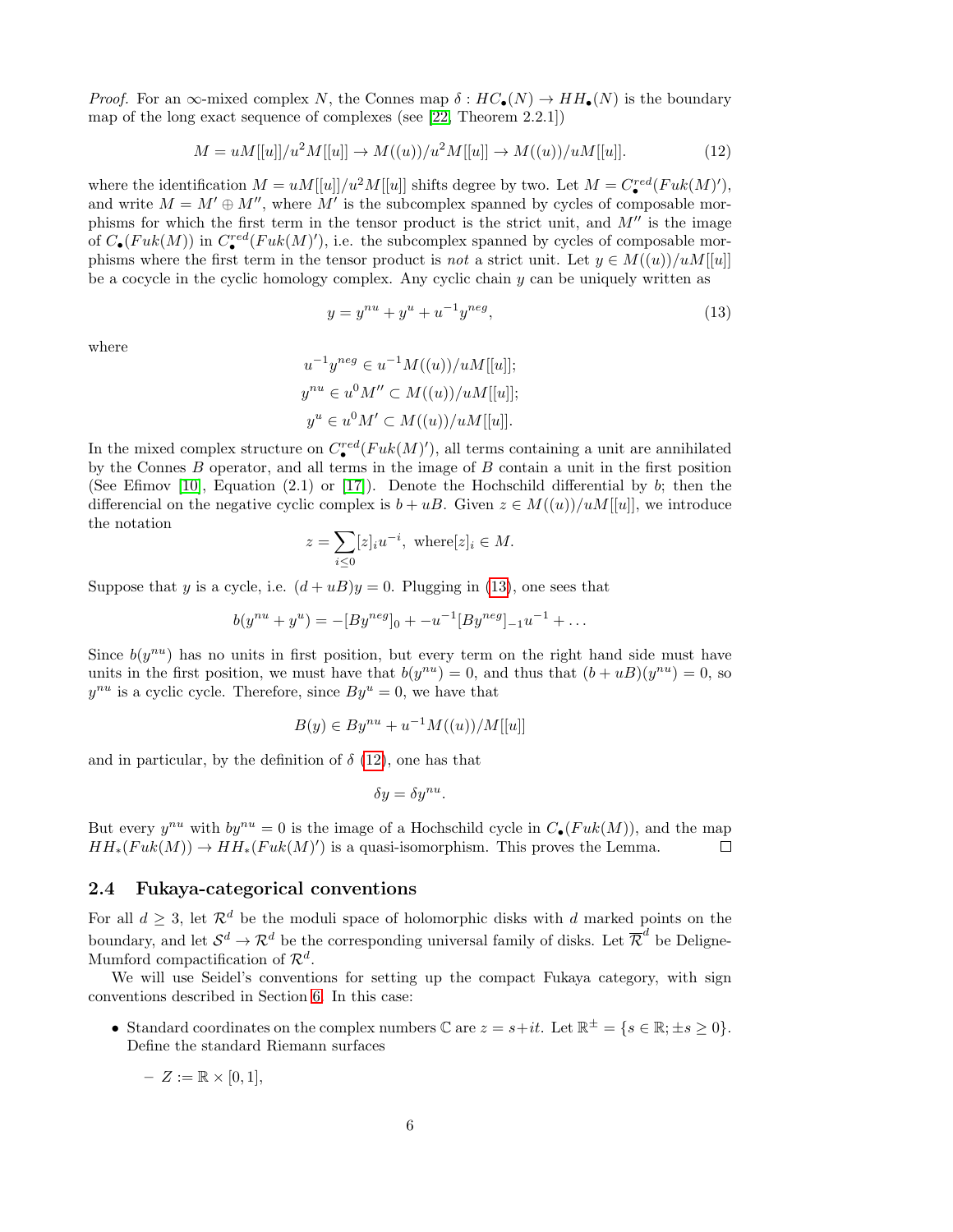$- Z^{\pm} := \mathbb{R}^{\pm} \times [0,1] \subset \mathbb{C}$ , and

 $-C^{\pm} := \mathbb{R}^{\pm} \times S^{1}$ , where the complex structure is, in the coordinates s, t on the first and second factors, given by

$$
i\partial_s = \partial_t.
$$

• A symplectic form gives a bijection between vector fields and one-forms

$$
X_{\theta} \longleftrightarrow \theta = -i_{X_{\theta}}\omega;
$$

if  $\theta = dH$  for some function H, we write  $X_H := X_{dH}$  and we call  $X_H$  the Hamiltonian vector field associated to H. On the cotangent bundle of  $\mathbb{R}^n$ , the flow  $x' = X_H$  gives the standard form of Hamilton's equations.

- The symplectic manifold  $(M, \omega)$  is a Liouville domain, namely, an exact symplectic manifold with contact-type boundary, see Seidel (7b). This comes equipped with a primitive  $\theta_M$ for  $\omega$ , and thus with a Liouville vector field  $X_M$  characterized by  $i_{X_M}\omega = \theta$  (which points *outwards* along  $\partial M$ ) and a smooth real-valued function  $h_M$  defined in a neighborhood of  $\partial M$  characterized by the property that  $h_M^{-1}(1) = \partial M$  and  $X_{\theta_M} h_M = h_M$ . We choose some  $\omega$ -compatible almost complex structure I on a sufficiently small neighborhood of  $\partial M$  which is invariant under the flow of  $X_{\theta}$  and such that  $dh_M \circ i = \theta_M$ . We can complete  $(M, \omega)$  to a *Liouville manifold* by adding on a collar to M of form  $\mathbb{R}_r \times \partial M$  with  $\theta_{\mathbb{R}\times\partial M}=e^r(\theta_M)|_{\partial M}.$
- Let  $\Sigma$  be a Riemann surface with boundary obtained by removing a finite number of points from a compact Riemann surface with boundary  $\hat{\Sigma}$ . We say points in  $\hat{\Sigma} \setminus \Sigma$  are boundary-marked points if they lie in  $\partial \Sigma$ , and otherwise we call them *interior marked* points. To define limiting conditions for Floer's equation, we need to equip marked points with ends. A strip-like end on  $\Sigma$  at a boundary marked point p of  $\Sigma$  is a proper holomorphic embedding u from  $Z^{\pm}$  to  $\Sigma$  such that  $u^{-1}(\partial \Sigma) = \mathbb{R}^{\pm} \times \{0,1\}$  and such that, viewing u as an embedding into  $\hat{\Sigma}$ , one has that  $\lim_{s\to\pm\infty}(u(z))=p$ . Similarly, a *cylindrical end* on  $\Sigma$ at an interior marked point of  $\Sigma$  is a proper holomorphic embedding u from  $C^{\pm}$  to  $\Sigma$  such that  $\lim_{s\to\pm\infty}u(s,t)=p$ . We say that u is an *outgoing*, or *positive* end, and that p is a positive puncture, if we used  $Z^+$  or  $C^+$  in the above definition, and that u is an *incoming*, or negative end, and that p is a negative puncture, if we instead used  $Z^-$  or  $C^-$ . Since Z<sup>+</sup> is biholomorphic to  $Z^-$ , and similarly  $C^+$  is biholomorphic to  $C^-$ , there is a bijection between positive and negative ends at a marked point p. Nonetheless, we may think of the marked points as being divided into positive and negative marked points, and when we choose ends at the marked points, the type of end will respect this dichotomy. We will think of Z has having canonical strip like ends  $Z^{\pm}$ , with negative marked point  $p_0$  and positive marked point  $p_1$ .
- To equip  $\Sigma$  with *Lagrangian labels* we assign a choice of Lagrangian submanifold  $L_C$  of M to each component  $C \in \pi_0(\partial \Sigma)$ .
- Write  $\mathcal J$  for the space of almost complex structures on M which agree with I near the boundary of M, and write  $\mathcal H$  for the space of smooth functions on M which vanish near the boundary of M. Floer data on Z are pairs  $(H, J) \in C^{\infty}([0, 1]; \mathcal{H}) \times C^{\infty}([0, 1]; \mathcal{J})$ . If  $\Sigma$  is a Riemann surface with boundary equipped with Lagrangian labels, then *perturbation* data for that Riemann surface are a pair  $(K, J) \in \Omega^1(\Sigma, \mathcal{J}) \times C^\infty(\Sigma, \mathcal{J})$ , such that  $K(\xi)|_{L_C} = 0$ for all  $\xi \in TC \subset T(\partial \Sigma)$ , for all connected components C of the boundary of  $\Sigma$ .
- <span id="page-6-0"></span>• Floer's equation on a strip equipped with Floer data  $(H, J)$  with Lagrangian labels  $L_i$  on  $\mathbb{R} \times \{i\}, i = 0, 1$ , reads

$$
u \in C^{\infty}(Z, M); u(s, i) \in L_i \text{ for } i = 0, 1,
$$
  
\n
$$
\partial_s u + J(t, u)(\partial_t u - X_H(t, u)) = 0.
$$
\n(14)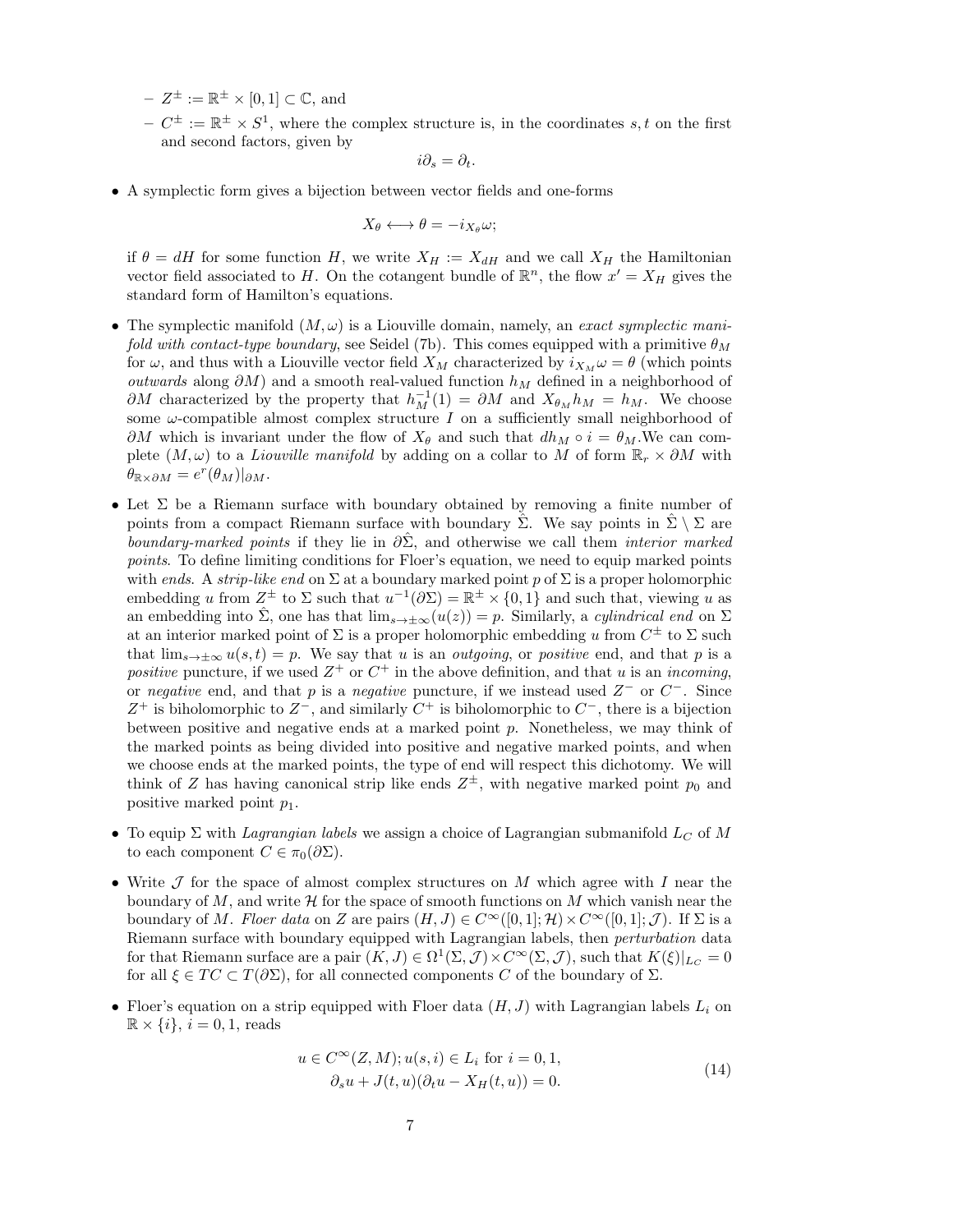This is a special case of the *inhomogeneous pseudoholomorphic map* equation on a Riemann surface  $\Sigma$  equipped with Lagrangian labels  $\{L_C\}_{C \in \pi_0(\partial S)}$  and perturbation data  $(K, J)$ , the general form of which is

$$
u \in C^{\infty}(\Sigma, M); u(C) \in L_C \text{ for all } C \in \pi_0(\Sigma);
$$
  
\n
$$
(du - Y)^{0,1} = 0
$$
\n(15)

<span id="page-7-0"></span>where  $Y \in \Omega^1(\Sigma, C^\infty(TM))$  is defined by  $i_{Y(\xi)}\omega = K(\xi)$ .

- We will assume that M is equipped with a Z-grading, namely, a fiber bundle  $\tilde{L}Gr(M) \to M$ equipped with a map of fiber bundles  $LGr(M) \to LGr(M)$  to the Lagrangian Grassmannian bundle of  $M$ , such that on every fiber the map of a universal covering. The obstruction to the existence of a Z-grading is whether  $2c_1(M) = 0$ .
- The Fukaya category  $Fuk(M)$  has objects Lagrangian branes  $\tilde{L} = (L, \alpha)$  where  $L \subset M$  is a closed exact Lagrangian submanifold of M and  $\alpha$  is a lift of the Gauss map  $L \to LGr(M)$ to  $LGr(M)$  (the grading of L). The obstruction to the existence of  $\alpha$  the Maslov class of L,  $\mu_L \in H^1(L, \mathbb{Z})$ .
- The Fukaya category is only defined after a choice of *coherent peturbation data*, namely,
	- 1. A choice of consistent universal choice of strip-like ends in the sense of Lemma II.9.2 of [\[25\]](#page-38-3); this involves a choice for all  $d \geq 2$ , for each universal family

$$
\mathcal{S}^{d+1}\to \mathcal{R}^{d+1}
$$

of disks with  $d+1$  marked points  $p_0, \ldots, p_{d+1}$ , ordered counterclockwise on the boundary of the disk, with  $p_0$  the unique negative marked point and the rest positive marked points,

- 2. For every ordered pair of Lagrangians  $L_0, L_1$ , a choice of Floer data  $(H, J)$  on the strip with  $\mathbb{R} \times \{i\}$  labeled by  $L_i$ , for which the image of  $L_0$  under the time-1 flow of  $H$  intersects  $L_1$  transversally;
- 3. A choice of consistent universal choice of perturbation data in the sense of Lemma II.9.5 of [\[25\]](#page-38-3); and moreover,
- 4. the choices of Floer data and perturbation data are required to be regular, namely, that the linearization of Floer's equation  $14$  at any solution  $u$  is surjective, and likewise such that for any disk  $\hat{\Sigma} \in \mathcal{R}^{k+1}$  with marked points  $p_0, \ldots p_k$ , Lagrangian labels  $\{L_i\}_{i=0}^k$  on the boundary components of  $\Sigma = \tilde{\Sigma} \setminus \{p_i\}_{i=0}^k$ , with  $L_i$  on the component between  $p_i$  and  $p_{i+1}$  (with  $p_{k+1} = p_0$ ) and any finite-energy solution u to the inhomogeneous map equation [15](#page-7-0) on  $\Sigma$  with the above Lagrangian labels and the perturbation data induced by the choice of universal perturbation data above, the extended linearized operator is surjective (see equation (II.9.18) of [\[25\]](#page-38-3) for a definition of the operator, and  $(II.9.26)$  of *(loc. cit.)* for an explicit formula; see  $(II.8.12)$  for a definition of the energy of a solution to [\(15\)](#page-7-0).).

The universal choices of strip-like ends of perturbation data allows us to make sense of the the spaces of solutions to the pseudoholomorphic map equations for the families  $\mathcal{S}^{d+1} \to \mathcal{R}^{\bar{d}+1}$ . Namely, given any disk  $\hat{\Sigma} \in \mathcal{R}^{d+1}$ ,  $d \geq 2$ , with marked points and Lagrangian labels as in the last bullet point above, write  $\mathcal{M}(\hat{\Sigma}, L_0, \ldots, L_k)$  for the set of finite energy solutions to the equation [15](#page-7-0) on  $\Sigma$  with the Lagrangian labels and the perturbation data determined by the choices made, and define

$$
\mathcal{M}_{\mathcal{R}^{k+1}}(L_0,\ldots,L_k) := \{(\hat{\Sigma},u)|\hat{\Sigma} \in \mathcal{R}^{k+1}, u \in \mathcal{M}(\hat{\Sigma},L_0,\ldots,L_k)\}\tag{16}
$$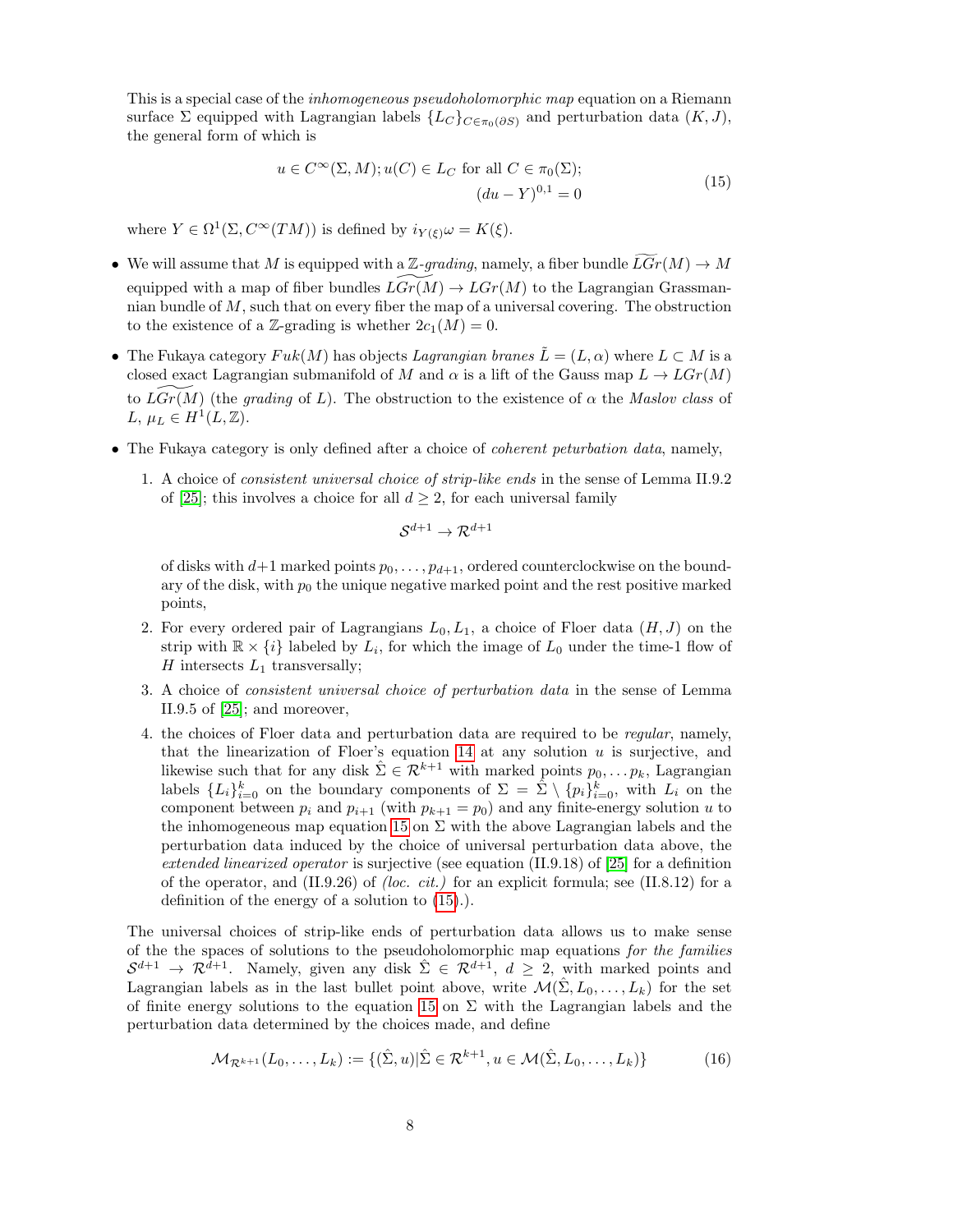as a set; equipping this set with the Gromov topology on stable maps (e.g. [\[13\]](#page-37-8)), this set is (in our setup) a manifold. Similarly, given closed exact Lagrangians  $(L_0, L_1)$ , let

$$
\mathcal{M}(L_0,L_1),\mathcal{M}(L_0,L_1)
$$

denote the set of solutions to Floer's equation with Lagrangian labels  $L_i$  and the Floer data chosen for these Lagrangians, and its corresponding quotient by the R-action induced by the automorphisms of  $Z$ ; these are both manifolds in the Gromov topology.

- Let  $(\tilde{L}_0, \tilde{L}_1)$  be a pair of Lagrangian branes with  $(L_0, L_1)$  the underlying Lagrangian submanifolds. Let  $\mathcal{C}(\tilde{L}_0, \tilde{L}_1)$  denote the set of time-1 Hamiltonian chords from  $\tilde{L}_0$  to  $\tilde{L}_1$ , namely, maps  $\gamma : [0,1] \to M$  such that  $\gamma(i) \in L_i$  for  $i = 0,1$ , and  $d\gamma/dt = X_{H_i}(\gamma)$ . For every  $y \in \mathcal{C}(\tilde{L}_0, \tilde{L}_1)$ , the gradings of the  $\tilde{L}_i$  define the degrees  $|y| \in \mathbb{Z}$  of the chords (see [\[4,](#page-37-9) Section 1.3], or [\[25,](#page-38-3) Section II.11]).
- The underlying graded vector space of the morphism cochain complex  $CF^*(L_0, L_1)$  is the sum

$$
CF^n(L_0, L_1) = \bigoplus_{\substack{y \in \mathcal{C}(\tilde{L}_0, \tilde{L}_1) \\ |y| = n}} \mathbb{Z}/2[y]
$$

• Let  $(\tilde{L}_i)_{i=0}^k$ ,  $k \geq 1$ , be a collection of objects of  $Fuk(M)$ , and

$$
\gamma_i \in \mathcal{C}(\tilde{L}_{i-1}, \tilde{L}_i), i=1,\ldots k.; \gamma_0 \in \mathcal{C}(\tilde{L}_0), \tilde{L}_k).
$$

Denote by

$$
\mathcal{M}(\gamma_0;\gamma_1,\ldots,\gamma_k)
$$

the subspace of  $\mathcal{M}(L_0, L_1, \ldots, L_k)$  for which u limits to  $\gamma_0, \ldots, \gamma_k$  at the marked points  $p_0, \ldots, p_k$  in the coordinates determined by the strip-like ends that have been chosen for the domain of the map. In our setup, whenever

$$
\sum_{j=1}^{k} |\gamma_j| + (2 - k) - |\gamma_0| = 0,
$$

this is a compact manifold. The structure operation for the Fukaya category  $Fuk(M)$ ,

$$
\mu^k: CF^*(\tilde{L}_0, \tilde{L}_1) \otimes \ldots \otimes CF^*(\tilde{L}_{k-1}, \tilde{L}_k) \to CF^*(\tilde{L}_0, \tilde{L}_k)[2-k]
$$

is given by

$$
\mu^{d}(y_1,\ldots,y_k) = \sum_{\substack{\gamma_0 \in \mathcal{C}(L_0,L_k); \\ \sum_{j=1}^k |\gamma_j| + (2-k) - |\gamma_0| = 0}} \sum_{u \in \mathcal{M}(\gamma_0;\ldots,\gamma_k)} [\gamma_0].
$$
\n(17)

These operations satisfy the  $A_{\infty}$  equations [\(129\)](#page-36-1).

### <span id="page-8-0"></span>2.5 Opposite Fukaya categories and negative symplectic forms

Now recall the following

<span id="page-8-1"></span>**Definition 4.** Given an  $A_{\infty}$  category A over an arbitrary ring R, its *opposite category* is the  $A_{\infty}$  category  $A^{op}$  with the same objects as that of A, and

$$
hom_{A^{op}}(X, Y) = hom_A(Y, X),
$$
  

$$
\mu_{A^{op}}^d(x_1, \dots, x_d) = (-1)^{\sum_{1 \le i < j \le d}(|x_i| - 1)(|x_j| - 1)} \mu_A^d(x_d, \dots, x_1).
$$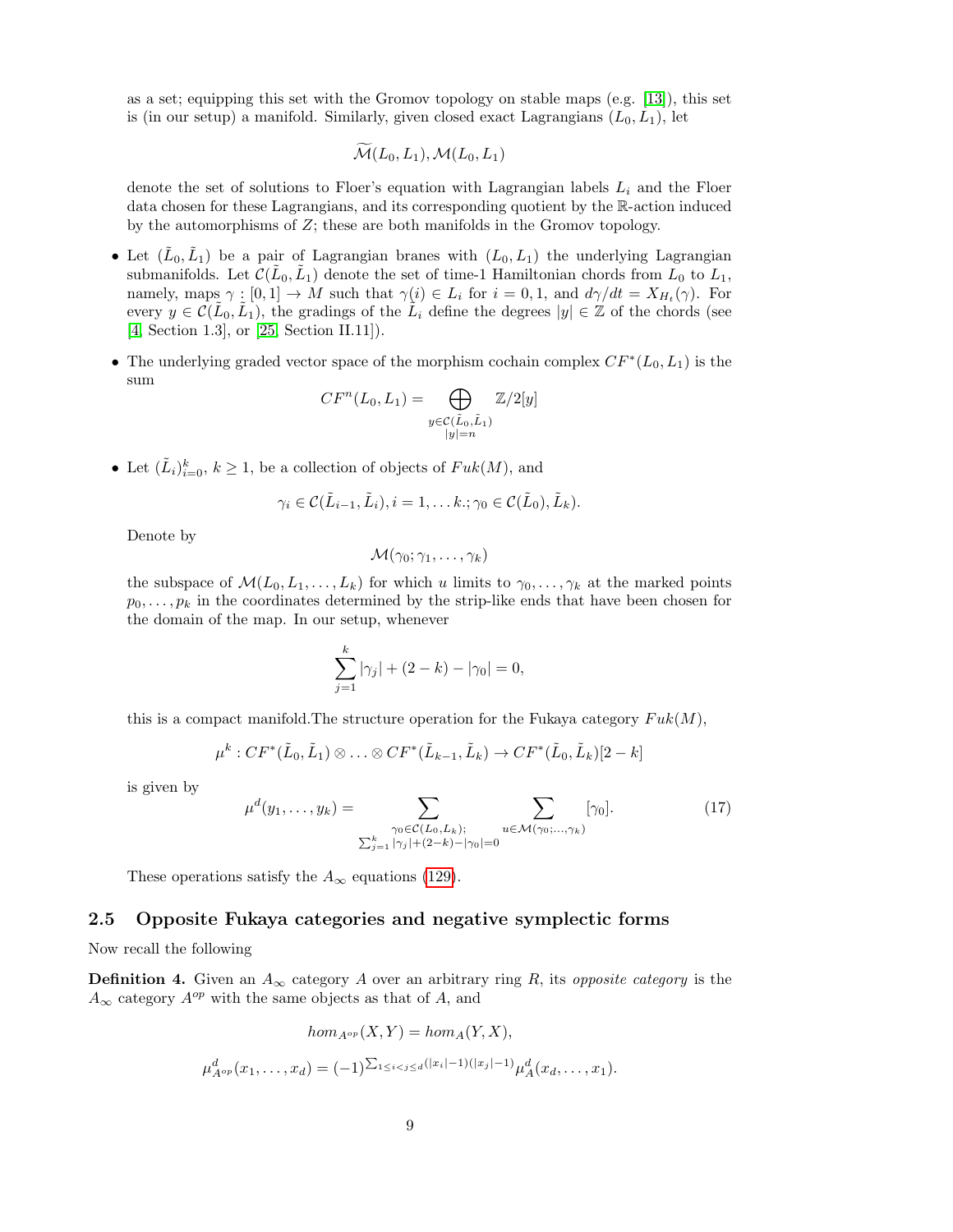Symplectic manifolds also admit a notion of 'opposites':

**Definition 5.** Given a symplectic manifold (possibly with boundary)  $(M, \omega_M)$ , its *opposite* is the symplecitcmanifold  $(M^-, \omega_{M^-})$  with  $M^- = M, \omega_{M^-} = -\omega_M$ . If M was a Liouville domain then  $M^-$  is also a Liouville domain - the primitive of  $\omega_{M^-}$  is taken to be the negative of the primitive of  $\omega_M$ , and the resulting Liouville flow is then the same as that for M.

The choices described in Section [2.4](#page-5-2) needed to define  $Fuk(M)$  for M a Liouville domain give a corresponding collection of choices needed to define  $Fuk(M^-)$ . By leaving the grading on  $M = M^-$  and the consistent universal choice of strip-like ends unchanged, replacing the position-dependent almost complex structures in all perturbation data with their negatives, keeping all Hamiltonian-valued one-forms going into the perturbation data the same, one gets the data needed to define the Fukaya category of  $M^-$ . Composition with complex-conjugation then gives a bijection between maps from disks contributing to the operations of  $Fuk(M)$  and of  $Fuk(M^-)$  while reversing the order of the Lagrangian labels on the boundary of the disk, proving the

<span id="page-9-0"></span>**Lemma 3.** With the above choices of data needed to define  $Fuk(M^-)$ , if we are working over a field k of characteristic 2,

$$
Fuk(M^-) = Fuk(M)^{op}.
$$
\n(18)

A much more refined statement was proven by Sheridan in [], which proved the following isomorphism for the variant of the Fukaya category that is defined over the integers, whenever a certain additional "grading datum" is specified. See Appendix [6](#page-36-0) for a discussion of various notions of opposite  $A_{\infty}$  categories.

#### 2.6 A moduli space of annuli

In this section we define a moduli space  $\mathcal{M}_{n+1,m+1}$  of pseudoholomorphic maps from annuli with marked points which will play the central role in the proof of Theorem [2.](#page-0-1) First we fix our notation for the moduli of marked Riemann surfaces with boundary; then we specify how to choose coherent perturbation data; and finally we use the chosen perturbation data to define the moduli space.

#### <span id="page-9-1"></span>2.6.1 Conventions for moduli of marked Riemann surfaces

For any  $n, m \geq 1$ , let  $\mathcal{C}_{n,m}$  be the moduli space of holomorphic annuli with n marked points on one boundary component and  $m$  marked points on the other, up to marked-point-preserving biholomorphism. In our conventions for orienting the boundary  $\partial N$  of an oriented manifold N, an oriented bases of  $T_xN$  for  $x \in \partial N$  is given by the outwards pointing vector followed by an oriented basis for  $T_x\partial N$ ; in particular, the induced orientation on the boundary of the unit disk in C goes *counterclockwise*. Label the *n* marked points on one boundary component  $\alpha_0, \ldots, \alpha_{n-1}$ such that the  $\alpha_i$  are arranged with index i increasing along with the induced orientation of the boundary; likewise, label the  $m$  marked points on the other boundary component such that the  $\beta_i$  are arrange with the index i increasing *opposite to* the induced orientation of the boundary. A diagram of this labeling convention is given in Figure ??. Let  $\overline{\mathcal{C}}_{n,m}$  be the Deligne-Mumford compactification of this moduli space, which is a smooth manifold with corners (see Liu's thesis [\[21,](#page-38-7) Section 4]). There is a universal family of *stable marked bordered Riemann* surfaces  $\hat{\Sigma}_{n,m} \to \overline{\mathcal{C}}_{n,m}$ . The fibers  $(\hat{\Sigma}_{n,m})_t$  of this family over strata of positive codimension are gluings of marked Riemann surfaces along certain pairs of marked points, i.e. nodal Riemann surfaces; the corresponding disjoint union of marked Riemann surfaces *before* the gluing is called the normalization of  $(\hat{\Sigma}_{n,m})_t$ , and is denoted by  $(\widetilde{\Sigma}_{n,m})_t$ . Let  $\Sigma_{n,m}$  be  $\hat{\Sigma}_{n,m}$  with all marked points removed. The combinatorical types of the strata of  $\overline{\mathcal{C}}_{n,m}$  and their adjacencies are diagrammed schematically in Figure [2.](#page-40-0)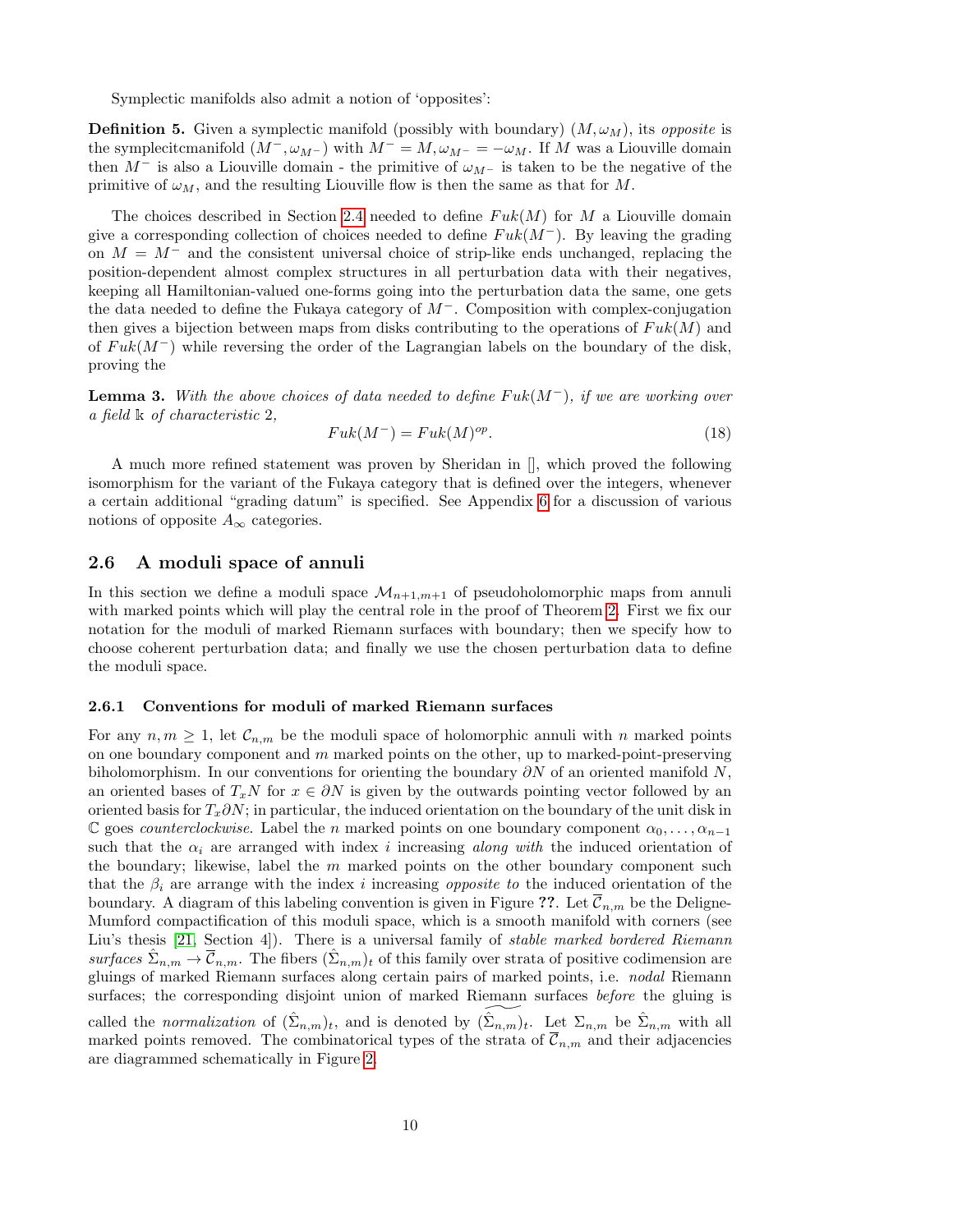#### 2.6.2 Conventions for gluing

We briefly clarify our conventions for gluing Riemann surfaces. Namely, given a pair of Riemann surfaces with boundary  $(\hat{\Sigma}_+, \hat{\Sigma}_-)$  equipped with a pair of interior marked points  $p_{\pm} \in \hat{\Sigma}_{\pm}$ together with a choice of positive cylindrical end  $\phi_+$  for  $p_+$  and negative cylindrical end  $\phi_-$  for p<sub>−</sub>, we may form the *glued Riemann surface* 

$$
\hat{\Sigma}_+\#_{\ell,\theta}\hat{\Sigma}_-,
$$

where  $(\ell, \theta) \in (0, 1] \times S^1$  is a gluing parameter, by removing  $\phi_+((-\log(\ell)/\pi, \infty) \times S^1)$  from  $\hat{\Sigma}_{+}$ , removing  $\phi_{-}((-\infty, \log(\ell)/\pi) \times S^{1})$  from  $\hat{\Sigma}_{-}$ , and identifying the resulting boundary circles  $\phi_{\pm}(\{\mp \log(\ell)/\pi) \times S^1)$  via

$$
\phi_{+}(-\log(\ell)/\pi), \theta + \tau) \sim \phi_{-}((+\log(\ell)/\pi), \tau), \text{ for } \tau \in S^1.
$$

Similarly, given a pair of Riemann surfaces with boundary  $(\hat{\Sigma}_+, \hat{\Sigma}_-)$  with equipped with a pair of boundary marked points  $p_{\pm} \in \hat{\Sigma}_{\pm}$  and strip-like ends  $\phi_{\pm}$  at  $p_{\pm}$ , respectively, we may form the glued Riemann surface

$$
\hat{\Sigma}_+\#_\ell\hat{\Sigma}_-
$$

with gluing parameter  $\ell \in (0, 1]$  by removing  $\phi_{+}((-\log(\ell)/\pi, \infty) \times [0, 1])$  from  $\Sigma_{+}$  and,  $\phi_{-}((-\infty, \log(\ell)/\pi) \times [0, 1])$  from  $\hat{\Sigma}_{-}$  and identifying the resulting Riemann surfaces along

$$
\phi_{+}(\{-\log(\ell)/\pi\}\times[0,1])\sim\phi_{-}(\{\log(\ell)/\pi\}\times[0,1]).
$$

The gluing construction gives families of nodal Riemann surfaces

$$
\hat{\Sigma}_{+} \#_{\ell,\theta} \hat{\Sigma}_{-} \to D := \{ z = e^{2\pi(\ell/2 + i\theta)} \} \subset \mathbb{D}
$$

$$
\hat{\Sigma}_{+} \#_{\ell} \hat{\Sigma}_{-} \to [0,1]
$$

with smooth fibers away from zero; when  $\hat{\Sigma}_{\pm}$  are stable, these families correspond to maps from D or  $[0,1]$  to the Deligne-Mumford compactification of moduli of marked Riemann surfaces with boundary [\[21\]](#page-38-7) which send zero into a boundary stratum of the compactification. Given a family of Riemann surfaces  $\hat{\Sigma}_{\pm}^{t}$  with parameter t, together with a smoothly varying family of marked points  $p_{\pm}^t \in \hat{\Sigma}_{\pm}^t$  and a smoothly varying family of ends at the  $p_{\pm}^t$ , the gluing construction applied to the whole family gives a smooth map [\[25,](#page-38-3) Lemma 9.2] to the neighborhood of a complex codimension 1 boundary of the appropriate Deligne-Mumford moduli space. More generally, given several distinct smoothly varying families of points  $(p_i^t)_\pm \in \hat{\Sigma}^t_\pm$ , for  $i = 1, \ldots, k$ with corresponding smoothly varying families of ends, the gluing construction applied simultaneously to all the  $p_i^t$  at once gives a smooth map to a neighborhood of a higher codimension boundary stratum of the appropriate Deligne-Mumford moduli space; choosing the families to be the universal ones over the boundary strata, one gets a smooth parametrization, the *quinq* coordiantes, of the neighborhood of the boundary of the Deligne-Mumford space.

Given perturbation data in the sense of [\(15\)](#page-7-0) on  $\Sigma_{\pm}$  for which the choices of Lagrangian labels near  $p$  and limiting Floer data at  $p$  agree, the gluing construction gives canonical choices of perturbation data on the gluings of  $\Sigma_{\pm}$ , the *glued perturbation data*, which vary smoothly in the gluing coordinates.

#### 2.6.3 Coherence data

To choose the coherent perturbation data needed to define the moduli space  $\mathcal{M}_{n+1,m+1}$ , we will need to choose a *universal choice of ends on*  $\overline{C}_{n,m}$ . We will first state how to declare all marked points on all normalizations of curves in the universal family as either positive or negative, while satisfying the condition that any pair of identified points are of oppositite valence, so that we know whether to choose positive or negative ends in each case. We declare all the initial marked points in the top dimensional stratum of  $\overline{\mathcal{C}}_{n,m}$  to be positive. As we degenerate to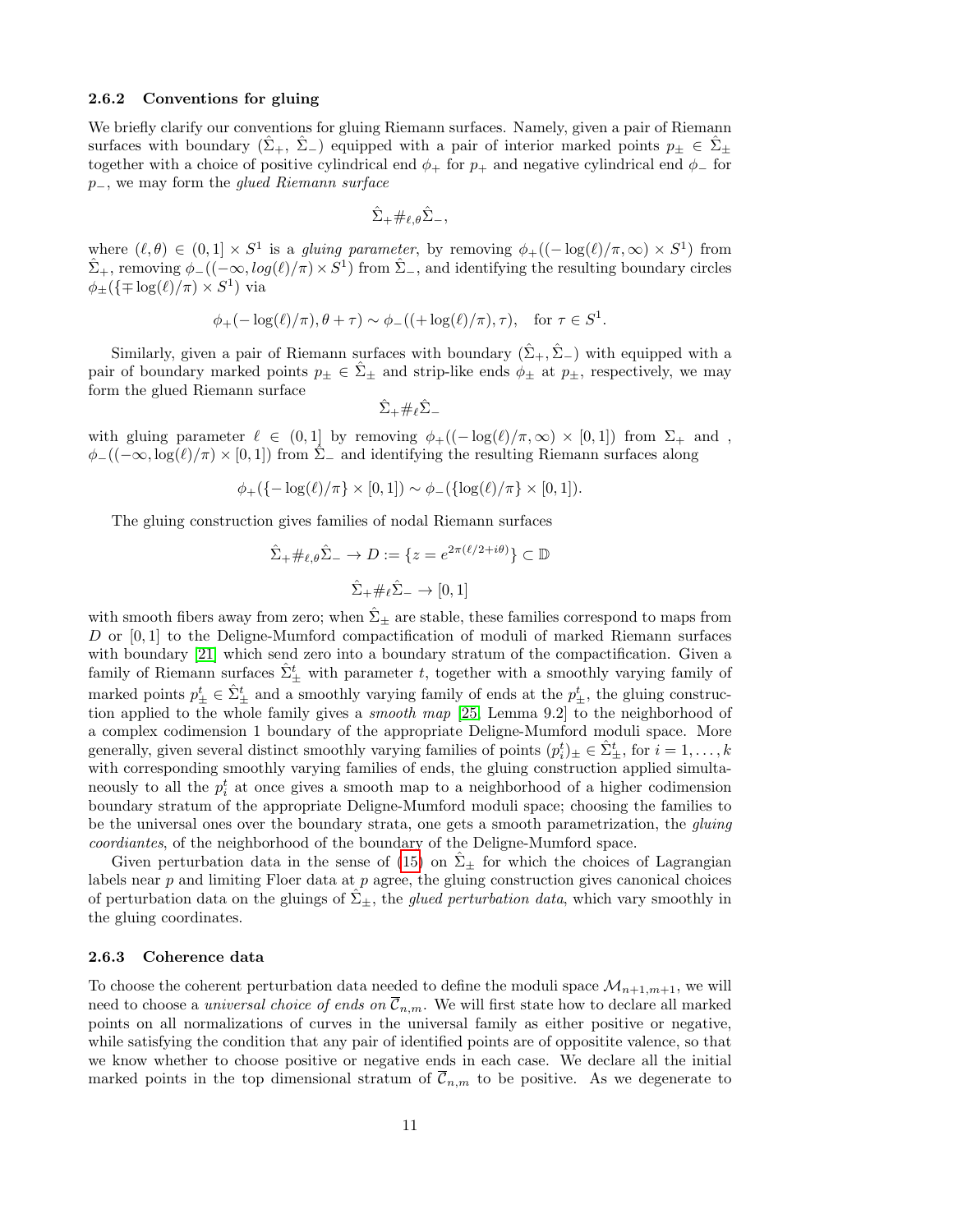lower-dimensional strata (see Figure [2\)](#page-40-0), there is either a component that is an annulus, in which case we impose the constraint that all the boundary marked points of the annulus are positive; or the curve has two disks glued at an interior point, in which case we require that all boundary marked points of each of these two disks are positive, and we choose that the interior marked point on the component with boundary marked points labeled by  $\alpha_i$  is positive; or the stratum is a degeneration of the stratum described in Figure [2](#page-40-0) (C), where a degeneration of the annulus occurs via a self-gluing of a disk via two boundary marked points. For that last stratum, we call the marked point involved in the self-gluing that we declare to be negative  $p^-$ , and the one we declare to be positive  $p^+$ ; the valences are determined by the requirement that reading along induced orientation of the boundary of the disk, we have a marked point  $b_{i+1}$  (for some index  $j+1$ ), followed by the negative marked point  $p^-$ , followed by a marked point  $\alpha_i$  (for some index *i*); and for  $p^+$ , we have some  $\alpha_{i-1}$ , then  $p^+$ , then some  $\beta_j$  (see Figure ??). With these constraints, we have that

**Lemma 4.** There exists a unique choice of valences for the marked points of the fibers of  $(\hat{\Sigma}_{n,m})$ , satisfying the constraints of the paragraph above, together with the condition that any pair of identified points are of opposite valence, and the condition that that the valences for marked points that are not to be glued are preserved by gluing. Moreover, with this choice, for any disk with no interior marked points occuring as a component of a fiber of one of the universal curves  $(\hat{\Sigma}_{n,m})$ , there is exactly one negative marked point, and so that disk may be viewed as an element of the associahedron  $\mathcal{R}^{k+1}$  used to define  $Fuk(M)$ .

A universal choice of ends for  $\overline{C}_{n,m}$  is a choice, for all n, m, for every stratum S of  $\overline{C}_{n,m}$ , for every  $t \in S$ , for every marked point of the normalization  $(\Sigma_{n,m})_t$  of the fiber of the universal curve over t,of an end at the marked point, such that the resulting choice of ends on any gluing  $\Sigma'$  of  $(\widetilde{\Sigma_{n,m}})_t$  along a collection of points identified in  $(\widehat{\Sigma}_{n,m})_t$  agrees with the ends chosen for  $\Sigma'$  viewed as a fiber of the universal curve over another stratum of  $\overline{\mathcal{C}}_{n,m}$ , and such that these choices of ends vary smoothly over the strata.

A universal and consistent choice of perturbation data on  $\overline{C}_{n,m}$ , is a choice, for all n, m, for all possible choices of locally constant Lagrangian labelings of the fibers of  $\hat{\Sigma}_{n,m}|_{C_{n,m}}$  (each of which induces Lagrangian labelings on all fibers of  $\hat{\Sigma}_{n,m}$ , for all strata S of  $\overline{\mathcal{C}}_{n,m}$ , choose perturbation data for the fibers of the universal curve  $S_S \rightarrow S$  varying smoothly over S, such on every component of  $S<sub>s</sub>$  that is a disk with  $n+1$  boundary marked points, the perturbation datum agrees with the perturbation datum on the corresponding disk in the Stasheff associahedron chosen to define the Fukaya category; and such that under any gluing of marked points, the perturbation data chosen for the glued surface agree with the glued perturbation data to infinite order zero in the gluing coordinates; and such that the Hamiltonian term of the perturbation data is zero near any interior marked points.

We call the combination of a universal choice of ends and a universal and consistent choice of perturbation data on  $\overline{\mathcal{C}}_{n,m}$  to be a choice of *coherence data* for  $\overline{\mathcal{C}}_{n,m}$ .

For any  $C \in C_{n+1,m+1}$  let  $\epsilon_{\alpha_i}$  and  $\epsilon_{\beta_i}$  denote the end chosen on  $(\Sigma_{n+1,m+1})_C$  at the corresponding marked point. Choose a pair of cyclically-composable tuples morphisms  $a_0, \ldots, a_n$  and  $b_0, \ldots, b_m$  in Fuk(M). This induces a smooth family of Lagrangian labelings of the universal curve over  $C_{n+1,m+1}$ ; we write  $L_x$  for the Lagrangian assigned to a point x of any boundary component of a fiber of the universal curve. We define the moduli space of stable maps

$$
\mathcal{M}_{n+1,m+1}(a_0,... a_n; b_0,..., b_m) = \begin{Bmatrix} C \in C_{n+1,m+1}; u \in C^{\infty}((\Sigma_{n+1,m+1})_C, M); \\ u(x) \in L_x \text{ for all } x \in \partial(\Sigma_{n+1,m+1})_C; \\ (du - Y_C)^{0,1} = 0; \\ \lim_{s \to +\infty} \epsilon_{\alpha_i}(s, t) = a_i(t); \\ \lim_{s \to +\infty} \epsilon_{\beta_i}(s, t) = b_i(t) \end{Bmatrix}
$$
\n(19)

This moduli space of stable maps has a Gromov-Floer bordification

$$
\overline{\mathcal{M}}_{n+1,m+1}(a_0,\ldots a_n;b_0,\ldots,b_m)
$$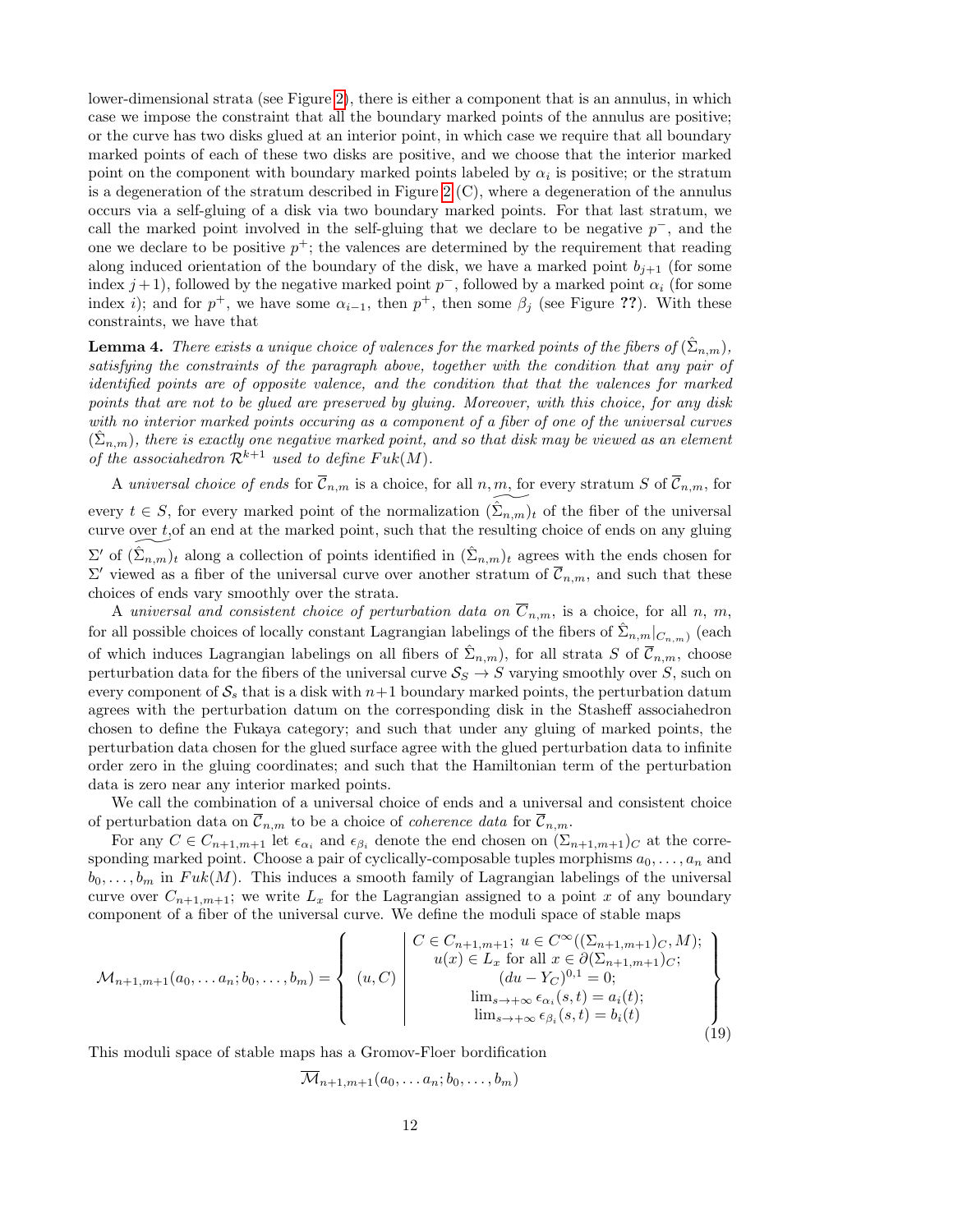which admits a stabilization map

$$
\overline{\mathcal{M}}_{n+1,m+1}(a_0,\ldots a_n;b_0,\ldots,b_m)\to \overline{C}_{n+1,m+1}
$$

which sends a stable map to the stabilization of its domain.

The standard inductive transversality and compactness arguments  $[25, (9i), (9k), (9l)]$  $[25, (9i), (9k), (9l)]$  show that

<span id="page-12-0"></span>**Lemma 5.** Coherence data for  $\overline{\mathcal{C}}_{n,m}$  exist, and moreover there are choices of coherence data such that the moduli spaces  $\mathcal{M}_{n+1,m+1}(a_0,\ldots,a_n;b_0,\ldots,b_m)$  are unions of smooth manifolds of dimensions equal to the indices ind( $D_u$ ) of the linearized Cauchy-Riemann operators associated to the elements  $u \in \mathcal{M}_{n+1,m+1}(a_0, \ldots, a_n; b_0, \ldots, b_m)$  of a given component. The number of elements  $u \in \mathcal{M}_{n+1,m+1}(a_0,\ldots a_n;b_0,\ldots,b_m)$  for which ind $(D_u)=0$  is finite, and they form a discrete subspace. The Gromov-Floer bordifications  $\overline{\mathcal{M}}_{n+1,m+1}(a_0, \ldots, a_n; b_0, \ldots, b_m)$  are compact. For any 1-dimensional component A of  $\mathcal{M}_{n+1,m+1}(a_0, \ldots, a_n; b_0, \ldots, b_m)$ , the maps added by the Gromov-Floer bordification never contain maps from domains with interior marked points, since those are of virtual codimension at least 2.

Choose coherence data for  $\overline{\mathcal{C}}_{n,m}$  as in the lemma above.

We define  $\#\mathcal{M}_{n+1,m+1}(a_0,\ldots,a_n;b_0,\ldots,b_m)$  to be the parity of the (finite) number of zerodimensional components of  $\mathcal{M}_{n+1,m+1}(a_0,\ldots,a_n;b_0,\ldots,b_m)$ .

#### 2.7 Proof of Theorem [2](#page-0-1)

Having defined the moduli space  $\mathcal{M}_{C_{n+1,m+1}}(a_0,\ldots,a_n;b_0,\ldots,b_m)$ , we can define an operation

$$
R: C_{\bullet}(Fuk(M)) \otimes C_{\bullet}(Fuk(M)^{op}) \to \mathbb{k}
$$

by setting

$$
R((a_0\otimes \ldots \otimes a_n)\otimes (b_0\otimes \ldots \otimes b_m))=\#\mathcal{M}_{n+1,m+1}(a_0,\ldots a_n;b_0,\ldots,b_m).
$$

**Proposition 3.** Let  $\phi$  be the expression in Equation [5](#page-2-0) for M the diagonal bimodule of Fuk(M) (see Remark [4\)](#page-2-1), and let d be the differential on the domain of R. Then above operation satisfies

<span id="page-12-1"></span>
$$
R(d(x)) = \phi(x). \tag{20}
$$

*Proof.* Suppose  $x = (a_0 \otimes \ldots \otimes a_n) \otimes (b_0 \otimes \ldots \otimes b_m)$ . By linearity it suffices to prove the proposition for such  $x$ .

The expression  $R(d(x))$  is a count of certain configurations of disks contributing to  $A_{\infty}$ operations in  $Fuk(M)$  and in  $Fuk(M)^{op} = Fuk(M^{-})$  (Lemma [3\)](#page-9-0) which lie in zero-dimensional moduli spaces, incident along their negative marked points to pseudoholomorphic annuli which lie in zero-dimensional components of some  $\mathcal{M}_{C_{n+1,m+1}}(a'_0,\ldots,a'_n;b'_0,\ldots,b'_m);$  in other words, it is a count of curve configurations as in (B) of Figure [2.](#page-40-0)

Because we have chosen coherence data as in Lemma [5,](#page-12-0) the gluing theorem for pseudoholomorphic maps says that every such configuration arises as a boundary point of a onedimensional component A of the Gromov-Floer compactification of some moduli space of annuli  $\mathcal{M}_{n+1,m+1}(a_0'',\ldots,a_n'';b_0'',\ldots,b_m'')$  for some pair of tuples of cyclically composable morphisms  $(a_0'', \ldots, a_n'')$  and  $(b_0'', \ldots, b_m'')$ . Combining the conjugation needed to define the  $A_\infty$  operations in  $Fuk(M^-)$  (Section [2.5\)](#page-8-0) with the reversed order of labels of the marked points  $\{b_j\}$  relative to the boundary orientation (Section [2.6.1\)](#page-9-1), we see that we must have  $a_i'' = a_i$  and  $b_i'' = b_i$  for all i.

The other curve configurations added by the Gromov-Floer bordification to compactify the component A must correspond to stable maps from a pre-stable domain  $D$  that upon stabilizing becomes one of the domains depicted in Figure [2.](#page-40-0) The Lagrangian boundary conditions we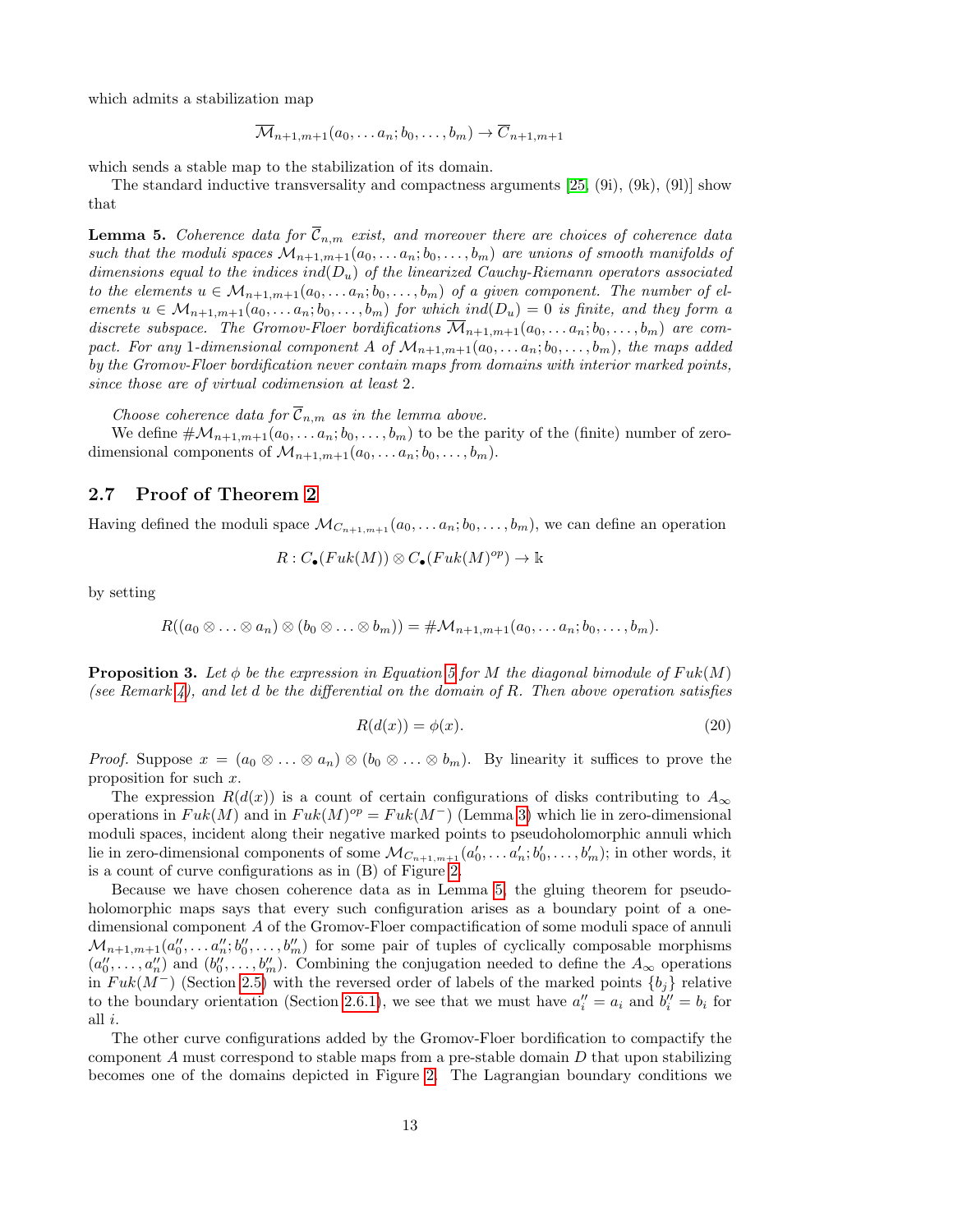consider are exact, so any such stabilization cannot collapse any disks with only one boundary puncture, as such maps can never occur with an exact Lagrangian boundary. By Lemma [5,](#page-12-0) D cannot have any component containing an interior node. So D must either be a map from a prestable domain that is contributing to the count in  $Rdx$ , as in  $(B)$ , Figure [2,](#page-40-0) or a map from a pre-stable domain with stabilization a self-gluing of a disk  $\overline{\mathcal{C}}_{n,m}$ . But, in the latter case, if the stabilization map did not preserve the domain (i.e. unstable strips were present), then gluing the collapsed components back on would mean that  $u$  was not a boundary point of a moduli space consisting of maps from annuli of index exactly 1, but instead of index greater than 1. So in the latter case  $u$  a map from an annulus with one self-gluing, exactly as in  $(C)$ , Figure [2.](#page-40-0) But these latter map, due to our conventions for positive and negative marked points (Figure ??) are exactly the maps which define  $\phi$ , which is a supertrace, in [\(20\)](#page-12-1).  $\Box$ 

Theorem [2](#page-4-0) follows immediately from Lemma 2 and the Proposition, since if x as in  $(10)$ represents a Hochschild class then [\(20\)](#page-12-1) shows that  $\phi(x) = 0$ .

Remark 7. In the general case, where one studies the Fukaya category of compact Lagrangians on a non-exact symplectic manifold, the curves in  $\mathcal{M}_{C_{n+1,m+1}}(a_0, \ldots, a_n; b_0, \ldots, b_m)$  might degenerate via boundary disk bubbles, which would invalidate the above argument (ignoring for a moment the thorny issue of virtual cycles). I expect, however, that if the boundary disk bubbles are taken into account in the non-exact case, then the analysis of the degenerations of  $\mathcal{M}_{C_{n+1,m+1}}(a_0,\ldots a_n;b_0,\ldots,b_m)$  would prove that the un-curved Fukaya category Fuk(M) [?] satisfies Equation [2](#page-0-2).

### 3 Smooth Fukaya Categories

<span id="page-13-0"></span>In this section we prove Theorem [3.](#page-1-0) The strategy is to replace the algebraically defined map

$$
K_0(WF(M) \otimes WF(M)^{op}) \xrightarrow{ch} (HH_\bullet(WF(M)) \otimes HH_\bullet(WF(M)^{op}))_0
$$
  

$$
\xrightarrow{id \otimes \delta} (HH_\bullet(WF(M)) \otimes HC_\bullet(WF(M)^{op}))_1,
$$
 (21)

where  $WF(M)$  denotes the Wrapped Fukaya category of M, with the simpler Floer-theoretic map

$$
K_0(WF(M \times M^-)) \xrightarrow{ch} HH_*(WF(M \times M^-)) \xrightarrow{OC} SH^*(M \times M^-)
$$
  
= SH^\*(M) \otimes SH^\*(M^-) \to SH^\*(M) \otimes (SC^\*\_{S^1})^\*(M^-). (22)

<span id="page-13-1"></span>Here, OC denotes the *open-closed map*,  $SH^*$  denotes *symplectic cohomology*, and  $(SC^*_{S^1})^*$  denotes *negative symplectic cohomology*, a symplectic analog of negative cyclic homology. Certain straightforward Floer-theoretic opearations (Appendix [4\)](#page-30-0) together with existing results, allow us to show that the image of the diagonal bimodule under the map in [\(21\)](#page-13-0) is zero if and only if the image of the *diagonal Lagrangian submanifold* under the map in  $(22)$  is zero, whenever M is a *Weinstein domain*. This latter image has a relatively simple description in terms of moduli spaces of holomorphic curves, which we then manipulate using analytic methods to prove the Proposition.

In Section [3.1](#page-14-0) we describe our conventions for Wrapped Floer cohomology, symplectic cohomology, the open-closed map, the construction of homology units in symplectic homology, as well as Ganatra's construction of positive/negative/cyclic symplectic cohomology and the corresponding open-closed maps. In Section [3.2](#page-23-1) we recall alegbraic constructions such as the category of perfect complexes, and relate the maps [\(21\)](#page-13-0) and in [\(22\)](#page-13-1). Finally, in Section [3.3](#page-26-0) we perform a sequence of bordisms on moduli spaces of curves to show that the image of the diagonal Lagrangian submanifold under the map in [\(94\)](#page-26-1) is zero.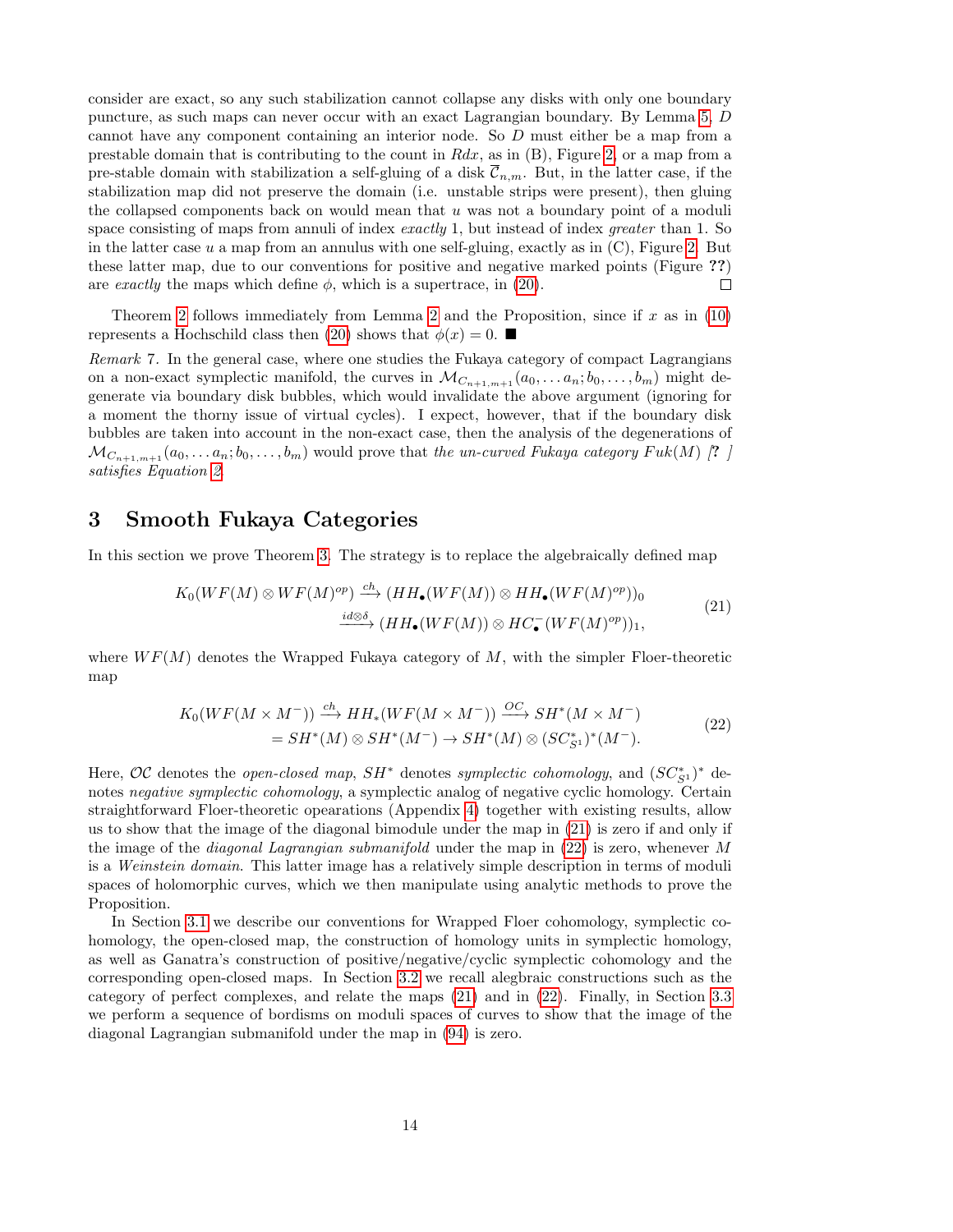#### <span id="page-14-0"></span>3.1 Conventions

Throughout this section, M will be a Liouville manifold equipped with a grading. We will write

$$
M = \bar{M} \cup_{\partial \bar{M}} [0, \infty)_r \times \partial \bar{M}
$$
\n(23)

for the decomposition of  $M$  into a Liouville domain  $\overline{M}$  and its conical end. We will assume that the Reeb flow on  $\partial \overline{M}$  is nondegenerate; this can be achieved by a generic perturbation of the Liouville vector field on M.

The Wrapped Fukaya category  $WF(M)$  is an  $A_{\infty}$  category depending on M and its choice of grading;  $WF(M)$  is also dependent on certain auxiliary choices, but it is independent of those choices up to quasi-equivalence. Our conventions for the definition of the Wrapped Fukaya category are those in [\[17\]](#page-37-3) and [\[16\]](#page-37-7), which largely agree with those in [\[1\]](#page-37-1); see Section 3.3, Definition 6 of [\[17\]](#page-37-3) for a precise statement of these conventions. We will allow graded non-Pin Lagrangians as objects of  $WF(M)$ , in which case  $WF(M)$  is only defined over a field k of characteristic 2. By relying on previous work, we will not need to work explicitly with the Wrapped Fukaya category beyond its formal categorical properties, so we will not describe the construction of the Wrapped Fukaya Category further. We will, however, have to manipulate certain moduli spaces arising in the  $\infty$ -mixed complex structure on symplectic cohomology defined in [\[17\]](#page-37-3); we describe our conventions, which also agree with those of [\[1\]](#page-37-1), [\[17\]](#page-37-3), in section [3.1.2.](#page-14-1)

#### 3.1.1 Hamiltonians and almost complex structures

This section fixes notation for a set of Hamiltonian and complex-structure terms for perturbations of Floer's equation which are sufficient to achieve transversality for the moduli spaces we will consider and for which an integrated maximum principle [\[2\]](#page-37-10) can prove compactness of the moduli spaces. We first describe the convenient class of Hamiltonians:

#### Definition 6. Let

$$
\mathcal{H}(M) \tag{24}
$$

denote the set of functions  $H \in C^{\infty}(M)$  which, when restricted to the conical end  $\mathbb{R} \times \partial \bar{M}$  of M, have the property that for every  $r_0 >> 0$  there is an  $R > r_0$  and an  $\epsilon_R > 0$  such that

$$
H(r,y)|_{(R-\epsilon_R,R+\epsilon_R)\times\partial\bar{M}} = r^2.
$$
\n(25)

We now describe the convenient class of almost complex structures:

#### Definition 7. Let

$$
\mathcal{J}(M) \tag{26}
$$

be the set of almost complex structures of rescaled contact type, namely, those almost complex structures J on M such that

$$
\lambda \circ J = -r \, dr. \tag{27}
$$

Remark 8. This is the same as the class of almost complex structures used in [\[16\]](#page-37-7), and a special case of those used in [\[17\]](#page-37-3).

#### <span id="page-14-1"></span>3.1.2 Conventions about wrapping

The *symplectic cohomology* of  $M$  is a chain complex

<span id="page-14-2"></span>
$$
SC^*(M; H^{S^1}, J^{S^1}),
$$
\n(28)

depending on the closed-string Floer data

$$
H^{S^1}(t) \in C^{\infty}([0,1]_t, \mathcal{H}(M)),
$$
a time-dependent family of Hamiltonians, and (29)

$$
J^{S^1} \in C^{\infty}([0,1]_t, \mathcal{J}(M)),
$$
 a time-dependent almost complex structure , (30)

which satisfy the following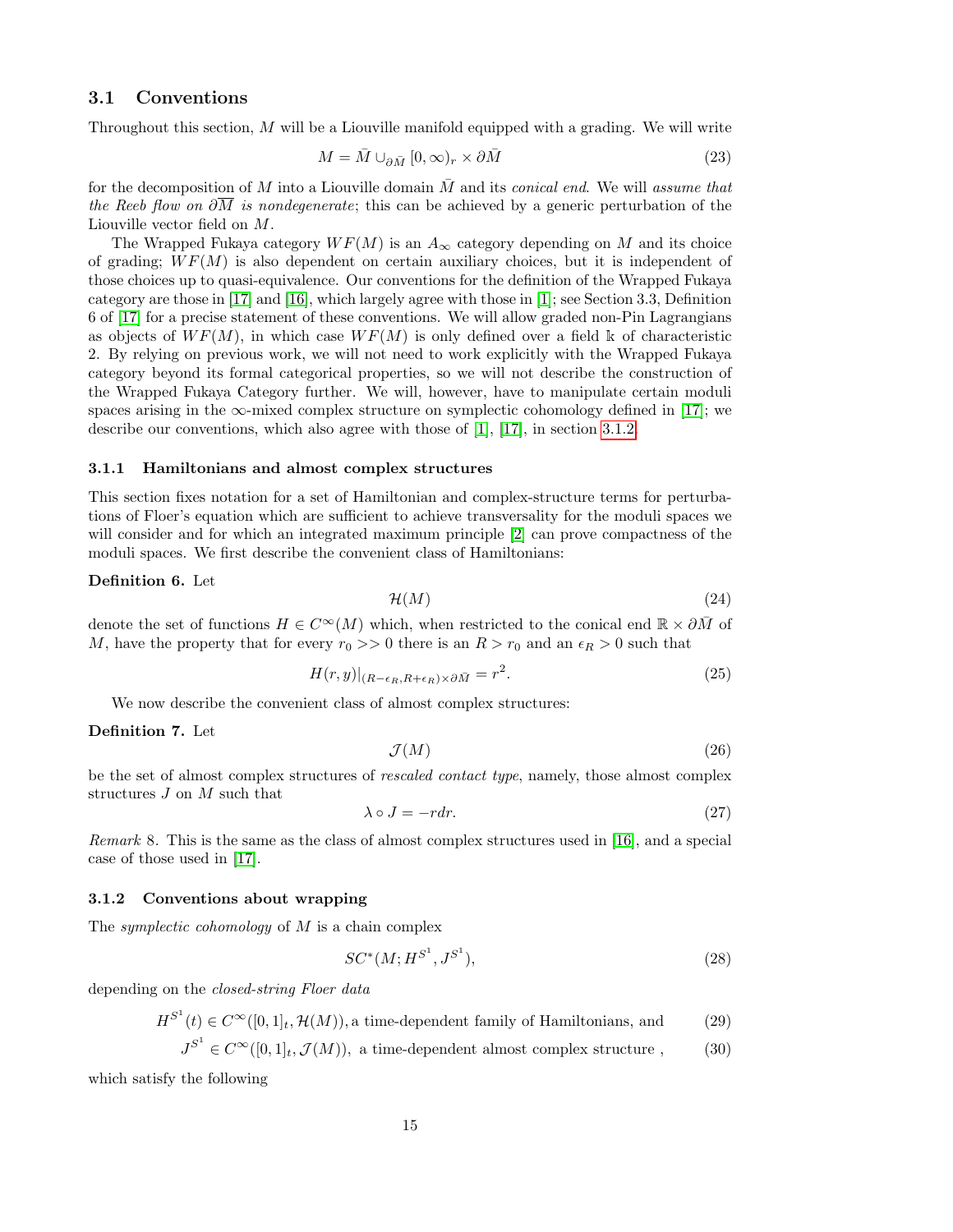#### <span id="page-15-0"></span>Assumption 1.

The set of closed time-1 orbits of the Hamiltonian vector field  $X_{H<sup>51</sup>}$  associated to the Hamiltonian  $H^{S^1}$ , denoted by

$$
\mathcal{C}(H^{S^1}),\tag{31}
$$

consists entirely of nondegenerate orbits.

Throughout this section we will use a convenient notation for a natural set of coordinates on the punctured plane, thought of as a Riemann surface:

$$
C = (-\infty, \infty)_s \times S_t^1 \simeq \mathbb{C}_z^*,
$$
  

$$
z = e^{s + 2\pi it}.
$$
 (32)

Whenever Assumption [1](#page-15-0) holds, one can define, for every pair  $y_{\pm} \in \mathcal{C}(H^{S^1})$ , the moduli space of Floer trajectories

<span id="page-15-3"></span>
$$
\mathcal{M}(y_-, y_+) = \left\{ u \in C^\infty(C, M) | (du - X_{H^{S^1}} \otimes dt)_{J^{S^1}}^{0,1} = 0, \lim_{s \to \pm \infty} u = y_\pm \right\} / \mathbb{R},\tag{33}
$$

where the  $\mathbb R$  quotient is by translation in the s direction. This moduli space has a Gromov-Floer bordification

$$
\overline{\mathcal{M}}(y-, y_+). \tag{34}
$$

The graded abelian group underlying the symplectic cohomology chain complex is

$$
SC^{k}(M; H^{S^1}, J^{S^1}) = \bigoplus_{\substack{y \in \mathcal{M} \\ CZ(y) = n - k}} \mathbb{Z}/2[y] \tag{35}
$$

and to make sense of the differential on this chain complex, one must impose an additional condition, namely

<span id="page-15-1"></span>**Assumption 2.** For all  $y_{\pm} \in \mathcal{C}(H^{S^1})$  the spaces  $\mathcal{M}(y_-, y_+)$  are smooth manifolds of dimension one less than the Fredholm index of the curves representing points on these spaces, and their Gromov bordifications  $\mathcal{M}(y-, y_+)$  are compact.

There is a fundamental and standard

Lemma 6. There exist choices of closed-string Floer data satifying Assumptions [1](#page-15-0) and [2.](#page-15-1) Given such choices, for every  $y_+ \in \mathcal{C}(H^{S^1})$  the space  $\mathcal{M}(y_-, y_+)$  is empty for all but a finite number of orbits y−.

Given such a choice of closed-string Floer data one defines the differential on the cochain complex  $SC^k(M; H^{S^1}, J^{S^1})$  to be

$$
d[y_{+}] = \sum_{y_{-} \in \mathcal{C}(H^{S^{1}})} \sum_{\substack{u \in \mathcal{M}(y_{-}, y_{+}) \\ \text{ind}u = 1}} [y_{+}]. \tag{36}
$$

#### 3.1.3 Some tools for action arguments

There is a particularly convenient class of Hamiltonians for symplectic cohomology which we wish to use, namely, the functions

$$
H^{0} + F(t) = H^{S^{1}}(t) \in C^{\infty}([0,1]_{t}, \mathcal{H}(M))
$$

with  $H^0$  a t-independent function on M such that

<span id="page-15-2"></span> $H = r^2$  on  $M \setminus \overline{M}$ , H a Morse function on  $\overline{M}$  with no time-1 non-constant Hamiltonian orbits (37)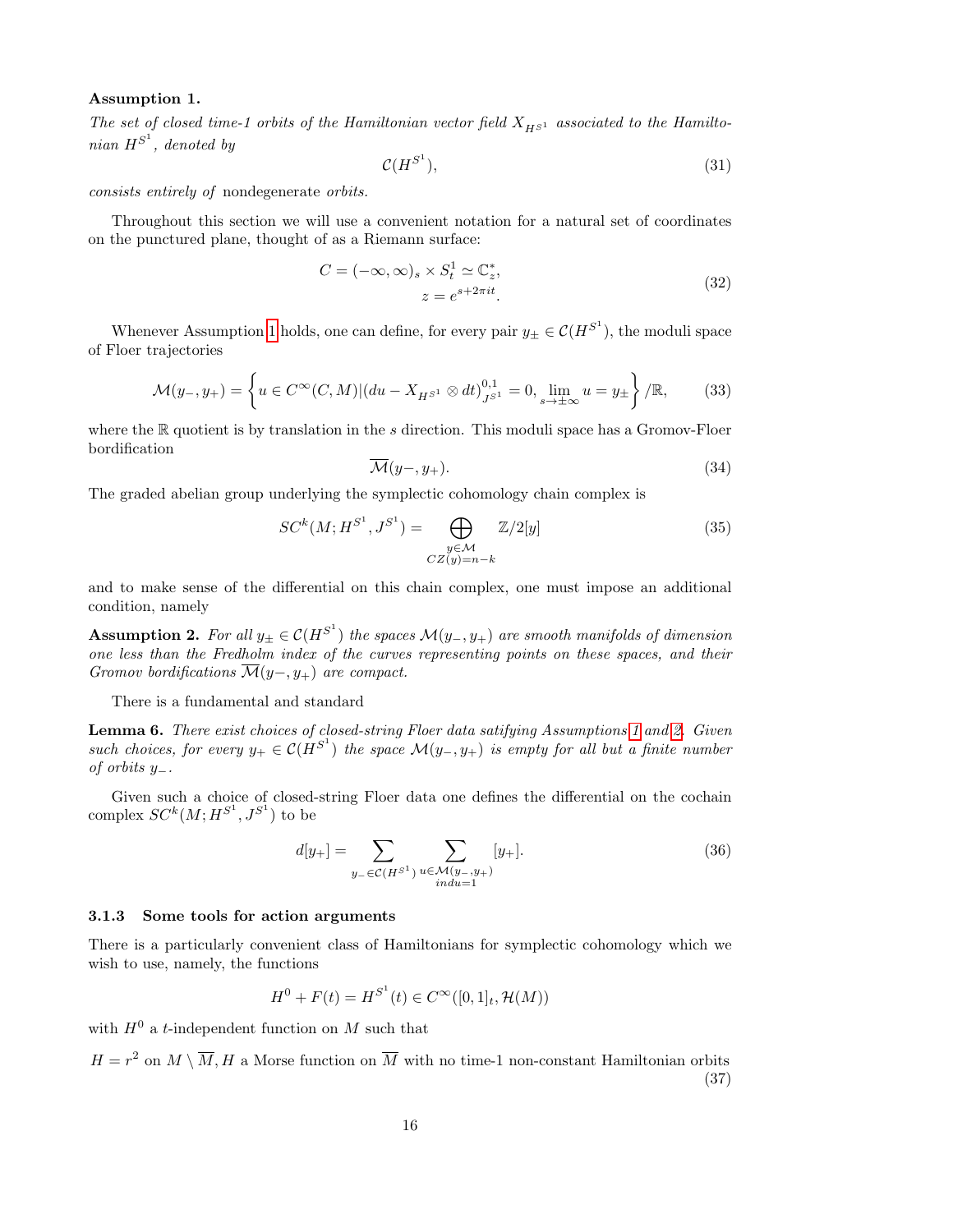and  $F(t)$  a function zero on an open neighborhood of  $\overline{M}$ .

In our conventions, action of an orbit of a Hamiltonian  $H$  on  $M$  is

<span id="page-16-2"></span>
$$
\mathcal{A}_H(x) = -\int_x \lambda + \int_0^1 H(x(t))dt, \text{ for } x \in \mathcal{C}_M(H)
$$
\n(38)

A standard calculation [\[23\]](#page-38-8) shows that the action of any orbit of H contained in  $M \setminus \overline{M}$  is negative, so for such  $H^{S^1}(t)$ , the only orbits of positive action are (constant) orbits of  $H|_{\bar{M}}$ . By choosing F sufficiently  $C^1$ -small and only supported in a neighborhood of the orbits of  $H_{\bar{M}}$ , and appealing to the standard transversality and compactness arguments for Floer trajectories, we can conclude that

<span id="page-16-1"></span>**Lemma 7.** There exist closed-string Floer data  $(H^{S^1}, J^{S^1})$  with  $H^{S^1}$  as in [\(37,](#page-15-2) so that the Floer data satisfy Assumptions [1,](#page-15-0) [2,](#page-15-1) and moreover:

- 1. the only orbits of positive action are the constant orbits,
- 2. there are finitely many orbits of action greater than any fixed number;
- 3. If we look instead at orbits of x of  $-H$ , then there are only finitely such orbits of  $\mathcal{A}_{-H}(x)$ less than any fixed number.

#### 3.1.4 The  $\infty$ -mixed complex structure on symplectic cohomology

In contrast to the very standard preceding section, this section describes a sequence of moduli spaces recently introduced by Ganatra [\[17\]](#page-37-3) which equip symplectic cohomology with the structure of an  $\infty$ -mixed complex. The idea that symplectic cohomology should have such a structure is very old, with motivation being traced back to Floer's implementation [\[11\]](#page-37-11) of Witten's use of  $S<sup>1</sup>$  localization on the free loop space [\[30\]](#page-38-9). While there are Morse-Bott models for symplectic cohomology for time-independent hamiltonians [\[5\]](#page-37-12), for which the BV operator is strict, the general strategy of using the a convenient cell structure on  $BS^1$  to build the  $\infty$ -mixed complex structure is very old [\[29\]](#page-38-10) [\[23\]](#page-38-8) [\[6\]](#page-37-13); the moduli spaces in [\[17\]](#page-37-3) arise from a different cell structure for  $BS<sup>1</sup>$  than the most traditional one. A variant of the  $\infty$ -mixed complex structure is carefully constructed in Zhao's paper [\[31\]](#page-38-11) (see also [\[3\]](#page-37-14)). There, Zhao discusses the subtle interaction between the action filtration and the completions involved in cyclic homology; see Remark [9](#page-20-0) for an example.

We begin by recalling the definition of the domains of Ganatra's moduli spaces:

**Definition 8.** An r-point angle-decorated cylinder is a sequence of points  $p_1, \ldots, p_r \in C$  satisfying

$$
(p_1)_s \le \ldots \le (p_r)_s. \tag{39}
$$

The heights and angles associated to this data are

$$
h_i = (p_i)_s, s = 1, \dots, r, \text{ and } \theta_i = (p_i)_t, i = 1, \dots, r, \text{ respectively.}
$$
\n
$$
(40)
$$

The moduli space of r-point angle-decorated cylinders

$$
\mathcal{M}_r \tag{41}
$$

is the space of r-point angle-decorated cylinders modulo simultaneous s-translation of all the points  $\{p_i\}$ . We think of this as a moduli space of cylinders equipped with certain auxiliary marked points.

<span id="page-16-0"></span>Every r-point angle-decorated cylinder  $\{p_i\}$  has an associated positive cylindrical end at  $+\infty$ on  $C$  given by

$$
\epsilon_+ : [0, \infty) \times S^1 \to C
$$
  

$$
(s, t) \mapsto (s + h_r + 1, t),
$$
 (42)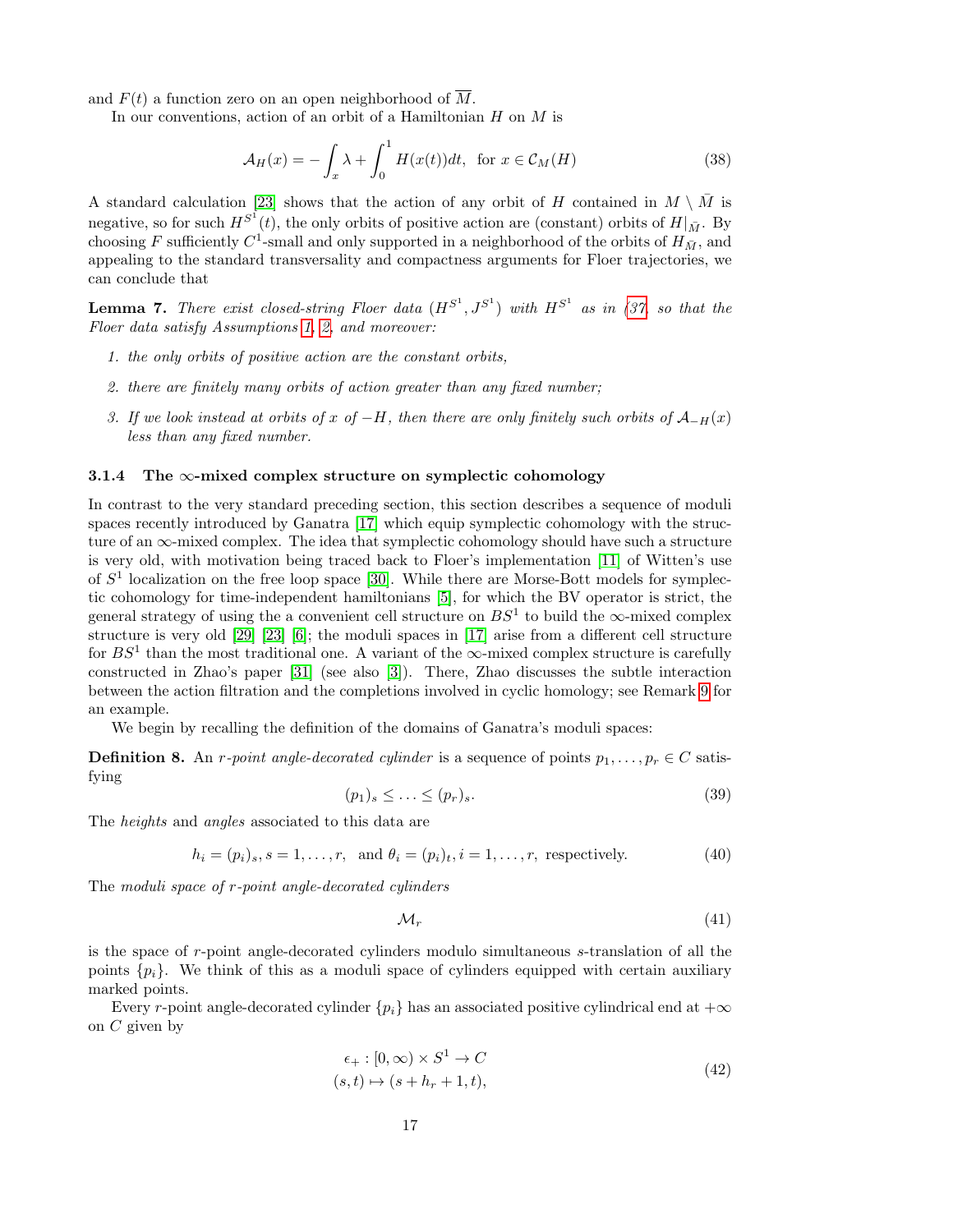<span id="page-17-0"></span>and negative cylindrical end at  $-\infty$  given by

$$
\epsilon_+ : (-\infty, 0] \times S^1 \to C
$$
  
\n
$$
(s, t) \mapsto (s - (h_1 + 1), t).
$$
\n(43)

The space of broken r-point angle-decorated cylinders

$$
\overline{\mathcal{M}}_r = \bigsqcup_{\substack{s \ j_1, \dots, j_s \\ \sum j_i = r}} \overline{\mathcal{M}}_{j_1} \times \dots \times \overline{\mathcal{M}}_{j_s} \tag{44}
$$

is a compactification of  $\overline{\mathcal{M}}_r$  defined as a smooth manifold with corners, with the s-fold broken configurations comprising the codimension s boundary, and the manifolds-with-corners structure defined using the gluing maps determined by the ends [\(42\)](#page-16-0) and [\(43\)](#page-17-0). (This makes sense because the ends induced on a glued curve exactly agree with the ends in [\(42\)](#page-16-0) and [\(43\)](#page-17-0).)

The points defining an angle-decorated curve are allowed to have coinciding heights, giving rise to certain partially-defined forgetful maps between these moduli spaces which will be later important to state the consistency conditions for Floer data defining the ∞-mixed complex structure.

Definition 9. Define the space

$$
\mathcal{M}_r^i, 1 \le i \le r - 1 \tag{45}
$$

as the locus in  $\mathcal{M}_r$  for which  $h_i = h_{i+1}$ . Let

$$
\overline{\mathcal{M}}_r^i \tag{46}
$$

be the closure of  $\mathcal{M}_r^i$  in  $\overline{\mathcal{M}}_r$ . There is a map

$$
\pi_i: \mathcal{M}_r^i \to \mathcal{M}_{r-1}; \ \pi_i(p_1, \dots, p_r) = (p_1, \dots, p_i, p_{i+2}, \dots, p_r), \tag{47}
$$

which extends uniquely to a continuous map

<span id="page-17-3"></span>
$$
\pi_i : \overline{\mathcal{M}}_r^i \to \overline{\mathcal{M}}_{r-1}.
$$
\n
$$
(48)
$$

The manifold with corners  $\overline{\mathcal{M}}_r$  thus has a boundary  $\partial \overline{\mathcal{M}}_r$  covered the images of maps

<span id="page-17-1"></span>
$$
\overline{\mathcal{M}}_k \times \overline{\mathcal{M}}_{r-k} \to \partial \overline{\mathcal{M}}_r, \text{ and } \tag{49}
$$

<span id="page-17-2"></span>
$$
\overline{\mathcal{M}}_r^i \to \partial \overline{\mathcal{M}}_r. \tag{50}
$$

**Definition [1](#page-15-0)0.** Let  $(H^{S^1}, J^{S^1})$  be a choice of closed string Floer data satifying Assumptions 1 and [2.](#page-15-1) A universal and consistent choice of Floer data for the  $S^1$ -action is a choice, for every  $r \geq 1$  and every representative  $\hat{C} = (\hat{C}_1, \ldots, \hat{C}_s) \in \mathcal{M}_r$  with  $\hat{C}_i = \{p_k\}_{k=1}^{j_i}$ , of surface dependent Hamiltonians

$$
H^{\hat{C}_i}: C \to \mathcal{H}(M) \tag{51}
$$

and a surface-dependent almost complex structures

$$
J^{\hat{C}_i}: C \to \mathcal{J}(M),\tag{52}
$$

called the Floer data associated to  $\hat{C}$ , which are compatible with the closed-string Floer data in the sense that

$$
(\epsilon_{\pm}^{i})^* H^{\hat{C}}(s,t) = H^{S^1}(t), \text{ and}
$$
  
 $(\epsilon_{\pm}^{i})^* J^{\hat{C}}(s,t) = J^{S^1}(t)$  (53)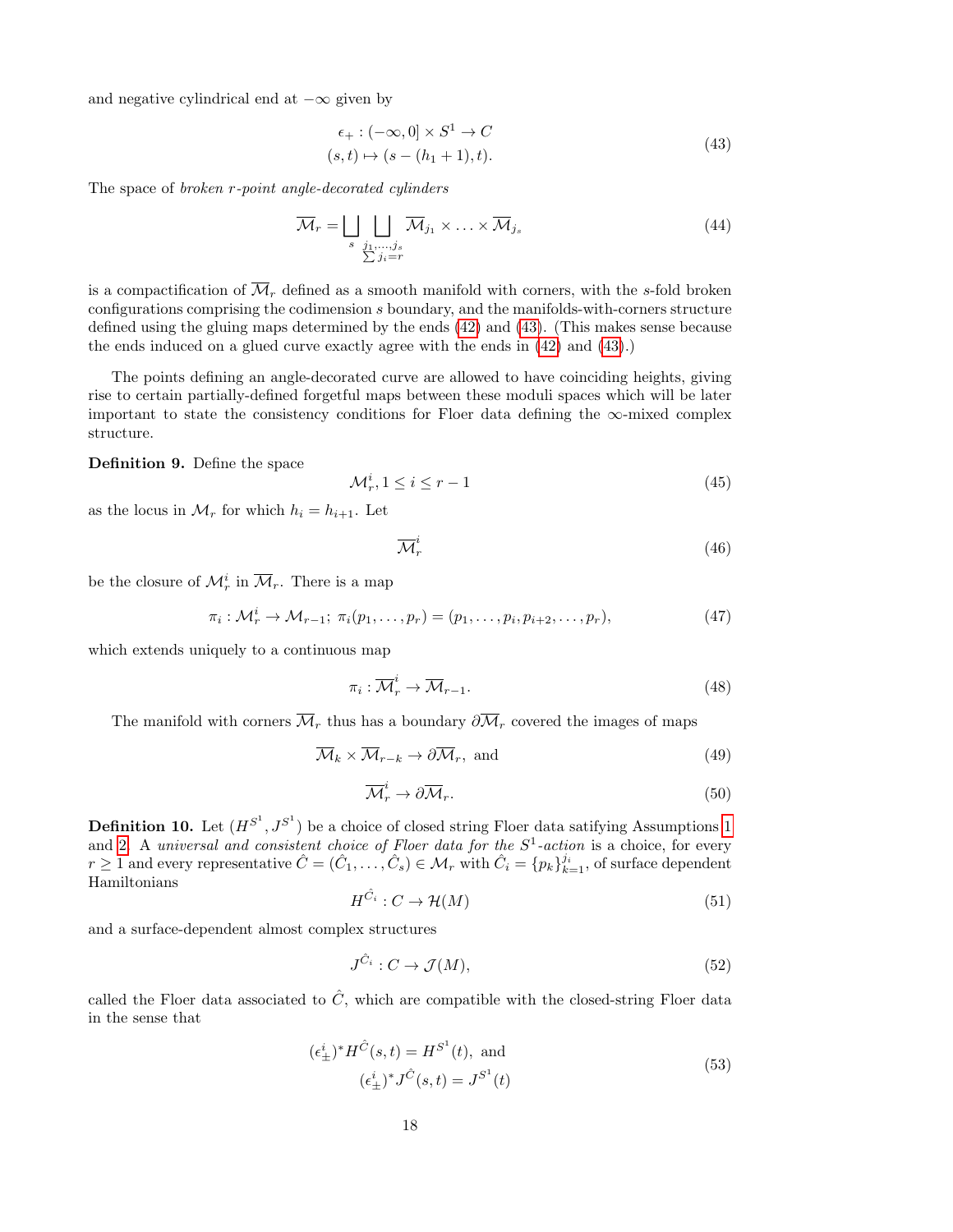where  $\epsilon_{\pm}^{i}$  is are the canonical cylindrical ends of [\(42\)](#page-16-0) [\(43\)](#page-17-0) associated to the angle-decorated cylinder  $\hat{C}_i$ .

These Floer data are required to vary smoothly over  $\overline{\mathcal{M}}_r$ , in the sense that the Floer data vary smoothly over the interiors of the  $\mathcal{M}_r$ , and they agree to infinite order at the boundary strata with: the Floer data near the boundary strata of the form [\(49\)](#page-17-1) induced by gluing the product Floer data chosen lower-dimensional moduli spaces; and, with the Floer data induced near the boundary strata of the form [\(50\)](#page-17-2) by pulling back via the map  $\pi_i$  [\(48\)](#page-17-3) the Floer data choen on  $\overline{\mathcal{M}}_{k-1}$ .

Given a universal and consistent choice of Floer data for the  $S<sup>1</sup>$  action, Ganatra defines the moduli space

<span id="page-18-1"></span>
$$
\mathcal{M}_r(y_-, y_+) = \left\{ u : S^1 \times \mathbb{R} \to M, p = (p_1, \dots, p_r) \in \mathcal{M}_k | (du - X_p \otimes dt)^{0,1}_{J_p} = 0; \lim_{s \to \pm \infty} u(s, t) = y_{\pm}(t); \right\}
$$
\n(54)

with Gromov-Floer compactification

$$
\overline{\mathcal{M}}_r(y_-, y_+) \tag{55}
$$

and defines, for  $k \geq 1$ , the operation

$$
\delta_k : SC^*(M) \to SC^{*-2k+1}(M)
$$
  

$$
\delta_k([y_+]) = \sum_{y_- \in \mathcal{C}(H^{S^1})} \sum_{\substack{u \in \mathcal{M}_r(y_-, y_+) \\ ind(D_u) = -\dim \mathcal{M}_k}} [y_-].
$$
 (56)

He then proves

<span id="page-18-0"></span>**Proposition 4.** [\[17\]](#page-37-3) Universal and consistent choices of Floer data for the  $S^1$  action exist. Writing  $\delta_0$  for the differential on symplectic cohomology, the operations  $\{\delta_i\}_{i=0}^{\infty}$  define the structure of an  $\infty$ -mixed complex on symplectic cohomology as in Equation [7.](#page-4-2) Moreover, given any pair of choices of closed-string Floer data  $(H_i^{S^1}, J_i^{S^1})_{i=1,2}$  and corresponding Floer data for the  $S<sup>1</sup>$  action, there is continuation map

$$
SC^*(M; H_1^{S^1}, J_1^{S^1}) \to SC^*(M; H_2^{S^1}, J_2^{S^1})
$$
\n
$$
(57)
$$

which is a quasi-isomorphism and which extends to a map of  $\infty$ -mixed complexes.

Moreover, if the closed-string Floer data are chosen as in Lemma [7](#page-16-1) then the Hamiltonian terms of the Floer data for the  $S^1$ -action can be chosen to be independent of  $p \in \overline{\mathcal{M}}^r$  when restricted to  $\overline{M}$  (see [\[17,](#page-37-3) Section 4.4]).

The negative cyclic complex, periodic cyclic complex, and cyclic complex for the  $\infty$ -mixed complex structure described above define the underlying complexes for *negative symplectic co* $homology (SC<sub>S1</sub><sup>−</sup>)<sup>*</sup>$ , perodic symplectic cohomology  $(SC<sub>S1</sub><sup>∞</sup>)<sup>*</sup>$ , and cyclic symplectic cohomology  $(SC<sub>S1</sub><sup>+</sup>)$ <sup>\*</sup>, respectively. The cohomologies of the corresponding complexes will be denoted by  $(SH_{S^1}^{-/\infty/+})^*$ .

#### 3.1.5 Recollection of Wrapped Floer cohomology

While we will avoid most of the technical details underlying the Wrapped Fukaya category, we must now recall the definition of its morphism groups.

We say that a Lagrangian submanifold  $L \subset M$  is conical at infinity f

$$
L \cap [r, \infty) \times \partial \bar{M} = [r, \infty) \times \partial L \tag{58}
$$

where  $r > 0$  and  $\partial L \subset \partial M$  is a Legendrian submanifold. The objects of the Wrapped Fukaya category are Lagrangians conical at infinity that are equipped with auxiliary data, e.g. gradings.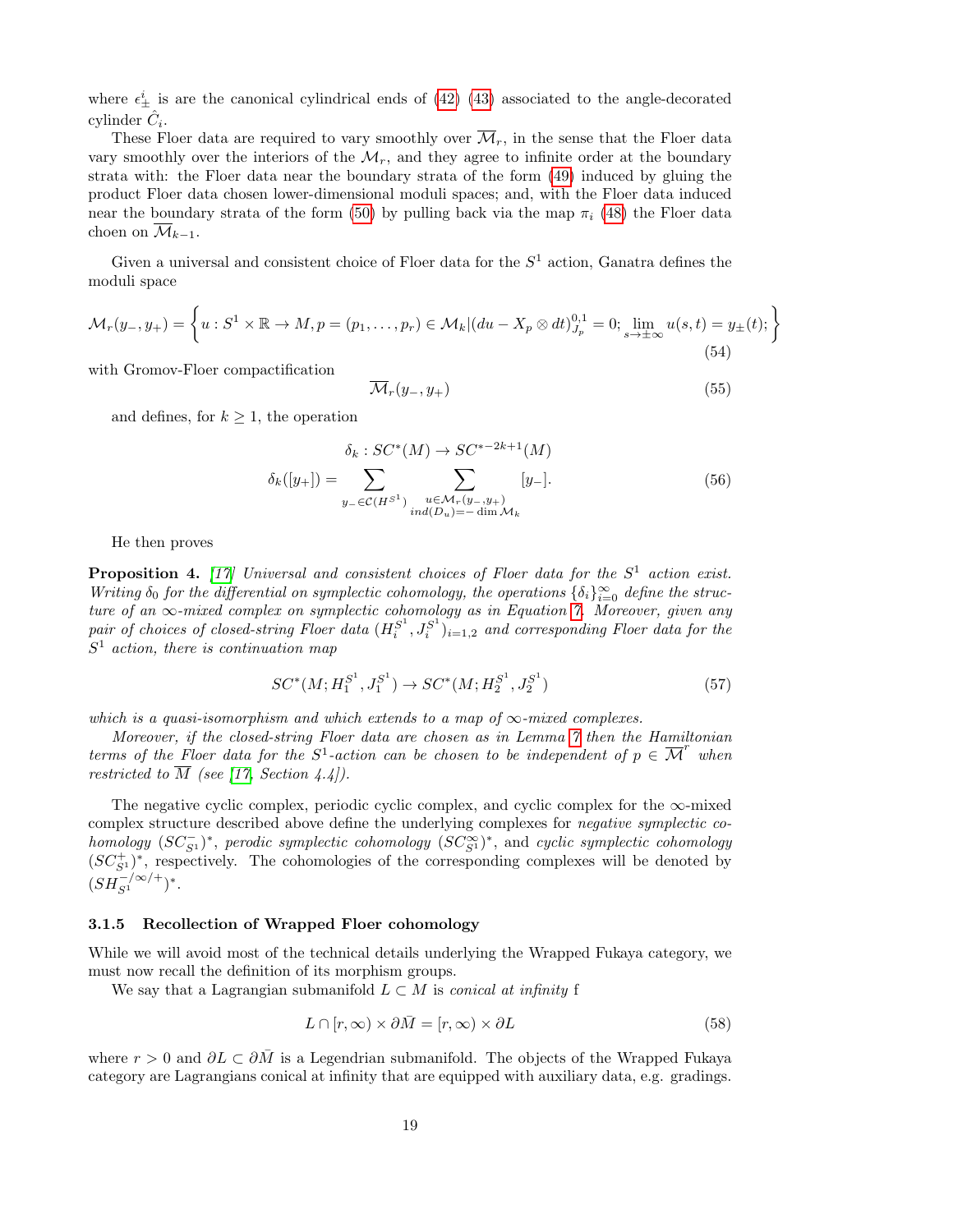Given two Lagrangians  $L_0$  and  $L_1$  that are each conical at infinity, one chooses a function  $H_t: [0,1]_t \to \mathcal{H}(M)$  such that the image of  $L_0$  under the time 1 flow of  $H_t$  is transverse to  $L_1$ , and defines the abelian group underlying the Hom complex  $Hom_{WF(M)}(L_0, L_1)$  to be free  $\mathbb{Z}/2$ vector space on

$$
\mathcal{C}(L_0, L_1; H_t) = \{ \gamma : [0, 1] \to M \mid \gamma'(t) = X_{H_t}(\gamma(t)), \gamma(i) \in L_i \text{ for } i = 0, 1 \}. \tag{59}
$$

The differential then counts solutions to Floer's equation [14](#page-6-0) for  $J : [0,1] \to \mathcal{J}(M)$ . It is standard that for generic J these moduli spaces of solutions consist of regular trajectories, and that for such  $(H, J)$ , the Gromov-Floer bordifications of the moduli spaces are compact.

In fact, in [\[16\]](#page-37-7), which we use heavily, one requires a number of additional constraints; namely, Hamiltonian terms  $H_{\Delta}$  are all strictly quadratic on the conical end of M; and only a finite set of conical Lagrangians, specified a-priori, is chosen as objects of the Wrapped Fukaya category. However, given any finite set of conical Lagrangians, the transversality condition on the Hamiltonian chords between the Lagrangians can be achieved by a Hamiltonian perturbation of these conical Lagrangians, so this is not a constrant; and moreover, the condition of strong nondegeneracy implies that there exist a finite number of conical Lagrangians which generate the category in the sense that adding any other conical Lagrangian to the category does not change its category of twisted complexes. Since the truth of Theorem [3](#page-1-0) only depends on isomorphism class of the category of perfect complexes of the Wrapped Fukaya category, these choices for the definition of the Wrapped Fukaya category do not affect our results.

#### <span id="page-19-1"></span>3.1.6 Open-closed map

In this section we describe in detail one component of the open closed map [\[1\]](#page-37-1), [\[17\]](#page-37-3)

$$
\mathcal{OC}: C_{*-n}^{nu}(WF(M)) \to SC^*(M). \tag{60}
$$

Specifically, in Section [3.2](#page-23-1) M will be a product of a Liouville domain with its opposite, and the object  $\Delta \in WF(M)$  will have as underlying Lagrangian the graph of the identity map. We will describe how to define  $OC$  on

$$
Hom^*(\Delta, \Delta) \subset C_*^{nu}(WF(M)).\tag{61}
$$

Let  $\mathbb{D} \subset \mathbb{C}$  be the unit disk, let  $p^+ = 1$  be a positive boundary marked point and let  $p^- = 0$ be a negative boundary marked point. Define a negative cylindrical end at  $p^-$  by

$$
\epsilon_{-}: (-\infty, 0]_{s} \times S_{t}^{1}
$$
\n
$$
\epsilon_{-}(s, t) = e^{(s-1) + i(2\pi t + \pi)}
$$
\n(62)

and choose a positive strip-like end  $\epsilon_+$  at  $p_+$  with image disjoint from that of  $\epsilon_-$ . Write

$$
\mathbb{D}^{1|1} = \mathbb{D} \setminus \{p^{\pm}\}\tag{63}
$$

<span id="page-19-0"></span>and choose data

$$
\alpha \in \Omega^1(\mathbb{D}^{1|1})
$$
  
\n
$$
J \in C^\infty(\mathbb{D}^{1|1}, \mathcal{J}(M))
$$
  
\n
$$
H \in C^\infty(\mathbb{D}^{1,1}, \mathcal{H}(M))
$$
\n(64)

and satisfying

### **Assumption 3.** • The restriction of  $\alpha$  to  $\partial \mathbb{D}^{1|1}$  vanishes;

• The 1-form  $\alpha$  satisfies  $d\alpha \leq 0$  relative to the trivialization of  $\Omega^2(\mathbb{D}^{1|1})$  coming from the standard symplectic form on the disk;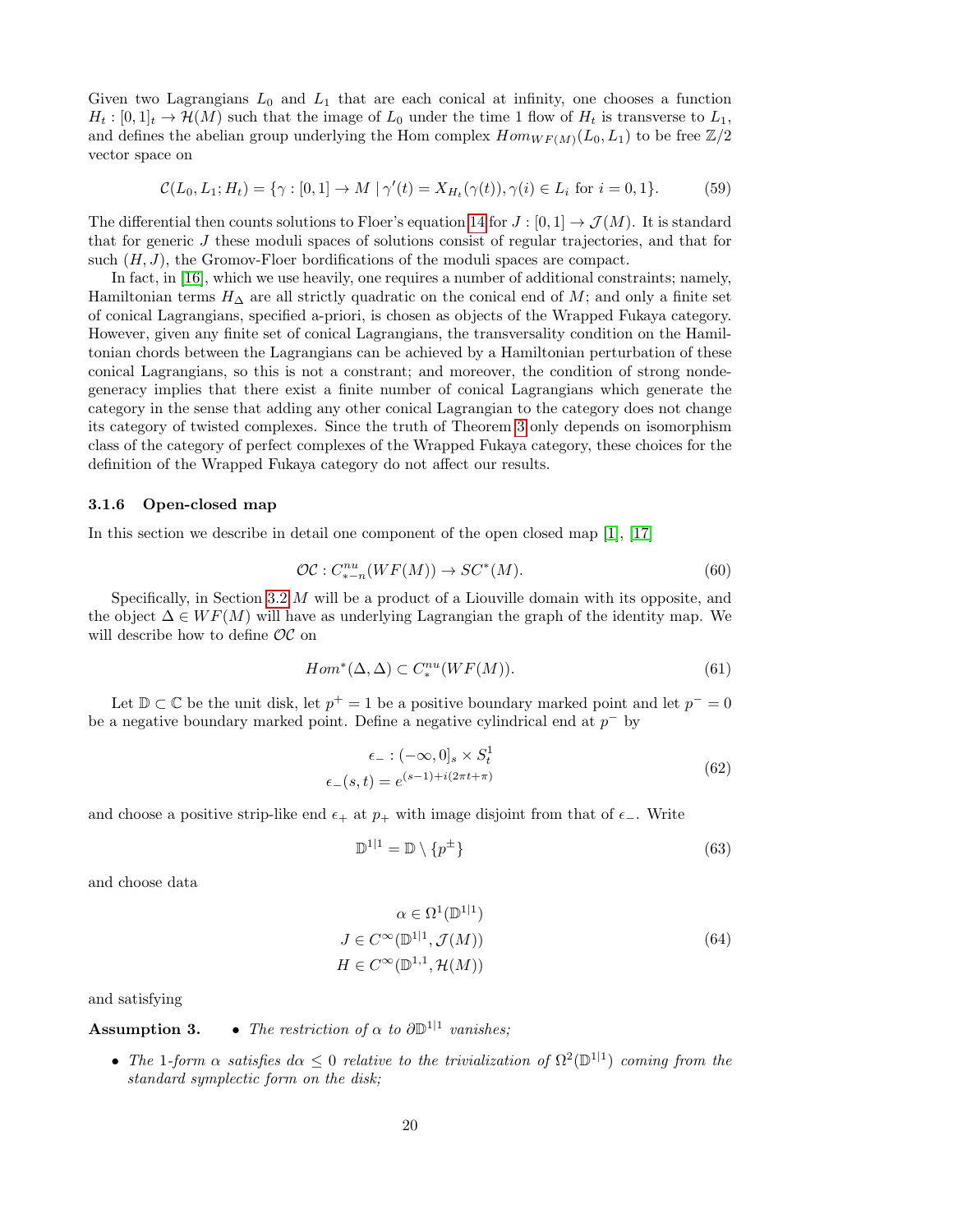• Thinking of  $H \otimes \alpha$  as a Hamiltonian-valued 1-form, and writing  $X_{\alpha}$  for the corresponding Hamiltonian-vector-field-valued 1-form, one has that the data  $(H, \alpha, J)$  are compatible with the Floer data  $(H^{\Delta}, J^{\Delta})$  chosen for  $\Delta$  in the sense that

$$
(\epsilon_+^* X_\alpha)(s, t) = H^\Delta(t), (\epsilon_+^* J)(s, t) = J^\Delta(t); \tag{65}
$$

• Writing  $X_\alpha$  as before, one has that the data  $(H, \alpha, J)$  are compatible with the closed-string Floer data  $(H^{S^1}, J^{S^1})$  used to define symplectic cohomology, in the sense that

$$
(\epsilon^*_{-}X_{\alpha})(s,t) = H^{S^1}(t), (\epsilon^*_{-}J)(s,t) = J^{(S^1)}(t); \tag{66}
$$

Given  $(\alpha, J)$  as in [64](#page-19-0) satisfying Assumption [3](#page-0-3) and elements  $y_+ \in \mathcal{C}(L_\Delta, L_\Delta, H^\Delta)$ ,  $y_- \in$  $\mathcal{C}(H^{S^1})$ , one write  $X_\alpha$  for the vector field valued 1-form associated to  $H \otimes \alpha$  and uses it to define the moduli space

<span id="page-20-1"></span>
$$
\mathcal{M}^{1|1}(y_-, y_+) = \left\{ u \in C^\infty(\mathbb{D}^{1|1}, M) \mid \begin{array}{l} (du - X_\alpha)_{J}^{0,1} = 0\\ u(\partial \mathbb{D}^{1|1}) \subset L(\Delta) \\ \lim_{s \to \pm \infty} \epsilon_{\pm} u = y_{\pm} \end{array} \right\}
$$
(67)

with Gromov-Floer bordification  $\overline{\mathcal{M}}^{1,1}(y_-, y_+)$ . Standard transversality and compactness arguments show:

<span id="page-20-2"></span>**Lemma 8.** For generic choices of  $(\alpha, J)$  satisfying Assumption [3,](#page-0-3) the spaces  $\mathcal{M}^{1|1}(y_-, y_+)$  of Eq. [67](#page-20-1) are disjoint unions of smooth manifolds of expected dimension, and their Gromov-Floer bordifications  $\overline{\mathcal{M}}^{1,1}(y_-, y_+)$  are compact. Moreover, given any  $y_+ \in \mathcal{C}(L_\Delta, L_\Delta, H^\Delta)$ , the space  $\mathcal{M}^{1|1}(y_-,y_+)$  is empty for all but finitely many closed orbits y\_.

Choosing  $(\alpha, J)$  so that Lemma [8](#page-20-2) applies, one defines  $\mathcal{OC}$  on  $Hom^*(\Delta, \Delta)$  by the equation

<span id="page-20-3"></span>
$$
OC([y_+]) = \sum_{y_- \in \mathcal{C}(H^{S^1})} \sum_{\substack{u \in \overline{\mathcal{M}}^{1|1}(y_-, y_+) \\ \text{ind } u = 0}} [y_-]. \tag{68}
$$

The following proposition is the main result of [\[17\]](#page-37-3):

<span id="page-20-4"></span>**Proposition 5.** The map defined in Eq. [68](#page-20-3) admits an extension to a map of  $\infty$ -mixed complexes

$$
\mathcal{OC}: C^{nu}_{*-n}(WF(M)) \to SC^*(M).
$$

The degree zero term of the map  $OC$  of the map of Proposition [5,](#page-20-4) i.e. the underlying map of chain complexes, may or may not be an equivalence.

**Definition 11.** We say that M is nondegenerate when the map  $OC$  of Proposition [5](#page-20-4) is a quasi-isomorphism.

One has the following fundamental result

<span id="page-20-5"></span>**Proposition 6.** ([\[7,](#page-37-2) Theorem 1.4], see also [\[18\]](#page-38-4)) If M is a Weinstein domain then it is nondegenerate.

<span id="page-20-0"></span>Remark 9. The combination of Proposition [5](#page-20-4) and Proposition [6](#page-20-5) shows that the negative/periodic/cyclic symplectic cohomology described above are invariants of the Wrapped Fukaya category of a Liouville domain. In [\[31\]](#page-38-11), Zhao introduces a different variant of periodic symplectic cohomology  $(SH^* \infty, 2_{S^1})^*$  which satisfies a *localization theorem*: in fairly general circumstances, one has an isomorphism

<span id="page-20-6"></span>
$$
(SH_{S^1}^{\infty,2})^* \simeq H^*(M)((u)).
$$
\n(69)

Such a localization theorem cannot hold for the version of periodic symplectic cohomology used in this paper. Indeed, subcritical handle surgery on  $M$  can easily change the cohomology of  $M$ but leaves the Wrapped Fukaya category unchanged [\[18\]](#page-38-4), thus changing the right hand side of [\(69\)](#page-20-6) while leaving the left hand side the same.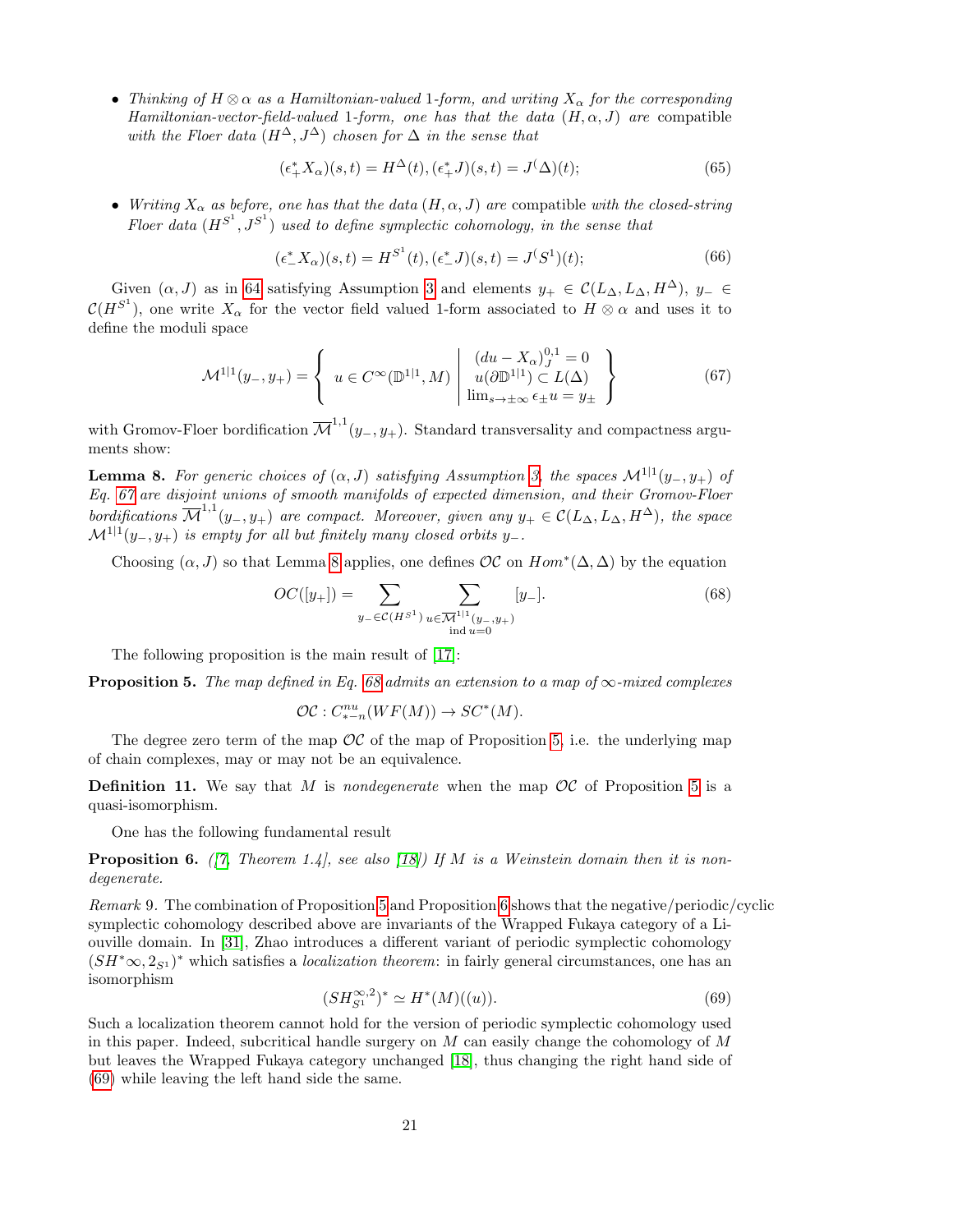#### <span id="page-21-2"></span>3.1.7 Homology units

The final moduli space we describe in this preliminary section is the moduli space giving rise to homology units (Defintion [2\)](#page-2-2) in the Wrapped Fukaya category.

Let  $\Delta$  be an object of the category  $WF(M)$  with underlying Lagrangian  $L_{\Delta}$ .

Equip the unit disk  $\mathbb{D} \subset \mathbb{C}$  with one negative boundary marked point  $p^- = -1$  and choose a negative strip-like end  $\epsilon_-\$ at  $p^-.$  Define the Riemann surface

$$
\mathbb{D}^{-1} = \mathbb{D} \setminus \{p^-\}\tag{70}
$$

<span id="page-21-0"></span>and choose data

$$
\alpha \in \Omega^1(\mathbb{D}^{-1}, C^{\infty}(M))
$$
  
\n
$$
J \in C^{\infty}(\mathbb{D}^{-1}, \mathcal{J}(M))
$$
  
\n
$$
H \in C^{\infty}(\mathbb{D}^{1,1}, \mathcal{H}(M))
$$
\n(71)

satisfying

**Assumption 4.** • The restriction of  $\alpha$  to  $\partial \mathbb{D}^{1|1}$  vanishes;

- The 1-form  $\alpha$  satisfies  $d\alpha \leq 0$  (see [3\)](#page-0-3)
- Thinking of  $H \otimes \alpha$  as a Hamiltonian-valued 1-form, and writing  $X_{\alpha}$  for the corresponding Hamiltonian-vector-field-valued 1-form, one has that the data  $(H, \alpha, J)$  are compatible with the floer data  $(H^{\Delta}, J^{\Delta})$  chosen for  $\Delta$  in the sense that

$$
(\epsilon^*_{-}X_{\alpha})(s,t) = H^{\Delta}(t), (\epsilon^*_{-}J)(s,t) = J^{\Delta}(t); \qquad (72)
$$

Given a pair  $(\alpha, J)$  as in [\(71\)](#page-21-0) satisfying Assumption [4,](#page-0-3) define for every  $y_-\in \mathcal{C}(L_\Delta, L_\Delta; y_-)$ , the moduli space

$$
\mathcal{M}^{-1}(y_{-}) = \{ u \in C^{\infty}((\mathbb{D}^{-1}, \partial \mathbb{D}^{-1}), (M, L_{\Delta})) | (du - X_{\alpha})_{J}^{0,1} = 0; \lim_{s \to -\infty} \epsilon_{-}^{*} u = y_{-} \}
$$
(73)

where  $X_{\alpha}$  is the vector-field valued 1-form associated to  $H \otimes \alpha$ , and write  $\overline{\mathcal{M}}^{-1}(y_{-})$  for the Gromov-Floer bordification of the moduli space above. Standard compactness and transversality theory proves the lemma below:

<span id="page-21-1"></span>**Lemma 9.** For generic choices of  $(\alpha, J)$  as in [\(71\)](#page-21-0) satisfying Assumpotion [4,](#page-0-3) the spaces  $\overline{\cal M}^{-1}(y_-)$  are smooth manifolds of expected dimension and their bordifications  $\overline{\cal M}^{-1}(y_-)$  are compact.

Choosing  $(\alpha, J)$  so that Lemma [9](#page-21-1) applies, one defines

$$
e_{\Delta} = \sum_{y_{-} \in \mathcal{C}(L_{\Delta}, L_{\Delta}; H^{\Delta})} \sum_{\substack{u \in \mathcal{M}^{-1}(y_{-}) \ \text{ind } u = 0}}^{e_{\Delta} \in WF(M)(\Delta, \Delta)} [y_{-}]. \tag{74}
$$

A standard gluing argument proves the

**Lemma 10.** The element  $e_{\Delta}$  is a homology unit for  $\Delta$ .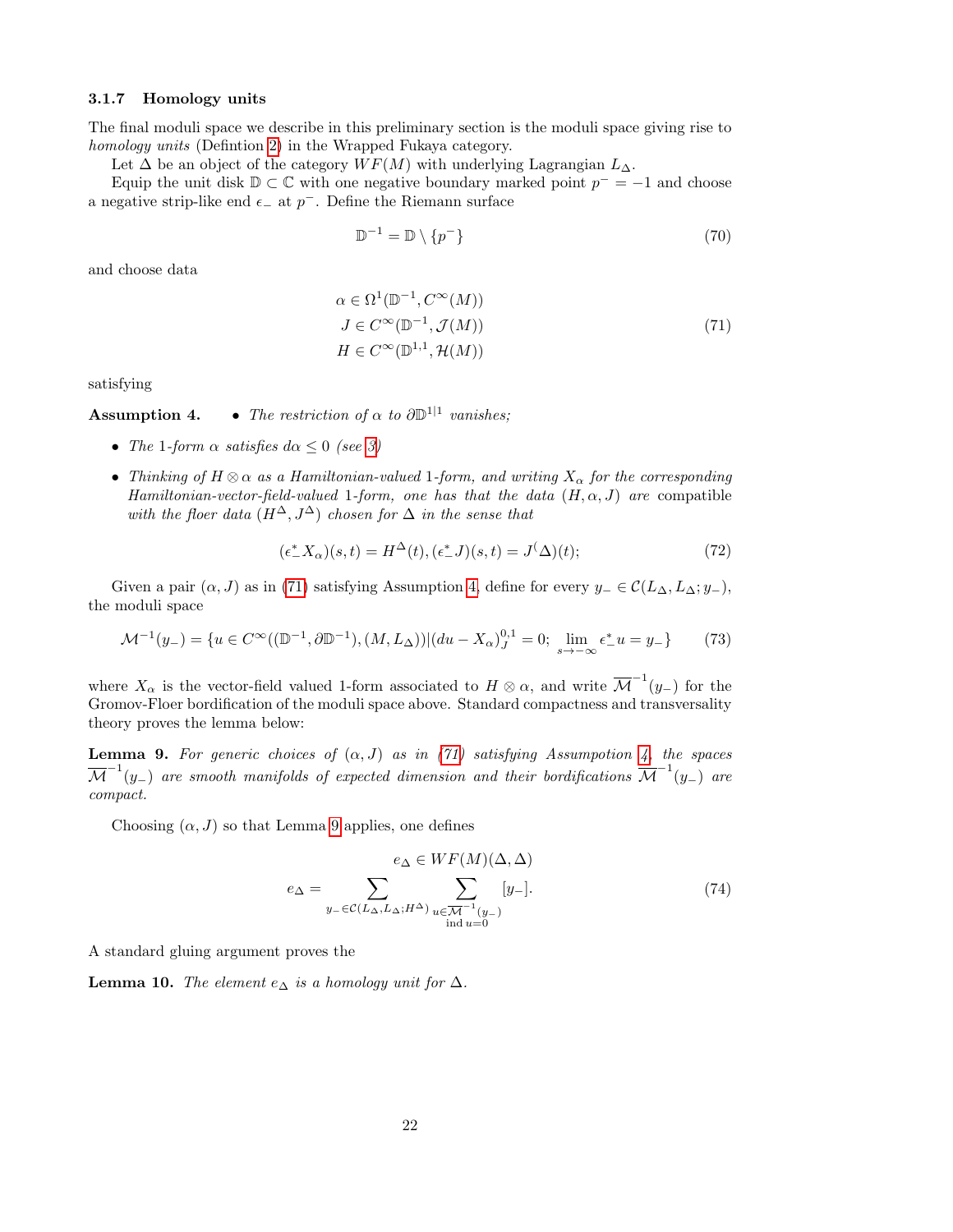#### <span id="page-22-3"></span>3.1.8 Floer homology on product manifolds

Shortly, we will wish to study Floer theory on  $M \times M^-$ , where M is a Liouville manifold. Unfortunately, there is a well-known technical difficulty that  $\overline{M} \times \overline{M}$ <sup>–</sup> is a manifold-with-corners, and thus not a Liouville domain. However,  $M \times M$  does have a Liouville structure with the radial coordinate

$$
r_{M \times M^-} = r_M + r_{M^-}
$$

and corresponding conical end

$$
r^{-1}_{M\times M^-}((\epsilon,\infty)).
$$

With this choice of Liouville structure,  $\overline{M \times M}$  is a manifold with boundary that "smooths" the corners" of  $\overline{M}\times\overline{M^-}$ . One can use this Liouville structure to define  $WF(M\times M^-), SH^*(M,\times M^-);$ however, with this definition these invariants will not obviously satisfy any "Kunneth Formulae" because, for example, given a pair of Lagrangians  $L \subset M$ ,  $L^{-} \subset M^{-}$  that are conical at infinity, the product  $L \times L^-$  is not conical at infinity with respect to the Liouville structure of  $M \times M^-$ . However, for product Lagrangians, one has a natural choice of "split Floer data": namely, one requires that Hamiltonian terms in Floer's equation are sums of Hamiltonian terms on M and on M−, one requires that the almost complex structures are products, etc. The advantage of the definitions using "split Floer data" is that Kunneth-type formulae are manifest. There are then several approaches of compairing Fukaya categories defined using split Floer data with Fukaya categories compatible with the Lioville structure on  $M \times M^-$  which we will review in Section [3.2.3.](#page-25-1) For technical simplicity, we will use the split variant of the Wrapped Fukaya category to define the Fukaya category of a product. In this section, we review what we need about Fukaya-categorical constructions using split Floer data.

Write  $\pi_M$ ,  $\pi_{M^-}$  for the projections to the corresponding factor of  $M \times M^-$ . Given a choice of closed-string Floer data  $(H, J)$  on M satisfying Assumptions [1](#page-15-0) and [2,](#page-15-1) the symplectic cohomology with the corresponding split Floer data is defined to be

$$
SC^*_{split}(M\times M^-;\pi_M^*H+\pi_{M^-}^*H,(J,-J))
$$

in the sense that one uses the time-dependent Hamiltonian and almost complex structure

$$
H_{split} = \pi_M^* H + \pi_{M}^* - H
$$
  
\n
$$
J_{split} = J \oplus -J
$$
\n(75)

in the definition of symplectic cohomology as in Section [3.1.2;](#page-14-1) even thought  $H_{split}$  and  $J_{split}$  are not compatible with the Liouville structure on  $M \times M^-$ , the definitions still make sense.

Symplectic cohomology then almost tautologically satisfies the Kunneth isomorphism

<span id="page-22-2"></span>
$$
SC_{split}^*(M \times M^-; \pi_M^*H + \pi_M^* - H, (J, -J)) \simeq SC^*(M; H, J) \otimes SC^*(M^-; H, -J); \tag{76}
$$

every orbit of  $H_{split}$  is the product of an orbit of H on M and an orbit of H on  $M^-$ , and the map simply sends orbits of  $H_{split}$  to the tensor products of the corresponding orbits on M and  $M^-$ .

Using the same closed-string Floer data on  $M$ , one can define the Wrapped Floer homology of the diagonal  $\Delta \subset M \times M^{-1}$ 

<span id="page-22-0"></span>
$$
WC_{split}^*(\Delta, \Delta; \pi_M^*(H_{t/2}) + \pi_M^* - H_{1-t/2}; (J, -J))
$$
\n(77)

which satisfies a "Kunneth formula"

<span id="page-22-4"></span>
$$
WC_{split}^*(\Delta, \Delta; \pi_M^*(H_{t/2}) + \pi_M^* - H_{1-t/2}; (J, -J)) \simeq SH^*(M; H, J). \tag{78}
$$

There is a corresponding constructions for the wrapped Floer homology of split Lagrangians

<span id="page-22-1"></span>
$$
WC_{M \times M^{-}}^{*}(L_{1} \times L_{2}, L_{1}' \times L_{2}') \simeq WC_{M}^{*}(L_{1}, L_{1}') \times WC_{M^{-}}^{*}(L_{2}, L_{2}').
$$
\n(79)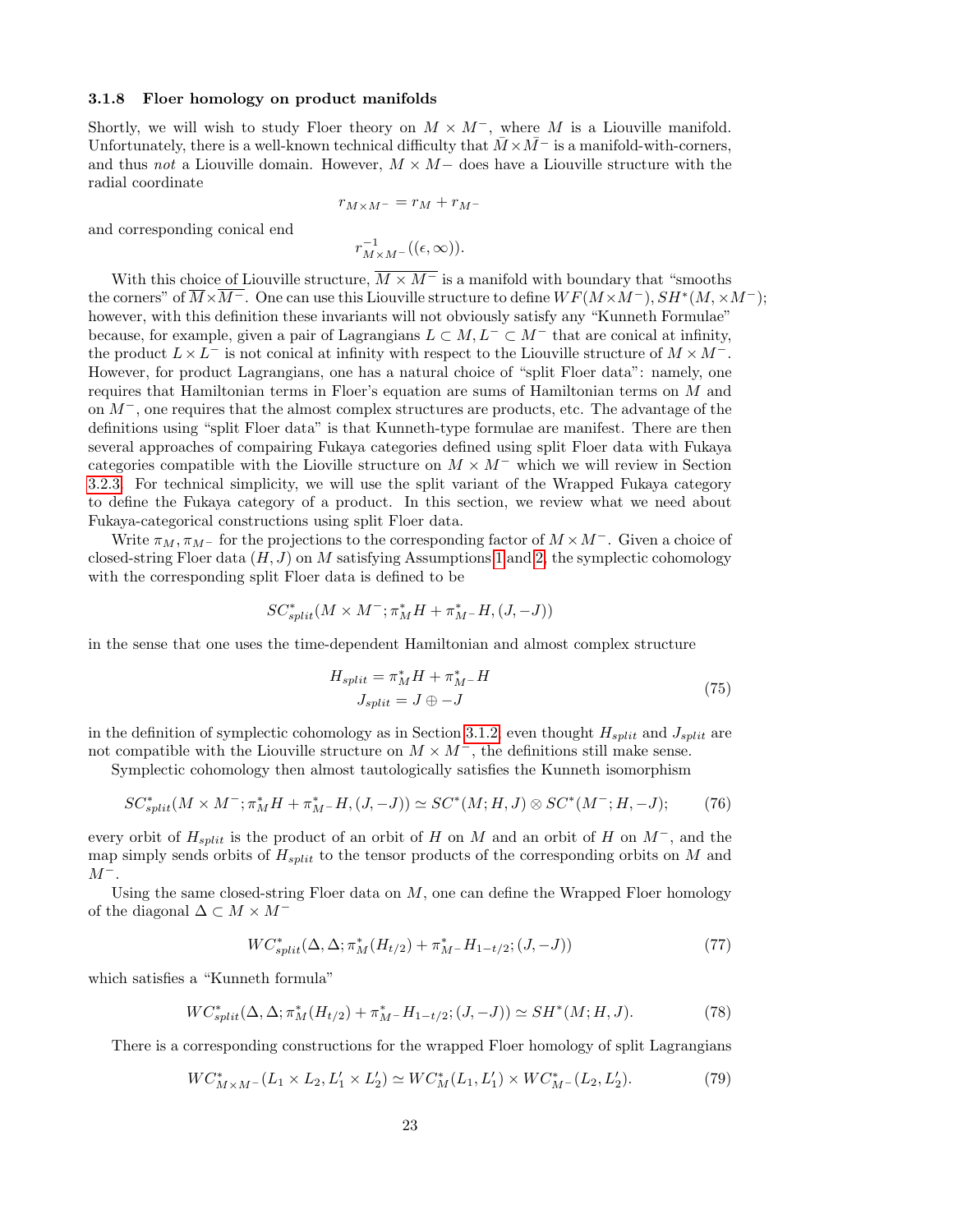In [\[16,](#page-37-7) Section 8], Ganatra packages the split wrapped Floer homologies [\(77\)](#page-22-0) and [\(79\)](#page-22-1) into an  $A_{\infty}$  category  $\mathcal{W}^2$  containing as objects the product Lagrangians  $L_1 \times L_2 \subset M \times M^{-}$ , possibly equipped with Pin structures and gradings, and also the (suitably decorated) diagonal Lagrangian  $\Delta_L \subset M \times M^-$ . Moreover, this category admits a cohomologically fully faithful  $A_{\infty}$ functor

$$
M: \mathcal{W}^2 \to WF(M) - mod - WF(M). \tag{80}
$$

The functor M plays the role of the categorical Kunneth map in that paper.

Given a choice of the data  $(\alpha, J, H)$ , as described in Section [3.1.6,](#page-19-1) that is needed to define the maps

<span id="page-23-2"></span>
$$
\mathcal{OC}: WF(M)^*(L_i, L_i) \to SH^*(M)
$$
\n(81)

for all objects  $L_i \in WF(M)$ , one has the data  $(\alpha, -J, H)$  needed to define the corresponding maps

<span id="page-23-3"></span>
$$
\mathcal{OC}: WF(M^-)^*(L_i, L_i) \to SH^*(M^-) \tag{82}
$$

<span id="page-23-4"></span>
$$
\mathcal{OC}_{split}: WC^*_{M\times M^-}(L_1\times L_2, L_1\times L_2)\to SC^*_{split}(M\times M^-). \tag{83}
$$

defined in the two equivalent ways: either by composing the isomorphisms [79](#page-22-1) and [\(76\)](#page-22-2) with the tensor product of the maps [\(81\)](#page-23-2) and [\(82\)](#page-23-3), or alternatively by using the data  $(\alpha, (J, -J), \pi_M^* H +$  $\pi_{M^-}^*H$ ) to define such a map using the moduli space [\(67\)](#page-20-1) with target  $M \times M^-$  exactly as in Section [3.1.6](#page-19-1) via the formula [\(68\)](#page-20-3).

In Appendix [4,](#page-30-0) we show the

<span id="page-23-5"></span>**Proposition 7.** The maps  $OC_{split}$  defined in [\(83\)](#page-23-4) extend to a chain map

$$
\mathcal{OC}_{split}: C_{*-2n}(\mathcal{W}^2) \to SC^*(M \times M^-).
$$

#### <span id="page-23-1"></span>3.2 Algebraic constructions

In this section address some technicalities about about  $K$  theory and the noncommutative chern character, and then explain how to reduce the proof of [3](#page-1-0) to a computation involving equivariant symplectic cohomology.

#### <span id="page-23-0"></span>3.2.1 Perfect complexes

In this section we briefly review the notion of perfect module over an  $A_{\infty}$ -category A.

There is an  $A_{\infty}$  category  $Mod(A)$  of right  $A_{\infty}$  modules over A. Its cohomology category  $H^0(Mod(A))$  is a Karoubi-complete triangulated category. We say that an element  $X \in H^0(Mod(A))$  is perfect if it is isomorphic in  $H^0(Mod(A))$  to an image of a projector  $p \in End(X')$ , where  $X' \in H^0(Mod(A))$  is isomorphic to an iterated cone on  $A \in H^0(Mod(A))$ . We say that X is *generated* by some other elements of  $H^0(Mod(A))$  if it is isomorphic to an iterated cone on sums of those elements. The  $A_{\infty}$  category  $Perf(A)$  is the full  $A_{\infty}$  subcategory of  $Mod(A)$  with objects those which lift perfect objects of  $H^0(Mod(A))$ .

Given a quasi-equivalence  $\phi: A' \to A$  between  $A_{\infty}$  categories  $A', A$ , we have a pullback  $A_{\infty}$ -functor  $\phi^*: Mod A \to Mod A'$  and corresponding triangulated functor  $\phi^*: H^0(Mod A) \to$  $H^0(ModA')$ . It is a theorem that the pullback of a perfect module by a quasi-equivalence  $\phi$  is perfect, and that the restriction

$$
\phi^*: H^0(PerfA) \to H^0(PerfA')
$$

is an equivalence of triangulated categories, and thus

$$
\phi^* : Perf A \to Perf A'
$$

is a quasi-equivalence.

The group  $K_0(A)$  is the K-group of the triangulated category  $H^0(Perf(A))$ .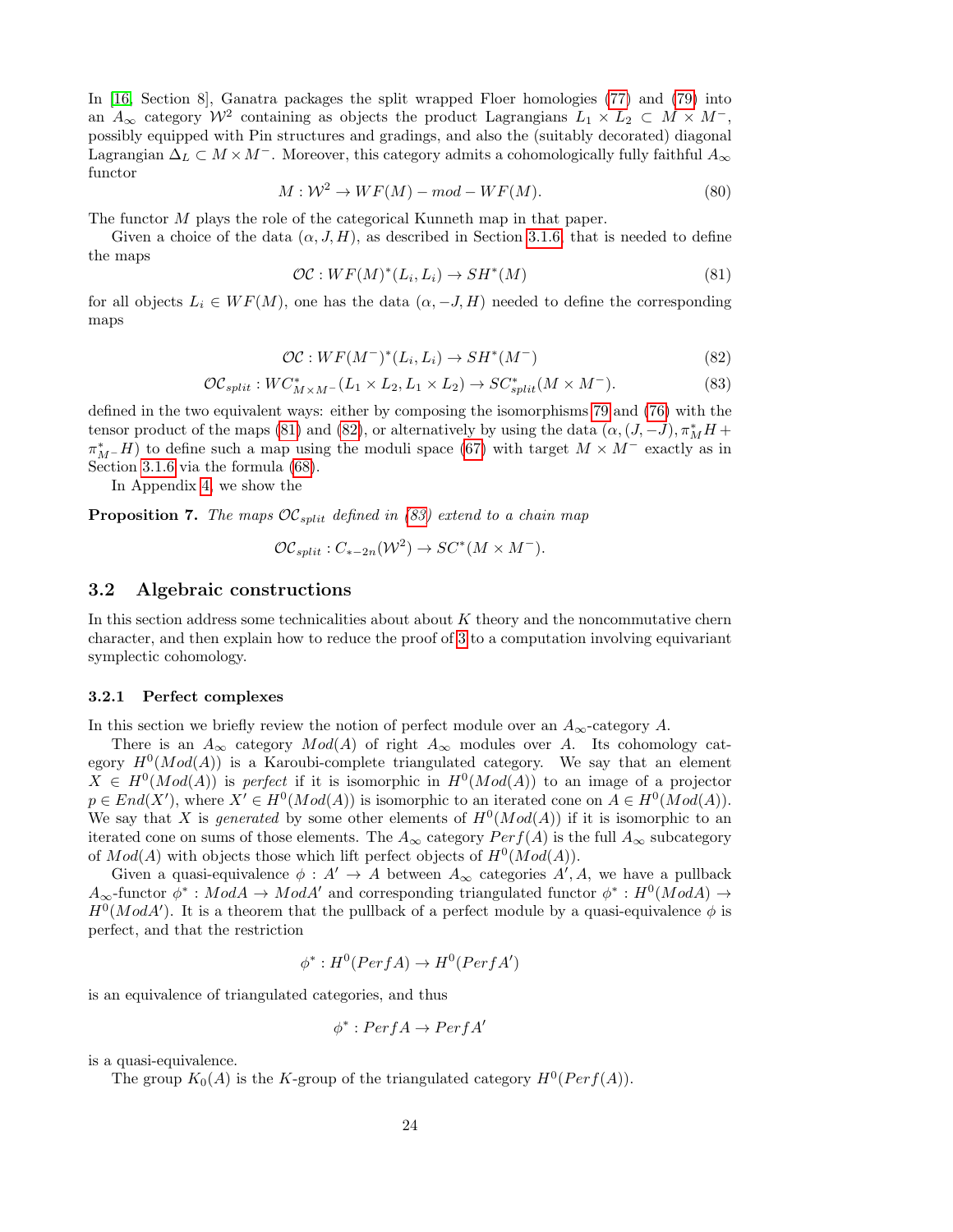Remark 10. Efimov states conjecture [2](#page-0-0) when A is a dg-algebra, rather than an  $A_{\infty}$  category, and nominally uses the definition of  $K_0(A)$  as the Waldhausen K group of the Waldhausen category of cofibrant perfect A modules. When we work over a field there is no cofibrancy assumption; moreover, this definition gives the same group as the one described above.

#### <span id="page-24-0"></span>3.2.2 The noncommutative chern character

In this section we recall the definition of the noncommutative chern character. Given a unital  $A_{\infty}$  algebra A and a perfect unital A-module M, recall that Shklyarov, in [\[27\]](#page-38-2), defines the noncommutative Chern character  $ch(M)$  to be the image of the unit morphism of M in the cyclic bar complex of  $Perf(A)$ . An similar definition is given in [\[26,](#page-38-12) Definition 5.13] for c-unital categories: namely, the definition of  $ch(M)$  for perfect modules M over c-unital categories A is the image of the cohomological unit of  $M$  in the cyclic bar complex of  $Perf(A)$ . This agrees with Skhlyarov's definition, since unital  $A_{\infty}$  categories are c-unital, and moreover, by Proposition [2,](#page-3-1) c-unital categories A admit homotopy units

$$
\phi: A \to A',
$$

which induce maps

$$
\phi_*: Perf(A) \to Perf(A'),
$$
  

$$
\phi_*: C_{\bullet}(A) \to C_{\bullet}(A')
$$

and the image of a cohomological unit for  $M \in Perf(A)$  in  $HH_*(A)$  is sent, under the induced map  $\phi_*: HH_*(A) \to HH_*(A')$  to the image of a strict unit for  $\phi_*M$ . Finally, this notion of of the noncommutative chern character generalizes Connes' definition of the Chern character map for projective modules  $M$  over associative algebras [\[22\]](#page-38-6). It is a theorem that the noncommutative chern character of M descends to its class in  $K_0(A)$ .

Remark 11. Efimov cites [\[8\]](#page-37-15) for his definition of the chern character, which is rather inexplicit. It is (presumably) obvious to experts that the definition given by Shklyarov agrees with all other definitions. In the calculations in his paper he just uses Shklyarov's definition, (or rather, the image of Skhlyarov's definition in the reduced bar complex,). In any case, in our paper we simply interpret conjecture [2](#page-0-0) using Shklyarov's definition, which is consistent with Efimov's computations.

There is a Kunneth map

$$
K: HH_*(WF(M) - mod - WF(M)) \to HH_*(WF(M)) \otimes HH_*(WF(M)^{op}) \tag{84}
$$

which can be defined as follows. Let  $WF(M)_L$  and  $WF(M)_R$  be the categories of Yoneda images of objects of  $WF(M)$  in the dg-category of left or right  $A_{\infty}$  modules over  $WF(M)$ , respectively. Inside the bimodule category  $WF(M)$  – mod –  $WF(M)$ , which is a dg-category, there is the subcategory  $WF(M)_L \otimes_k WF(M)_R$  of tensor products of elements of  $WF(M)_L$  and  $WF(M)_R$ ; this isomorphic to the tensor product of the dg-categories  $WF(M)_L$  and  $WF(M)_R$ , and is Morita-equivalent to  $WF(M)$  – mod –  $WF(M)$  via the inclusion. The map K is then the composition of the isomorphism

$$
HH_*(WF(M) - mod - WF(M)) \to HH_*(WF(M)_L \otimes_k WF(M)_R)
$$

induced by the Morita equivalence, with the standard Kunneth map for the tensor product of dg algebras, together with the Yoneda isomorphisms

$$
Y_L: WF(M) \simeq WF(M)_L \tag{85}
$$

$$
Y_R: WF(M)^{op} \simeq WF(M)_R \tag{86}
$$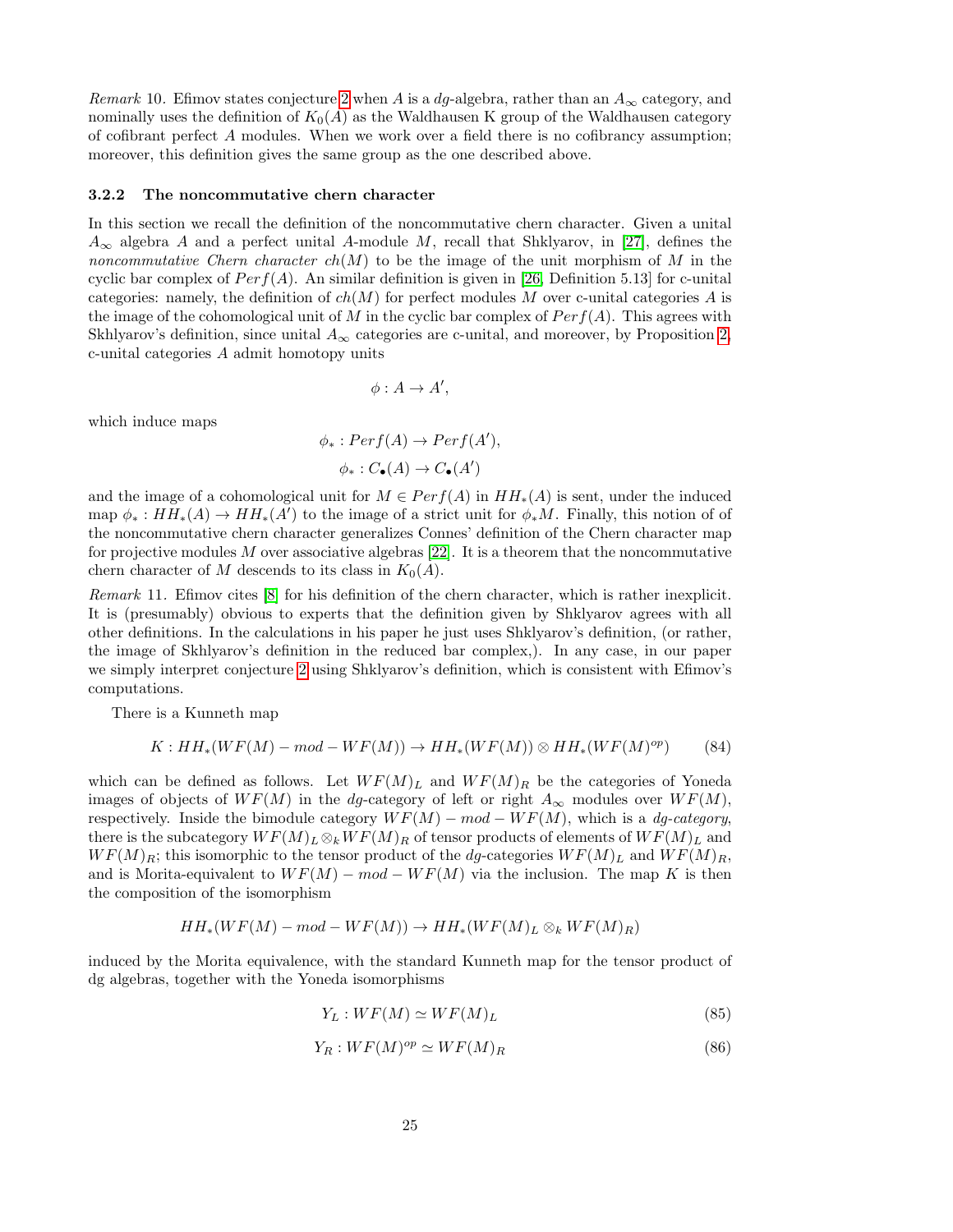#### <span id="page-25-1"></span>3.2.3 Reducing the conjecture to symplectic cohomology

We now explain how to compare the maps of [\(21\)](#page-13-0) and [\(22\)](#page-13-1), at least on the diagonal. See Appendix ?? for a discussion regarding different definitions of opposite categories.

We wish to prove the following

<span id="page-25-3"></span>**Proposition 8.** If M is strongly nondegenerate, then image of the diagonal bimodule under the map  $(21)$  is zero if and only if the image of the diagonal Lagrangian under the map  $(22)$  is zero.  $\Box$ 

First, as stated in section [3.1.8,](#page-22-3) there is a cohomologically full and faithful functor [\[16\]](#page-37-7)

$$
\mathbf{M} : \mathcal{W}^2 \to WF(M) - mod - WF(M). \tag{87}
$$

Moreover, [\[16\]](#page-37-7) proves that this sends the diagonal Lagrangian to the diagonal bimodule, and sends product Lagrangians  $L_1 \times L_2$  to the tensor products of the corresponding Yoneda modules

$$
Y_L(L_1) \otimes Y_R(L_2) \in WF(M)_L \otimes_k WF(M)_R. \tag{88}
$$

The first order term of the  $A_{\infty}$  functor M induces a map

$$
SH^*(M) = Hom_{W^2}(\Delta, \Delta) \to Hom_{WF(M) - mod - WF(M)}(\Delta, \Delta) = HH^*(WF(M))
$$
(89)

where the first equality is the Kunneth isomorphism [\(78\)](#page-22-4) and the last equality is the definition of Hochschild cohomology. By [\[16\]](#page-37-7), this map agrees on homology with the *open-closed map* [?], and this map is a ring isomorphism whenever  $M$  is nondegenerate. This, the image of the unit for diagonal Lagrangian, is sent to the unit of the diagonal bimodule,  $1_{\Delta} \in HH^*(WF(M))$ , by M.

The functor M and the Kunneth map on Hoschild homology induce the following diagram:

<span id="page-25-2"></span>
$$
HH_*(\mathcal{W}_2) \xrightarrow{K \circ M} HH_*(WF(M)) \otimes HH_*(WF(M)^{op})
$$
  
\n
$$
\downarrow_{OC} \qquad \qquad \downarrow_{OC \otimes OC}
$$
  
\n
$$
SH^*(M \times M^-) \xrightarrow{H \circ H(M) \otimes SH(M^-)} (90)
$$

The top left-corner contains the unit of the diagonal Lagrangian, which is sent by the top arrow to  $K \circ ch_0(\Delta)$  by the previous discussion. Because vertical maps OC on the right extend to equivalences of  $\infty$ -mixed complexes, we have the immediate

#### <span id="page-25-0"></span>Lemma 11. If the diagram [\(90\)](#page-25-2) commutes then Proposition [8](#page-25-3) holds.

Unfortunately, it is technically elaborate to check that the above diagram commutes. Some comments which indicate possible methods for checking the comutativity of the above diagram can be found in Remarks ??, ?? of [\[16\]](#page-37-7). Furthermore, there are other diagrams of this sort that one might write down which would suffice to prove Propostion [8;](#page-25-3) for example, one could use the Kunneth map defined in [\[18\]](#page-38-4). We will content ourselves with giving a proof of Proposition [8](#page-25-3) under the strong nondegeneraccy assumption, by proving that

$$
OC(1_{\Delta}) = OC \otimes OC \circ K \circ ch_0(\Delta).
$$

Indeed,  $\Delta \in K_0(WF(M) - mod - WF(M))$  is a linear combination of the classes of the Yoneda bimodules, so  $ch_0(\Delta)$  is a linear combination of the images of the units of the Yoneda bimodules on Hochschild homology. Therefore, to prove the above it suffices to check that

<span id="page-25-5"></span>
$$
OC(ch_0(L_1 \times L_2)) = OC \otimes OC \circ K \circ ch_0(Y_L(L_1) \otimes_k Y_R(L_2)).
$$
\n
$$
(91)
$$

M

Now, The first order term of **M** applied to  $L_1 \times L_2$  also induces maps

<span id="page-25-4"></span>
$$
WF_M(L_1, L_1) \otimes WF_{M^-}(L_2, L_2) = End_{W^2}(L_1 \times L_2) \xrightarrow{M} (92)
$$
  
End<sub>WF(M)</sub>-mod-<sub>WF(M)</sub>(Y<sub>L</sub>(L<sub>1</sub>)  $\otimes_k Y_R(L_2) \simeq WF(M)(L_1, L_1) \otimes WF(M^-)(L_2, L_2)$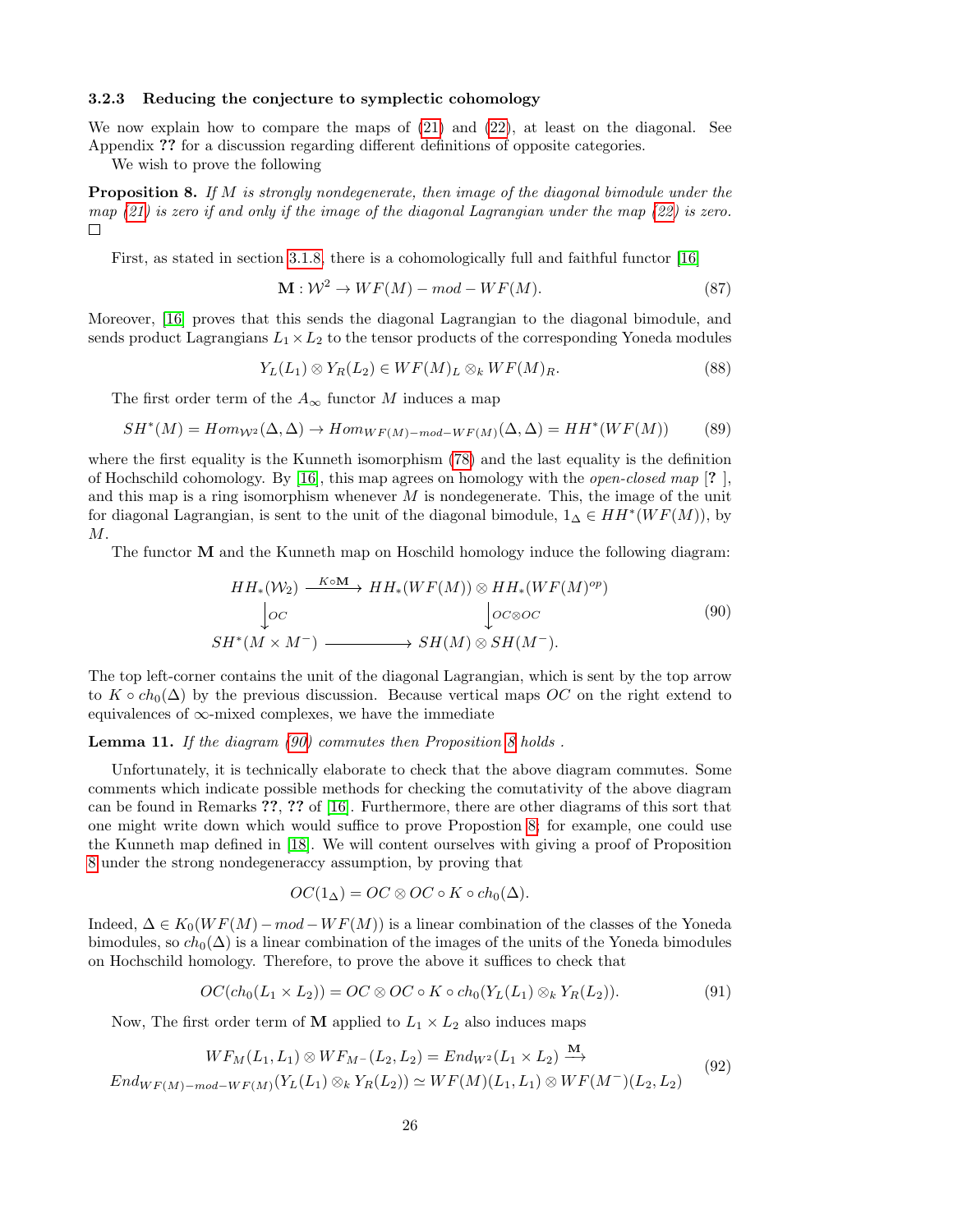where the first equality is coming from the fact that  $W^2$  is defined using split floer data, and the last equality follows from the (algebraic!) Kunneth formula for endomorphisms of Yoneda bimodules. All of these maps are unital maps. The fact that  $OC$  respects the first Kunneth isomorphism in [\(92\)](#page-25-4) by [\(83\)](#page-23-4) then proves [\(91\)](#page-25-5). This concludes the proof or Proposition [8.](#page-25-3)

#### <span id="page-26-3"></span>3.2.4 Opposite ends, Hamiltonians, and forms

In this completely elementary section, we carefully explain how to think of  $SH^*(M^-)$  as defined using Floer trajectories in  $M$ , as well as a certain relation between positive and negative ends of holomorphic curves, as preparation for the core argument in Section [3.3.](#page-26-0)

Let  $H_t$ ,  $J_t$  be the closed-string Floer data [\(29\)](#page-14-2) chosen to define symplectic cohomology of M. Then the maps defining the differential satisfy Floer's equation on  $M$  with Hamiltonian term  $H_t$ , which in our conventions can be written in local coordinates as

$$
u: \mathbb{R}_s \times S_t^1 \to M, \ \ \partial_s u + J_t(\partial_t u - X_H^M) = 0
$$

where we have introduced the notation  $X_H^M$  to denote the Hamiltonian vector field associated to H using the symplectic form of M. In section [3.1.8,](#page-22-3) we use the Floer data  $(H_t, -J_t)$  to define the symplectic cohomology  $SH^*(M^-; H_t)$  of  $M^-$ . Then the maps defining the differential satisfy the equation

<span id="page-26-2"></span>
$$
u: \mathbb{R}_s \times S_t^1 \to M^- = M, \ \ \partial_s u - J_t(\partial_t u - X_H^{M^-}) = \partial_s u - J_t(\partial_t u - X_{-H}^{M}) = 0. \tag{93}
$$

Given a solution u of [\(93\)](#page-26-2), the map  $\tilde{u}(s,t) = u(-s,t)$  solves the Floer equation on M with Hamiltonian  $-H$ , and the differential for  $SH^*(M^-; H_t)$  counts such maps to M in the sense that the differential of an orbit  $y^-$  of  $-H_t$  on M is given by a sum of solutions u to

$$
\partial_s u + J_t(\partial_t u - X_{-H}^M)
$$

with the coefficient of  $y^+$  given by the count of solutions u with

$$
\lim_{s \to \pm \infty} u(s, t) = y^{\pm}
$$

which are the *opposite* asymptotics from what our conventions would dictate for the definition of the hypothetical group  $SH^*(M; -H)$ .

Now, consider a solution to Floer's equation on M with Hamiltonian term  $-H_t$  on a positive end:

$$
u:[0,\infty)_s\times S^1\to M,\ \partial_su+J_t(\partial_tu-X_{-H}^M).
$$

We can equivalently think of this as a solution to Floer's equation on  $M$  with Hamiltonian term  $H_t$  on a *negative* end,

$$
u: (-\infty, 0]_s \times S^1 \to M, \ \ \partial_s u + J_t(\partial_t u - X_H^M)
$$

via the (holomorphic!) identification  $\bar{u}(s,t) = u(-s,-t)$ .

#### <span id="page-26-0"></span>3.3 A sequence of bordisms

The arguments of Section [3.2.3](#page-25-1) show that the conjecture follows by showing that image of the diagonal Lagrangian  $\Delta \subset M \times M^-$  under the map

$$
K_0(WF(M \times M^-)) \xrightarrow{ch} HH_*(WF(M \times M^-)) \xrightarrow{OC} SH^*(M \times M^-)
$$
  
= SH^\*(M) \otimes SH^\*(M^-) \to SH^\*(M) \otimes (SC^\*\_{S^1})^\*(M^-). (94)

<span id="page-26-1"></span>is zero. Let

$$
K: SH^*(M \times M^-) \to SH^*(M) \otimes SH^*(M^-) \tag{95}
$$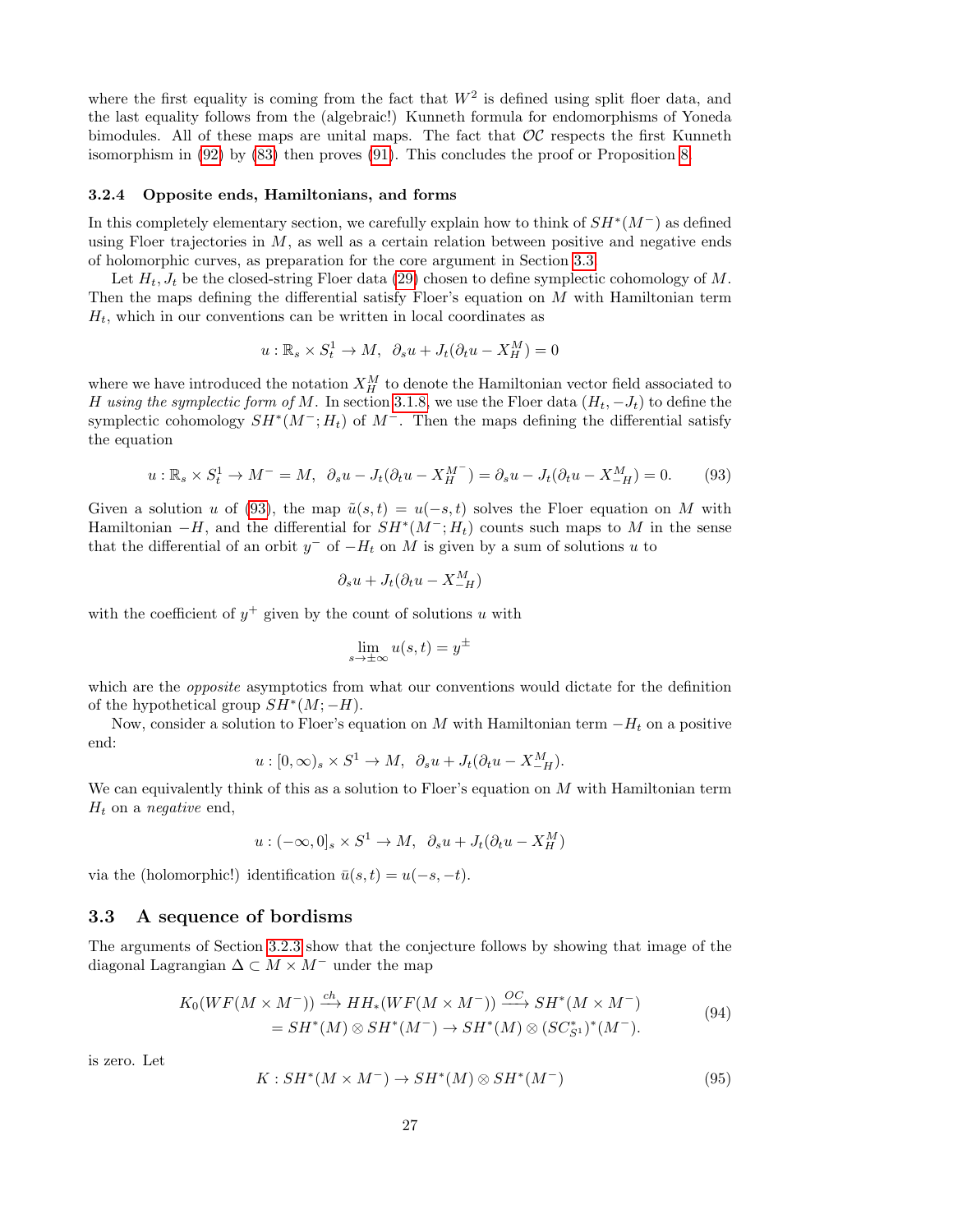denote the Kunneth map. There is a canonical "acceleration" map

<span id="page-27-0"></span>
$$
a_M: H^*(M) \to SH^*(M) \tag{96}
$$

for any Liouville manifold M. [\[23,](#page-38-8) Section (3e)]. We choose the closed-string Floer data needed to define  $SH^*(M)$  as in ([\(37\)](#page-15-2), see also Lemma [7\)](#page-16-1) then the acceleration map is just the inclusion of the constant orbits of  $H|_{\overline{M}}$ .

We begin by proving

<span id="page-27-2"></span>Lemma 12. The element

$$
K(\mathcal{OC}(ch(\Delta))) \in SH^*(M) \times SH^*(M^-) \tag{97}
$$

lies in the image of

$$
a_M \otimes a_{M^-}: H^*(M) \otimes H^*(M^-) \to SH^*(M) \otimes SH^*(M^-), \tag{98}
$$

where  $a_M$ ,  $a_{M-}$  are the acceleration maps of [\(96\)](#page-27-0).

*Proof.* Recall that we are using split Hamiltonians for the definition of  $SH^*(M \times M^-)$  and of  $WF(\Delta, \Delta)$  as in Section [3.1.8.](#page-22-3) Let  $(H, J)$  be the choice of closed-string Floer data used to define  $SH<sup>*</sup><sub>split</sub>(M \times M<sup>-</sup>)$  and  $WF(\Delta, \Delta)$ . Write

$$
(y_1, y_2) \in \mathcal{C}(H_{split}) \tag{99}
$$

for a general pair of Hamiltonian orbits of H on M and on M<sup>−</sup>, respectively, corresponding to a single Hamiltonian orbit of  $H_{split} = \pi_1^* H + \pi_2^* H$  on  $M \times M^-$ .

The gluing theorem for solutions to the inhomogeneous pseudoholomorphic map equations, together with definition of open-closed map (see Sections [3.1.6](#page-19-1) and [3.1.8\)](#page-22-3) and the cohomological unit  $ch(\Delta)$  (see Sections [3.2.2](#page-24-0) and [3.1.7\)](#page-21-2) show that there exists

$$
\alpha \in \Omega^1((-\infty, 0] \times S^1, C^{\infty}(M \times M^-)),
$$
  
\n
$$
J_{\alpha} \in C^{\infty}((-\infty, 0] \times S^1, \mathcal{J}(M) \times \mathcal{J}(M^-))
$$
\n(100)

satisfying

$$
\alpha(s,t) = (\pi_1^* H + \pi_2^* H) \otimes dt \text{ for } s < 0
$$
  

$$
J_\alpha(s,t) = (J, -J) \text{ for } s < 0 \text{ and } \le 0
$$
 (101)

such that the moduli space

$$
\mathcal{M}^{glued}(y_1, y_2) = \left\{ u = (u_1, u_2) : (-\infty, 0] \times S^1 \to M \times M^- \middle| \begin{array}{c} (du - X_{\alpha})_{J_{\alpha}}^{0,1} = 0 \\ u(0, \cdot) \in \Delta \\ \lim_{s \to -\infty} u_j(s, t)) = y_j, j = 1, 2 \end{array} \right\}
$$
\n(102)

is a smooth manifold (with underlying topology induced by the inclusion into the space of smooth maps u), such that  $K(\mathcal{OC}(ch(\Delta)))$  is equal to the *finite* sum

$$
\sum_{(y_1, y_2)\in\mathcal{C}(H_{split})}\sum_{\substack{u\in\mathcal{M}^{glued}(y_1, y_2)\\ \text{ind}(D_u)=0}}[y_1]\otimes[y_2].\tag{103}
$$

(where  $ind(D_u)$  denotes the index of the linearized Cauchy-Riemann operator associated to an map  $u$ ).

Now, we will choose certain auxiliary data to construct a bordism from  $\mathcal{M}^{glued}$  to a moduli space that is easy to understand. We will choose a

<span id="page-27-1"></span>
$$
\phi \in C^{\infty}(\mathbb{R}, [1, -1])
$$
  

$$
J_{\phi} \in C^{\infty}(\mathbb{R} \times S^1, J(M))
$$
 (104)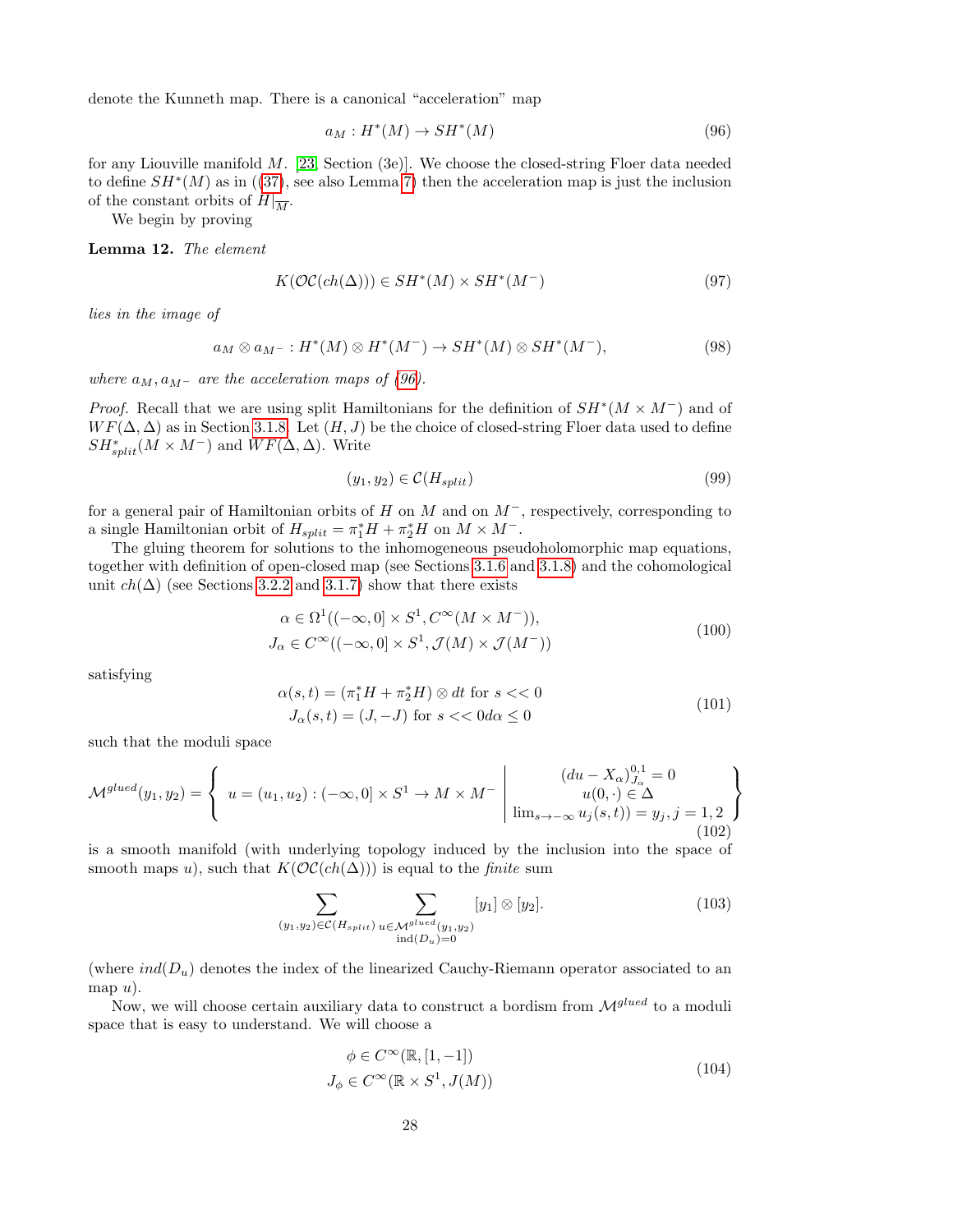such that

$$
\begin{aligned}\n\phi(s) &= 1 \text{ for } s << 1 \\
\phi(s) &= -1 \text{ for } s >> 1 \\
J_{\phi}(s, t) &= J \text{ for } |s| >> 1 \\
\phi([-1, 1]) &= 0 \\
\partial_s \phi < 0\n\end{aligned} \tag{105}
$$

together with a smooth family, ranging over  $\tau \in [0, 1]$  of data

<span id="page-28-0"></span>
$$
\beta^{\tau} = (\beta_M^{\tau}, \beta_{M^{-}}^{\tau}) \in \Omega^1((-\infty, 0] \times S^1, C^{\infty}(M \times M^{-}))
$$
  

$$
J_{\beta}^{\tau} \in C^{\infty}((-\infty, 0], \mathcal{J}(M) \times \mathcal{J}(M^{-}))
$$
(106)

such that

$$
\beta^{1} = \alpha,
$$
  
\n
$$
\beta^{1}_{M}(s,t) = \phi(s)Hdt,
$$
  
\n
$$
\beta^{1}_{M-}(s,t) = -\phi(-s)Hdt,
$$
  
\n
$$
J_{\beta}^{\tau}(s,t) = (J, -J) \text{ for } s < 0
$$
  
\n
$$
J_{\beta}^{1}(s,t) = (J_{\phi}(s,t), -J_{\phi}(-s,t))
$$
  
\n
$$
d\beta_{\tau} \leq 0 \text{ for all } \tau.
$$
\n(107)

Given such data we may consider the moduli spaces

$$
\mathcal{M}^{bordism}(y_1, y_2) = \left\{ u = (u_1, u_2) : (-\infty, 0] \times S^1 \to M \times M^- \middle| \begin{array}{c} (du - X_{\beta^T})_{J_{\beta}^T}^{0,1} = 0 \\ u(0, \cdot) \in \Delta \\ \lim_{s \to -\infty} u_j(s, t) = y_j \text{ for } i = 1, 2 \end{array} \right\}
$$
\n(108)

and

$$
\mathcal{M}^{final}(y_1, y_2) = \begin{cases} u : \mathbb{R} \times S^1 \to M \mid \lim_{s \to -\infty} \frac{(du - \phi X_H)_{J_\phi}^{0,1} = 0}{\lim_{s \to \infty} u(s, t) = y_1(t)} \\ \lim_{s \to \infty} u(s, t) = y_2(t) \end{cases}
$$
(109)

where we think of  $\phi$  as a function on  $\mathbb{R} \times S^1$  via pullback from the first factor. We have the subspace

$$
\mathcal{M}_1^{bordism}(y_1, y_2) := \{ ((\tau, u) \in \mathcal{M}^{bordism}(y_1, y_2) | \tau = 1 \}.
$$
 (110)

There is a map

$$
F: \mathcal{M}^{final}(y_1, y_2) \ni u \mapsto F(u) = (\tau, (u_1, u_2)) \in \mathcal{M}_1^{bordism}(y_1, y_2)
$$

$$
\tau = 1
$$

$$
u_1(s, t) = u(s, t)
$$

$$
u_2(s, t) = u(-s, t).
$$

$$
(111)
$$

For each of  $\mathcal{M}^{glued}(y_1, y_2)$ ,  $\mathcal{M}^{bordism}(y_1, y_2)$ , and  $\mathcal{M}^{final}(y_1, y_2)$ , write  $ind(D_u)$  for the index of the linearized Cauchy-Riemann operator of an inhomogeneous map  $u$  in the moduli space.

We have the elementary

**Lemma 13.** The map  $F$  is a bijection.

*Proof.* The inverse to  $F$  is given by

$$
u(s,t) = \begin{cases} u_1(s,t), & s \le 0 \\ u_2(-s,t) & s \ge 0 \end{cases}
$$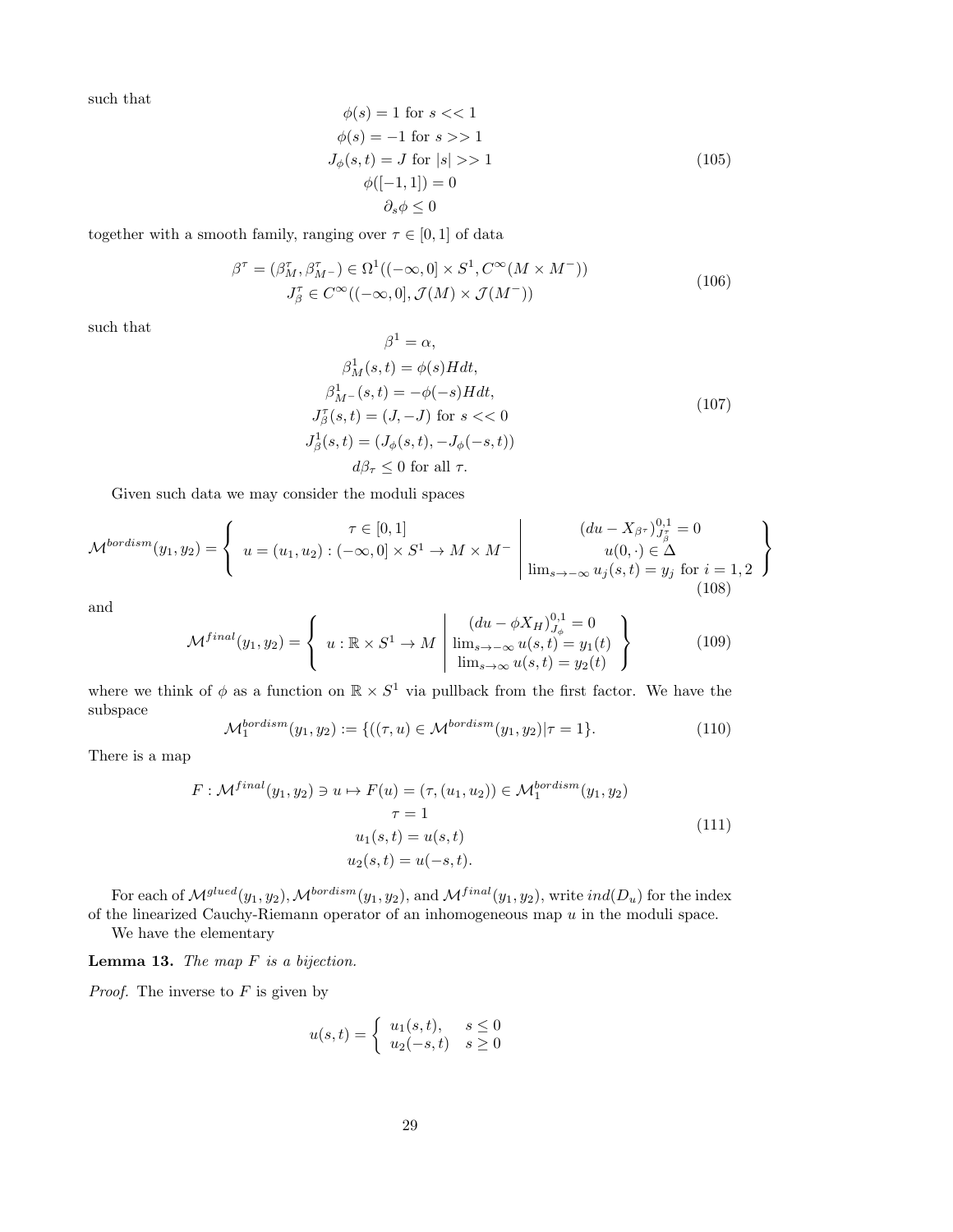To show that this is an inverse, it suffices to check that the map  $u$  defined above is smooth. For  $s \in (-1,1)$ , both cases of the definition of u above satisfy

$$
\partial_s u + J_\phi \partial_t u = 0
$$

Moreover, the t-derivatives of both cases of the definition of  $u$  agree, so their  $s$  derivatives must as well; an inductive argument shows that  $u$  is indeed smooth, and thus  $F$  has an inverse.  $\Box$ 

We will think of the moduli spaces  $\mathcal{M}^{final}(y_1, y_2)$  and  $\mathcal{M}^{bordism}(y_1, y_2)$  as equipped with the topology induced by their inclusion into spaces of smooth maps (together with a factor of  $[0, 1]_T$ for  $\overline{\mathcal{M}}^{bordism}$ ). Standard transversality methods [\[12\]](#page-37-16), the maximum principle (for  $\mathcal{M}^{final}$ ) [\[23\]](#page-38-8), and the integrated maximum principle (for  $\mathcal{M}^{bordism}$ ) [\[2\]](#page-37-10), prove the following

**Proposition 9.** There exist choices as in  $(104)$  and  $(106)$ , satisfying the constraints  $(??)$ ,  $(??)$ , such

- The elements of  $\mathcal{M}^{final}$  for which ind $(D_u) = 0$  are a finite discrete set;
- The elements  $\mathcal{M}^{bordism}$  for which ind $(D_u) = -1$  are a finite discrete set;
- The connected components of  $\mathcal{M}^{bordism}$  for which ind $(D_u) = 0$  form 1-manifolds, with Gromov-Floer compactification given by adding the elements of

$$
\mathcal{M}((y_1, y_2), (y_1', y_2')) \times \mathcal{M}^{bordism}(y_1', y_2')
$$

where the first factor refers to the Floer moduli space [\(33\)](#page-15-3) defining  $SC(M \times M^{-})$  with the split Floer data, ranging over all  $(y'_1, y'_2) \in C(H_{split})$ , for which the index of the linearized Cauchy riemann operator of the first term is 1 and for the second is  $-1$ ; as well as the elements of

$$
\mathcal{M}^{final}(y_1, y_2) \text{ and } \mathcal{M}^{glued}(y_1, y_2)
$$

for which ind $(D_u) = 0$ .

The above proposition then shows that  $K(\mathcal{OC}(ch(\Delta)))$  is cohomologous to

<span id="page-29-0"></span>
$$
\sum_{(y_1, y_2) \in \mathcal{C}(H_{split})} \sum_{\substack{u \in \mathcal{M}^{final}(y_1, y_2) \\ ind(D_u) = 0}} [y_1] \otimes [y_2]
$$
\n(112)

via a cocycle given by the count of elements of  $\mathcal{M}^{final}(y_1, y_2)$  for which  $ind(D_u) = -1$ .

We now argue that for action reasons, the above element is in the image of the acceleration map, i.e. consists of constant orbits. Indeed, we have the usual inequality of geometric and topological energies, which in our conventions reads

$$
0 \leq \int_{\mathbb{R} \times S^1} |du|_{J_\phi}^2 \leq \mathcal{A}_H(y_1) - \mathcal{A}_{-H}(y_2) + \int \phi'(s) H ds dt \leq \mathcal{A}_H(y_1) - \mathcal{A}_{-H}(y_2);
$$

see [\(38\)](#page-16-2) for the definition of  $\mathcal{A}_{H}(x)$ . By Lemma [7,](#page-16-1) the right hand side is strictly negative unless  $y_1$  and  $y_2$  are constant orbits.

So the topological energy, and thus the geometric energy, must both be zero, and the elements  $u \in \mathcal{M}^{final}(y_1, y_2)$  contributing to the sum in [\(112\)](#page-29-0) must all be constant maps, which can only asymptote to constant orbits. So the sum of [\(112\)](#page-29-0) is in the image of the acceleraiton map.  $\Box$ 

Remark 12. It is straightforward to adapt this argument to non-split floer-theoretic invariants. In that case, the Kunneth map on symplectic cohomology becomes a certain continuation map (see ??); after gluing, one again gets a bijection between terms of  $K(\mathcal{OC}(ch(\Delta)))$  and certain maps into M with a seam on  $0 \times S^1$  labeled by a Lagrangian boundary condition; using a parameterized moduli space, one then performs a bordism to make all the Floer data near this seam be split as in the above proof, after which bootstrapping an analytic continuation allow one to remove the seam.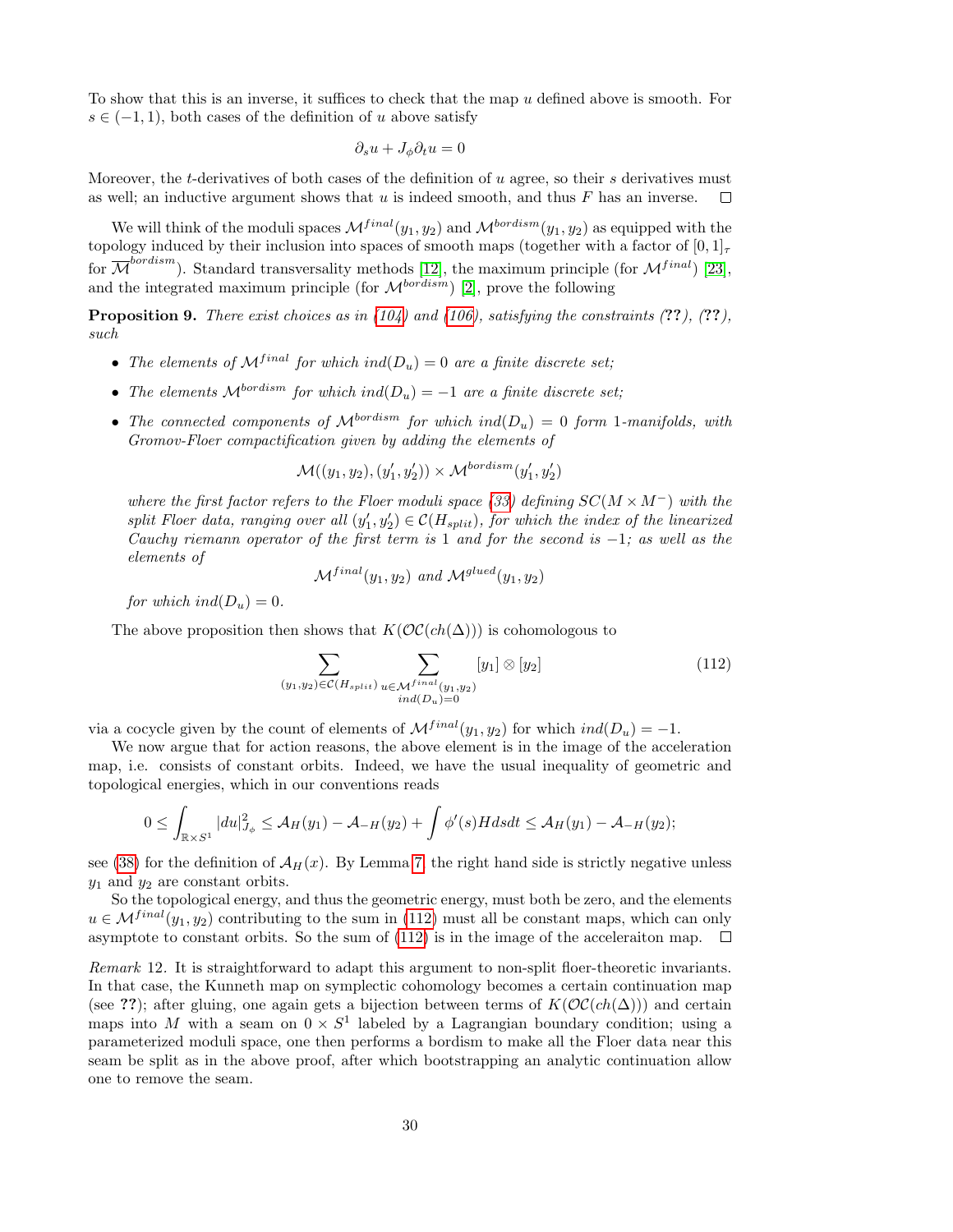But now we state a lemma, essentially proven in [\[17,](#page-37-3) Section 4.4], and for convenience recall the proof:

<span id="page-30-1"></span>Lemma 14. The composition of the acceleration map and the Connes map

$$
\delta \circ a : H^*(M^-) \to (SC_{S^1}^-)^*(M^-) \tag{113}
$$

is zero.

Proof. We must first review one more fact about the Connes map from the homology to the negative-cyclic homology of a mixed complex  $M$ ; namely, it is the boundary map of the exact sequence of complexes [\[22,](#page-38-6) Equation 5.1.4.2]

$$
M((u)) \xrightarrow{u} M((u)) \to M((u))/uM((u)) = M
$$

which a short calculation shows is the zero map whenever the map

$$
\delta: M \to M((u)), y \mapsto \sum_{k \ge 1} u^{k-1} \delta^k y
$$

is zero.

Recall that we are using closed-string Floer data as in Lemma [7,](#page-16-1) and so the constant orbits form a subcomplex of  $SC^*(M) \otimes SC^*(M^-)$ . By Proposition [4,](#page-18-0) we may have chosen the Floer data for the  $S^1$  action to be independent of of  $p \in \overline{\mathcal{M}}_k$  inside  $\overline{M}$ . The maps

$$
\delta_k : SC^*(M^-; H, -J) \to SC^*(M^-; H, -J)
$$
\n(114)

are action-nondecreasing, and so must preserve the subcomplex of constant orbits, since those are the only ones with positive action (Lemma [7\)](#page-16-1). In fact, each of these maps must be zero for  $k \geq 1$ , since the corresponding moduli spaces [\(54\)](#page-18-1) cannot have zero-dimensional components – given an element  $(u, p) \in M_k(y_-, y_+)$  with  $y_-, y_+$  constant orbits, any other choice of  $p' \in M_k$ will give an element  $(u, p') \in \mathcal{M}_k(y_-, y_+)$  (Figure [6\)](#page-41-0). Since the image of the acceleration map is exactly the constant orbits, and the map

$$
\delta:SC^*(M) \to (SC_{S^1}^-)^*(M) \tag{115}
$$

is

$$
y \mapsto \sum_{k \ge 1} u^{k-1} \delta^k y,\tag{116}
$$

 $\Box$ 

this proves the proposition.

Combining the lemmata of this section, we see that we have proven Theorem [3.](#page-1-0)

### <span id="page-30-0"></span>4 Split open-closed map

In this section we outline the construction of the split open-closed map, the existence of which is mentioned in Remark 11.1 of [\[16\]](#page-37-7).

In [\[16\]](#page-37-7), Ganatra defines moduli spaces of genus-0 open-closed strings

$$
\mathcal{N}_{h,n,\vec{m}}^{\mathbf{I},\tilde{\mathbf{K}}},\vec{m}=(m^1,\ldots,m^h),\mathbf{I}\subset\{1,\ldots,n\},\tilde{\mathbf{K}}=(K^1,\ldots,K^h),K^j\subset\{1,\ldots,m^j\}
$$

which parametrize complex spheres with h disjoint disks removed, n interior marked points,  $m<sup>j</sup>$ boundary marked points on the j-th boundary component of the Riemann surface, the interior marked points labeled by  $\bf{I}$  and the boundary marked points on the j-th component labeled by  $K<sup>j</sup>$  declared to be negative. He imposes the constraint that there is at most one negative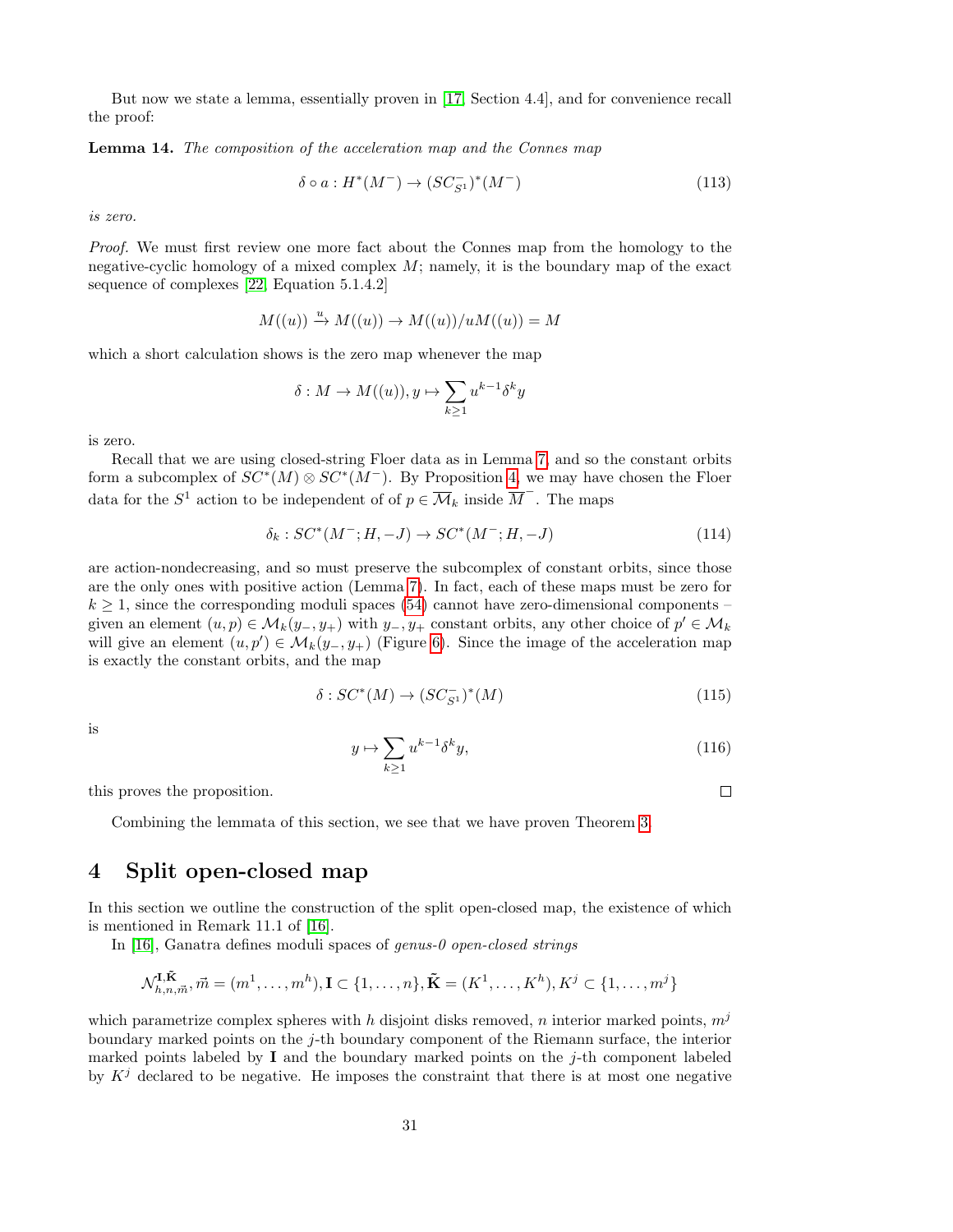interior marked point or at most two negative boundary marked points. He then defines notions of Floer data for genus-0 open-closed strings, as well as compactifications

$$
\overline{\mathcal{N}}^{\mathbf{I},\tilde{\mathbf{K}}}_{h,n,\vec{m}}
$$

of these moduli spaces.

Let

$$
\mathcal{R}^{n,1},\overline{\mathcal{R}}^{n,1}
$$

denote the moduli space of disks with  $n$  positive boundary marked points and one negative interior marked point, and its Gromov compactification, respectively. We will label the marked points  $p_1, \ldots, p_n$  running counterclockwise. Suppose that we have chosen a *Lagrangian labeling*  $\mathbb{L} = (\mathbb{L}_1, \ldots, \mathbb{L}_n)$  with each  $\mathbb{L}_i$  equal either to a product Lagrangian  $L_i^1 \times L_i^2 \subset M \times M^-$  or the diagonal Lagrangian  $\Delta \subset M \times M^-$ . Given a disk  $C \in \mathbb{R}^{n,1}$ , we think of each  $\mathbb{L}_i$  as labeling the component  $\partial_i C$  of the boundary of  $C \setminus \{p_1, \ldots, p_n\}$  lying in between the marked points  $p_i$  and  $p_{i+1}$ , with  $p_{n+1} = p_1$  by convention. Then there is a map

$$
\phi_{\mathbb{L}}:\mathcal{R}^{n,1}\to \mathcal{N}_{h^{\mathbb{L}},n^{\mathbb{L}},\vec{m}^{\mathbb{L}}}^{\mathbf{I}^{\mathbb{L}},\tilde{\mathbf{K}}^{\mathbb{L}}}
$$

for certain data  $I^{\mathbb{L}}, \tilde{\mathbf{K}}^{\mathbb{L}}, h^{\mathbb{L}}, n^{\mathbb{L}}, m^{\mathbb{L}}$  determined by  $\mathbb{L}$ , defined by *gluing pairs of disks* as follows. (The analogous map for the case where the domain is the associahedron is defined in Section 7 of [\[16\]](#page-37-7) and is used to define the  $A_{\infty}$  operations on the category  $\mathcal{W}^2$  defined therein.) Given a representative C of a point  $[C] \in \mathcal{R}^{n,1}$ , let  $\overline{C}$  denote the same disk but with the opposite complex structure and the interior negative marked point now thought of as a positive marked point. The map  $\phi_{\mathbb{L}}$  assigns to [C] the isomorphism class of a genus-zero open-closed string, denoted by

 $C \cup_\Delta \bar{C}$ 

constructed by partially gluing C to  $\overline{C}$  along their boundaries: if  $x \in \partial_i C$  and  $\mathbb{L}_i = \Delta$  then x is identified with x in  $\partial C$ , and boundary marked points of C are identified with the corresponding boundary marked points of  $C$ . The boundary marked points of  $C$  that lay in between two boundary components labeled by  $\Delta$  now appear as interior marked points of  $C \cup_{\Delta} C$ , and are to be considered negative; the remaining boundary marked points continue to appear as boundary marked points of  $C \cup_{\Delta} \bar{C}$  and are also considered negative. Finally, let  $p_0^-$  and  $p_0^+$  denote the two interior marked points of  $C \cup_{\Delta} \overline{C}$  coming from the interior marked points of C and  $\overline{C}$ respectively; they are respectively considered to be negative and positive interior marked points of  $C \cup_{\Delta} C$ .

An inductive argument involving the compactifications of the domains and codomains of the  $\phi_{\mathbb{L}}$  shows that

**Lemma 15.**  $\phi_{\mathbb{L}}$  extends to a continuous map

$$
\phi_{\mathbb{L}}:\overline{\mathcal{R}}^{n,1}\to \overline{\mathcal{N}}^{\mathrm{I}^{\mathbb{L}},\tilde{\mathbf{K}}^{\mathbb{L}}}_{h^{\mathbb{L}},n^{\mathbb{L}},\vec{m}^{\mathbb{L}}}.
$$

Now, Ganatra defines a notion of Floer data (Definition 4.11)  $\mathbf{F}_S$  for an open-closed string S, given by weighted strip and cylinder data  $\mathfrak{S}$ , a sub-closed one form  $\alpha_S$ , a primary Hamiltonian  $H_S : S \to (H)(M)$ , an G-adapted rescaling function  $a_S$ , an almost complex structure  $J_S$ , and an  $S^1$ -perturbation  $F_S$ , all satisfying mutual compatibility conditions as well as compatibility conditions with the background choice of closed-string Floer data  $(H_t = H + F_t, J_t)$  made as in Lemma [7.](#page-16-1) Given an identification of positive marked points of one open-closed string and corresponding negative marked points of another open-closed string, one can glue Floer data chosen for each of the open-closed string as in Section ??.

A universal and consistent choice of split Floer data for the moduli spaces  $\overline{\mathcal{R}}^{n,1}$  is a choice of Floer data for every element of every  $\overline{\mathcal{R}}^{n,1}$  equipped with every possible choice of Lagrangian labels L such that the Floer data vary smoothly over each  $\bar{\mathcal{R}}^{n,1}$  and such that the Floer data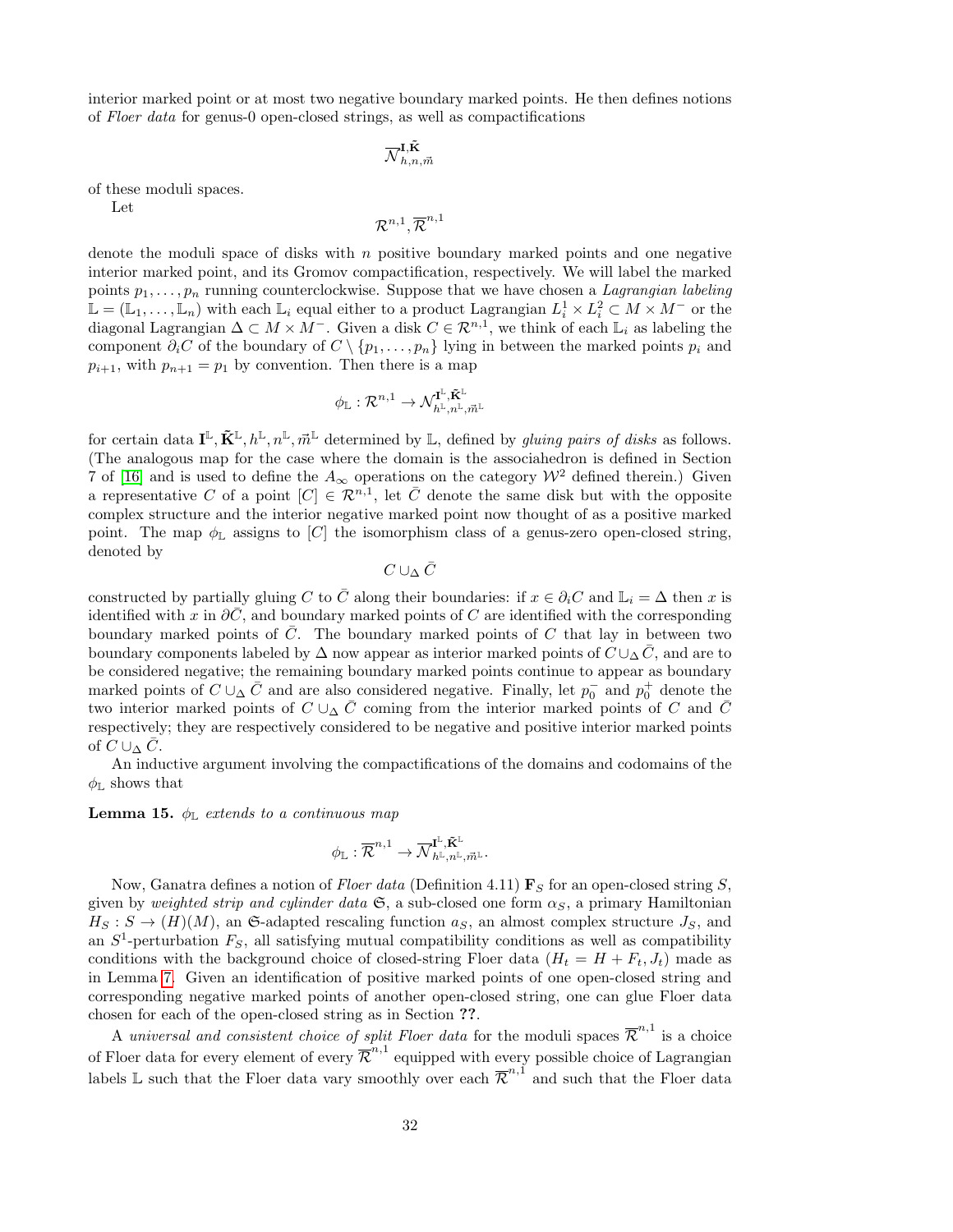associated to the boundary strata of  $\overline{\mathcal{R}}^{n,1}$  agree to infinite order in the gluing coordinates near the boundary strata with the the Floer data obtained by gluing the Floer data associated to the disks representing the points in the boundary strata.

Given a Floer datum for an open-closed string  $S$ , one can consider the set of maps

$$
u:S\to M
$$

satisfying the Floer-type equation

$$
(du - X_S \otimes \alpha_S)^{0,1}
$$

with asymptotic and boundary conditions defined by the rescaling function and the weighted strip and cylinder data, and where  $X<sub>S</sub>$  is the S-dependent Hamiltonian vector field corresponding to  $H_S + F_S$ . We wish to modify, slightly, the equation defining the moduli spaces that we consider.

If  $S = \phi_{\mathbb{L}}([C])$  for some  $C \in \mathcal{R}^{n,1}$ , we will let  $p_o^+$  and  $p_o^-$  the positive and negative interior marked points of  $S$  arising from doubling the unique interior marked point of  $C$ , respectively. The Floer datum for S provides us with a positive cylindrical end  $\delta_{p_o}$ :  $[0, \infty) \times S^1 \to S$ , along with a weight  $\eta > 0$ , associated to  $p_o^+$ . We choose, once and for all, a smooth function

$$
\tau : [0, \infty) \to [1, -1]
$$

such that

$$
\tau|_{[0,1]}=1; \tau|_{[2,\infty]}=0, \tau'\leq 0;
$$

with all derivatives bounded. From the definition of a Floer datum we get that

$$
\delta_{p_{\sigma}}^* X_S \otimes \alpha_S = \frac{(\psi^{\eta})^* X_{H_t}}{\eta} \otimes dt
$$

where  $\psi^{\eta}$  is the flow for time  $\log(\eta)$  of the Liouville vector field of M. We let  $\widetilde{X_{S} \otimes \alpha_{S}}$  denote the Hamiltonian-vector-field-valued one-form on  $S$  (associated to the implicitly defined function  $\tilde{H}_S: S \to C^{\infty}(M)$  which agrees with  $X_S \otimes \alpha_S$  away from the image of  $\delta_{p_o^-}$ , and satisfies

$$
\delta_{p_\sigma}^* \widetilde{X_S \otimes \alpha_S} = \tau(s) \frac{(\psi^\eta)^* X_{H_t}}{\eta} \otimes dt.
$$

Suppose now that we have chosen a universal and consistent choice of split Floer data for the moduli spaces  $\mathcal{R}^{n,1}$ .

Given an element  $C \in \mathbb{R}^{n,1}$  with boundary marked points  $p_1, \ldots, p_n$ , Lagrangian labels  $\mathbb{L}$ , and writing  $S = \phi_{\mathbb{L}}(C)$ , we will say that a boundary marked point  $p_i$  succeeds  $\mathbb{L}_{i-1}$  and precedes  $\mathbb{L}_i$ , with the indices written cyclically so  $\mathbb{L}_0 = \mathbb{L}_n$ . We will write  $w_k$  for the weight associated to the end corresponding to  $p_k$  by the Floer data chosen for C, and  $w_{\pm}$  for the weights associated to  $p_0^{\pm}$ . Given a Hamiltonian G on a symplectic manifold M, we will write  $\mathcal{C}_M(G)$  for the time-1 orbits of the Hamiltonian, and given Lagrangian submanifolds  $L$  and  $L'$ , we will write  $\mathcal{C}_M(L, L'; G)$  for the time-1 chords of G starting at L and ending at L'. There are isomorphisms

$$
\mathcal{C}_M(G) \simeq \mathcal{C}_M(G/\rho \circ \psi^{\rho}),
$$
  

$$
\mathcal{C}_M(L, L'; G) \simeq \mathcal{C}_M(\psi^{\rho} L, \psi^{\rho} L'; G/\rho \circ \psi^{\rho}).
$$

We let  $d_1, \ldots, d_{r_d} \in \{1, \ldots n\}$  denote the indices of boundary marked points lying in between two boundary components labeled by  $\Delta$ ; for each index, say we have choices

$$
x_{d_j} \in \mathcal{C}(\Delta, \Delta) := \mathcal{C}_M(H_t).
$$

Let  $a_1, \ldots, a_{r_a}$  be the indices of boundary marked points succeeding  $\Delta$  and preceding a product Lagrangian; for each index, say we have choices

$$
y_{a_j} \in \mathcal{C}(\Delta, L_1 \times L_2) := \mathcal{C}_M(L_1, L_1; H_t).
$$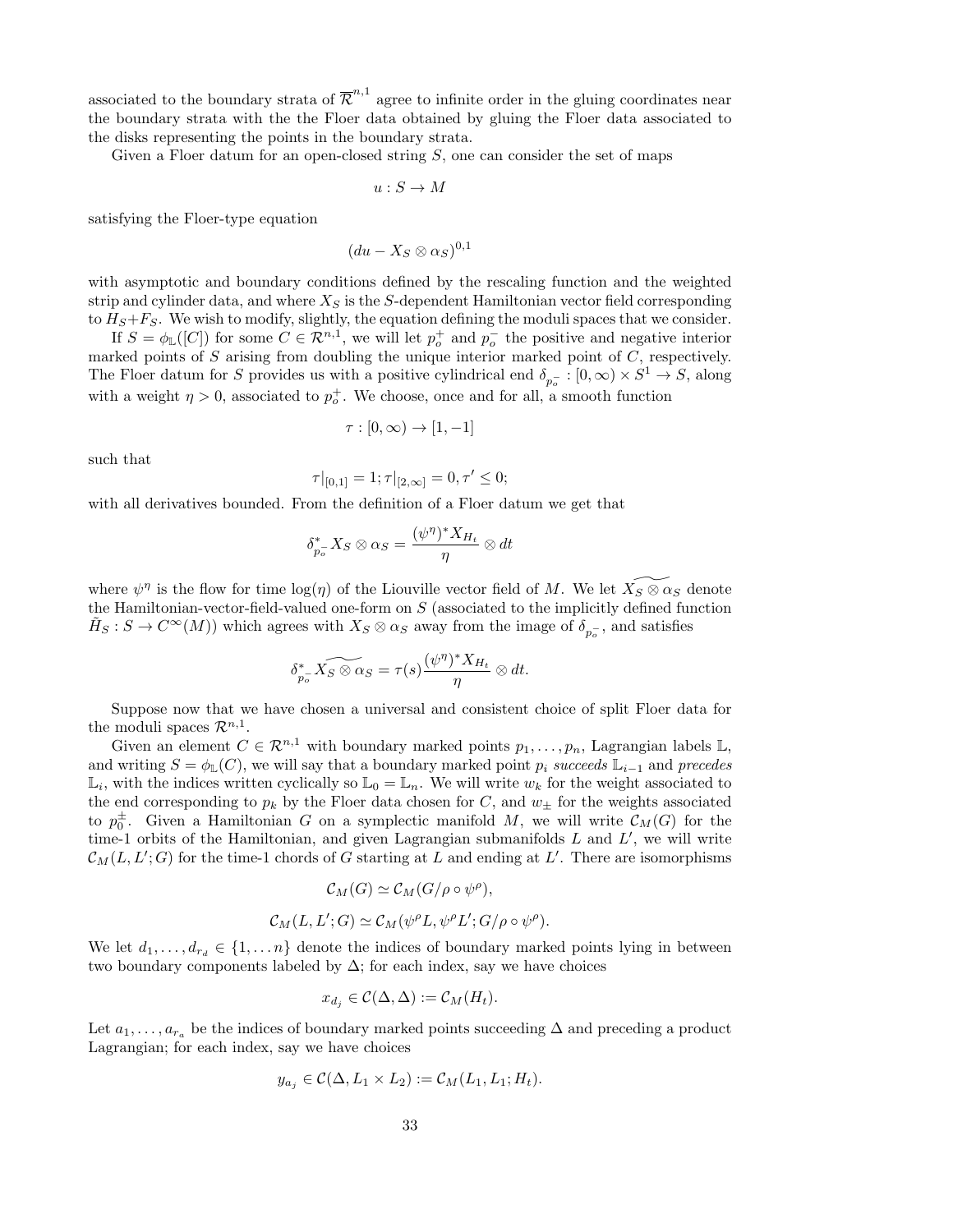Let  $b_1, \ldots, b_{r_b}$  be the indices of points preceding  $\Delta$  and succeding a product Lagrangian; for each index, say we have choices

$$
y_{b_j} \in \mathcal{C}(L_1 \times L_2, \Delta) := \mathcal{C}_M(L_1, L_2; H_t).
$$

Finally, let  $c_1, \ldots c_d$  be the indices of the remaining boundary marked points, which must lie in between two product Lagrangians. For each index, say we have choices

$$
y_{c_j} = (y_{c_j}^1, y_{c_j}^2) \in \mathcal{C}(L_1 \times L_2, L'_1 \times L'_2) := \mathcal{C}_M(L_1, L'_1; H_t) \times \mathcal{C}_M(L_2, L'_2; H_t).
$$

These choices correspond to a set of choices

$$
z_i \in \mathcal{C}(\mathbb{L}_{i-1}, \mathbb{L}_i), i = 1, \dots, n
$$

Say we also have choices

$$
x_{-} \in \mathcal{C}_M(H_t), x_{+} \in \mathcal{C}_{M}-(H_t).
$$

Write  $\epsilon^k$  or  $\delta^k$  for the strip-like or cylindrical positive end associated to the marked point of S coming from  $p_k \in \partial C$ ; and write  $\delta^{\pm}$  for the positive/negative cylindrical end associated to the marked points  $p_o^-, p_o^+ \in S$  arising from doubling the interior marked point of C.

Define the moduli space

$$
\mathcal{R}^{n,1}(\{x_j\},\{y_j\};x_-,x_+) = \mathcal{R}^{n,1}_*(z_1,\ldots,z_n;x_-,x_+)
$$

to be the collection of maps

$$
u: S \to M; S = \phi_{\mathbb{L}}(C); C \in \mathcal{R}^{n,1}
$$

such that

$$
(du - \widetilde{X_S \otimes \alpha_S})^{0,1} = 0
$$

and satisfying the boundary and asympotic conditions

$$
\lim_{s \to +\infty} u \circ \epsilon^k(s, t) = \psi^{w_k} y_k(t), k = a_1, \dots, a_{r_a}, b_1, \dots, b_{r_b}, c_1, \dots, c_{r_c};
$$
\n
$$
\lim_{s \to +\infty} u \circ \delta^k(s, t) = \psi^{w_k} x_k(t), k = d_1, \dots, d_{r_d};
$$
\n
$$
\lim_{s \to +\infty} u \circ \delta^+(s, t) = \psi^{w_+} x_+(t);
$$
\n
$$
\lim_{s \to -\infty} u \circ \delta^-(s, t) = \psi^{w_-} x_-(t);
$$
\n
$$
u(z) \in \phi^{a_S(z)} \mathbb{L}_{\alpha}, \alpha \in \pi_0(\partial S).
$$

The topological energy of any solution  $u$  is given by

$$
\int_{S} \omega - d(u^*(\tilde{H}_S)) \alpha_S
$$

which is equal by Stokes theorem to

$$
\sum_j \mathcal{A}(y_{a_j}) + \sum_j \mathcal{A}(b_j) + \sum_j \mathcal{A}(c_j) - \mathcal{A}(x_-) + \mathcal{A}(x_+)
$$

which upper bounds the (nonnegative) geometric energy of a solution. Here the above terms are defined exactly as in [\[16,](#page-37-7) (A.8), (A.11)], except that  $\mathcal{A}(x_+)$ , due to the modification we have made to Floer's equation, is taken to be  $(A.11)$  with the terms H and  $F_t$  replaced by their negatives.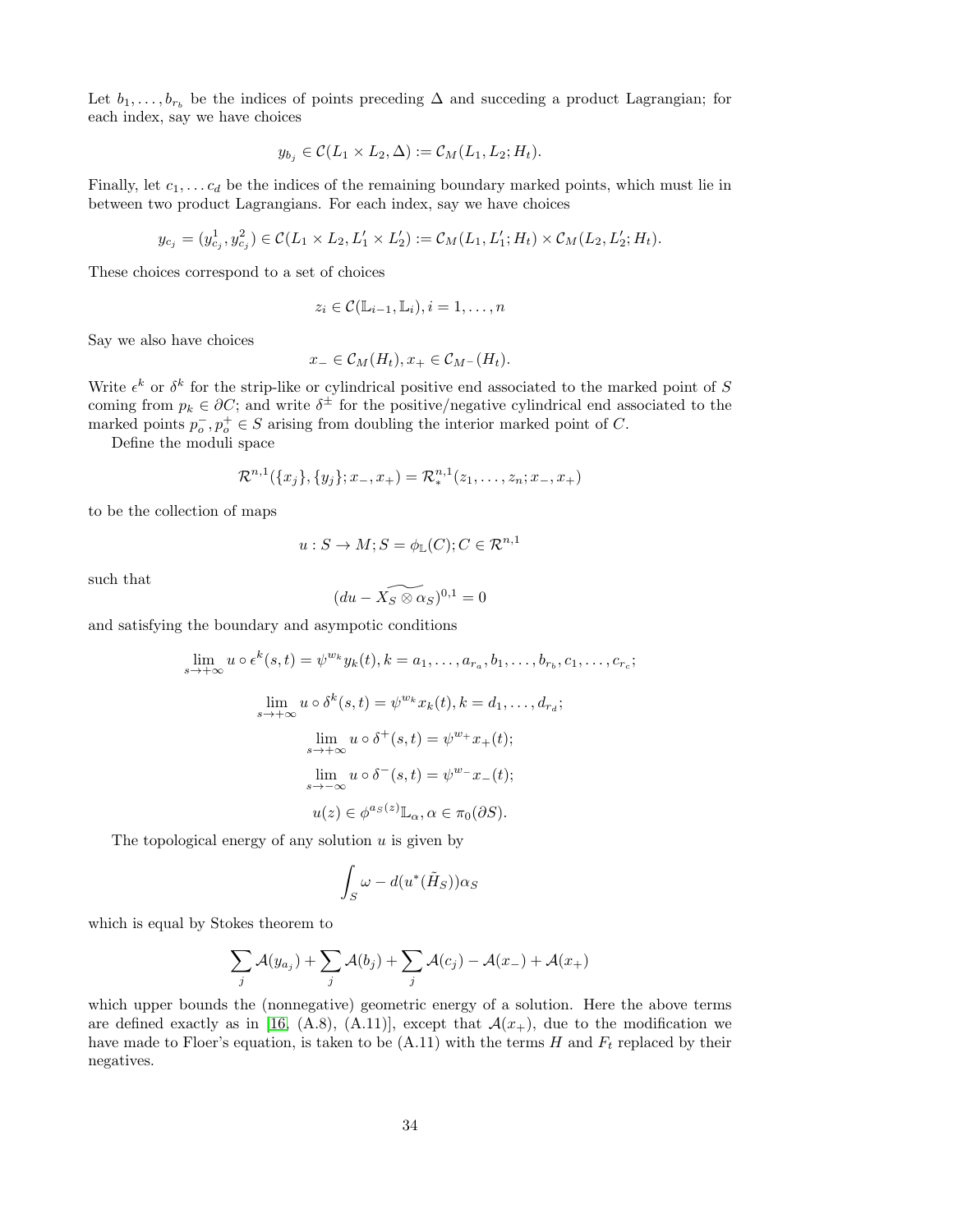In particular, because of Lemma [7,](#page-16-1) the topological energy is actually upper bounded by

<span id="page-34-0"></span>
$$
\sum_{j} \mathcal{A}y_{a_j} + \sum_{j} \mathcal{A}(b_j) + \sum_{j} \mathcal{A}(c_j) + K \tag{117}
$$

for some constant  $K > 0$ . Now, we have the following  $\pi_r$  denote an extension of the collar coordinate of the collar of  $M$  to a function

$$
\pi_r: M \to [0, \infty)
$$

**Proposition 10.** Given an element of  $\mathcal{R}^{n,1}(\{x_j\}, \{y_j\}; x_-, x_+)$  there is a constant C depending only on  $\{x_j\}, \{y_j\}, x_-, x_+$  such that

 $\pi_r \circ u \leq C$ .

*Proof.* One may follow the proof as in [\[16,](#page-37-7) Theorem A.1], except that one redefines the unperturbed region  $S^u$  to not include the image of the strip-like end associated to  $p_0^+$ . On the image of the strip-like end associated to  $p_0^+$ , we have chosen our Floer data explicitly so that Floer's equation takes the form of the continuation map equation between the Floer homology groups  $SH^*(-H')$  and  $SH^*(H')$  for a Hamiltonian H'; and the maximum principle argument as in [\[23\]](#page-38-8) suffices to prove compactness in that region.  $\Box$ 

By Gromov compactness, the above proposition, and the bound in [\(117\)](#page-34-0)

**Proposition 11.** Fixing  $\{x_j\}, \{y_j\}$  as in the above proposition, the number of  $x_-\in C_M(H_t)$ ,  $x_+\in$  $\mathcal{C}_{M^-}(H_t)$  for which  $\mathcal{R}^{n,1}(\{x_j\}, \{y_j\}; x_-, x_+)$  is nonempty is finite.

The salient point of the above proposition is that although  $\bar{p}_0$  is a positive marked point, we wish to think of it as an *output* of the open-closed map, because it arises artificially from the negative marked point  $\tilde{p}$  via the doubling construction.

The standard inductive construction of Floer data works in our setting and we have the

**Proposition 12.** Universal and consistent choice of split Floer data for the moduli spaces  $\overline{\mathcal{R}}^{n,1}$ exist. Moreover, given the choices needed to define the split open closed maps [\(83\)](#page-23-4) (which

Chose split Floer data as in the above proposition. Recall the Kunneth map for symplectic cohomology with split Floer data, together with the isomorphism

$$
SC^*(M^-) \simeq SC^*(M, -H)
$$

described in section [3.2.4.](#page-26-3) We then define

$$
\mathcal{OC}: C^{nu}_{*-2n}(\mathcal{W}^2) \to SC^*(M \times M^-)
$$

via the formula

$$
\mathcal{OC}(z_1 \otimes \ldots \otimes z_n) = \sum_{(x_-,x_+) \in \mathcal{C}(H_{split})} \sum_{\substack{u \in \mathcal{R}_*^{n,1}(z_1,\ldots,z_n;x_-,x_+) \\iid(D_u)=0}} [x_-] \otimes [x_+]
$$

(where  $ind(D_u)$  is of course the index of the linearized Cauchy-Riemann opeator of u).

The continuity of  $\phi$  and the standard argument based on the combinatorics of  $\overline{\mathcal{R}}^{n,1}$  showing that the open-closed maps defined in  $\left[\right]$ ,  $\left[\right]$  are chain maps show that  $OC$  is in fact a chain map. This proves Proposition [7](#page-23-5)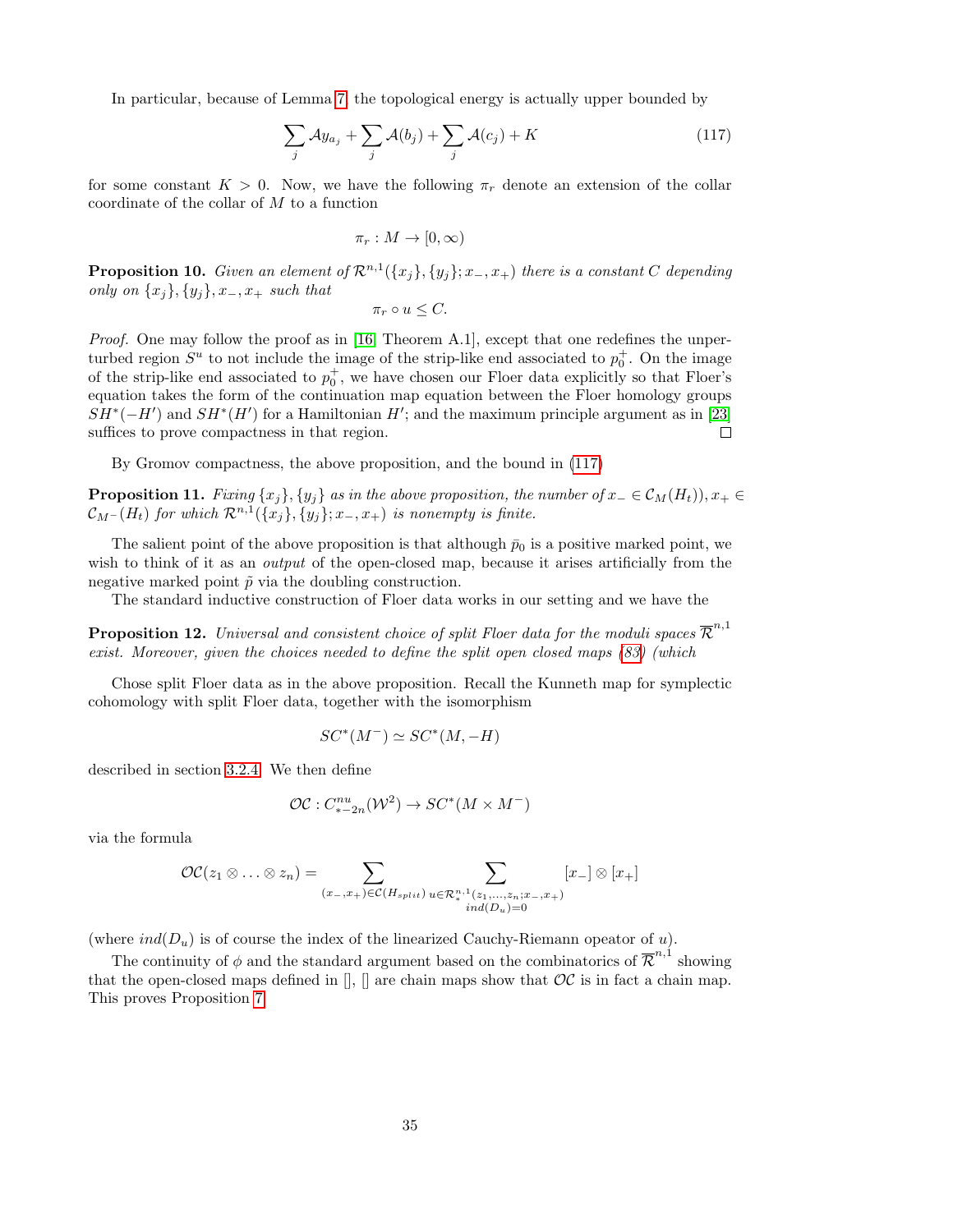### <span id="page-35-0"></span>5 Appendix: Proof of proposition about homotopy units

This proof is written in the convention for  $A_{\infty}$  categories of [\[25\]](#page-38-3) rather than the one we use in this paper; as we are currently working in characteristic 2, the proof goes through as written, but see Appendix [6](#page-36-0) for a description of how to convert the proof to the conventions used in the rest of this paper.

Proof of Proposition [2.](#page-3-1) Recall that a formal diffeomorphism of an  $A_{\infty}$  category A with  $A_{\infty}$ operations  $\mu_A^d$  is an arbitrary sequence of maps

$$
\Phi^d: hom_A(X_{d-1}, X_d) \otimes \ldots \otimes hom_A(X_0, X_1) \to hom_A(X_0, X_d)[1-d] \tag{118}
$$

such that  $\Phi^1$  is a linear automorphism. The difeomorphism  $\Phi$  defines a new  $A_{\infty}$  structure  $\Phi_*A = \mu_{\Phi_*A}^1, \mu_{\Phi_*A}^2, \ldots$  on the linear category A; the new operations are computed as the solution to the system of equations

$$
\sum_{r} \sum_{s_1, \dots, s_r} \mu_{\Phi_*A}^r(\Phi^{s_r}(a_d, \dots, a_{d-s_r+1}), \dots, \Phi^{s_1}(a_{s_1}, \dots, a_1)) =
$$
\n
$$
\sum_{m,n} (-1)^* \Phi^{d-m+1}(a_d, \dots, a_{n+m+1}, \mu_A^m(a_{n+m}, \dots, a_{n+1}), a_n, \dots a_1)
$$
\n(119)

where  $(-1)^*$  is a certain Koszul sign [\[25,](#page-38-3) Section I.1c]. This makes  $\Phi$  into an  $A_{\infty}$  functor between A equipped with the original  $A_{\infty}$  structure and A equipped with the  $A_{\infty}$  structure  $\Phi_{*}A$ ; formal diffeomorphisms then form a *group* under composition of functors.

We now make use of [\[25,](#page-38-3) Lemma I.2.1]:

**Lemma 16.** Let A be a c-unital  $A_{\infty}$  category. Then there exists a formal diffeomorphism  $\Phi$ with  $\Phi^1 = Id$ , such that the modified  $A_{\infty}$  structure  $\Phi_* A$  is strictly unital. Moreover,  $\Phi$  sends the chosen c-units of A to the strict units of  $\Phi_*A$ .

Equivalently, given a c-unital  $A_{\infty}$  category A, there is a strictly unital  $A_{\infty}$  category B (with the same underlying graded linear category as A) and a formal diffeomorphism  $\Phi : B \to A$ . Since B is strictly unital, it admits a canonical homotopy unit  $B \to B'$ . The underlying graded linear category of a homotopy unit for  $A$  is the same as that for  $B$ ; thus we define the graded linear category  $A' := B'$ . The point is that  $\Phi$  extends to a formal diffeomorphism  $\Phi : B' \to A'$  such that the induced  $A_{\infty}$  structure on A' makes the canonical inclusion  $A \to A'$  into a homotopy unit for  $A'$ .

Specifically, for any  $X \in Ob(A') = Ob(B') = Ob(A) = Ob(B)$ , one writes

$$
Hom_{A'}(X,X) = Hom_{B'}(X,X) = Hom_B(X,X) \oplus kf_X[1] \oplus ke_X^+
$$
(120)

and one writes  $e_{B,X}^0 \in Hom_B(X,X)$  for the strict unit and  $e_{A,X}^0 \in Hom_A(X,X)$  for the chosen c-units of A. One then defines  $\Phi: B' \to A'$  by the conditions that

<span id="page-35-2"></span>
$$
\Phi(e_X^+) = e_X^+,
$$
  
\n
$$
\Phi(f_X) = f_X,
$$
  
\n
$$
\Phi(\ldots, f_X, \ldots) = 0
$$
 whenever there is more than one term, and  
\n
$$
\Phi(\ldots, e_X^+, \ldots) = 0
$$
, meaning that  $\Phi$  is strictly unital. (121)

This is a formal diffeomorphism, so there is a unique  $A_{\infty}$  structure  $\mu_{A'}$  satisfying the equations

<span id="page-35-1"></span>
$$
\sum_{r} \sum_{s_1, \dots, s_r} \mu_{A'}^r(\Phi^{s_r}(b_d, \dots, b_{d-s_r+1}), \dots, \Phi^{s_1}(b_{s_1}, \dots, b_1)) =
$$
\n
$$
\sum_{m,n} (-1)^* \Phi^{d-m+1}(b_d, \dots, b_{n+m+1}, \mu_{B'}^m(b_{n+m}, \dots, b_{n+1}), b_n, \dots b_1).
$$
\n(122)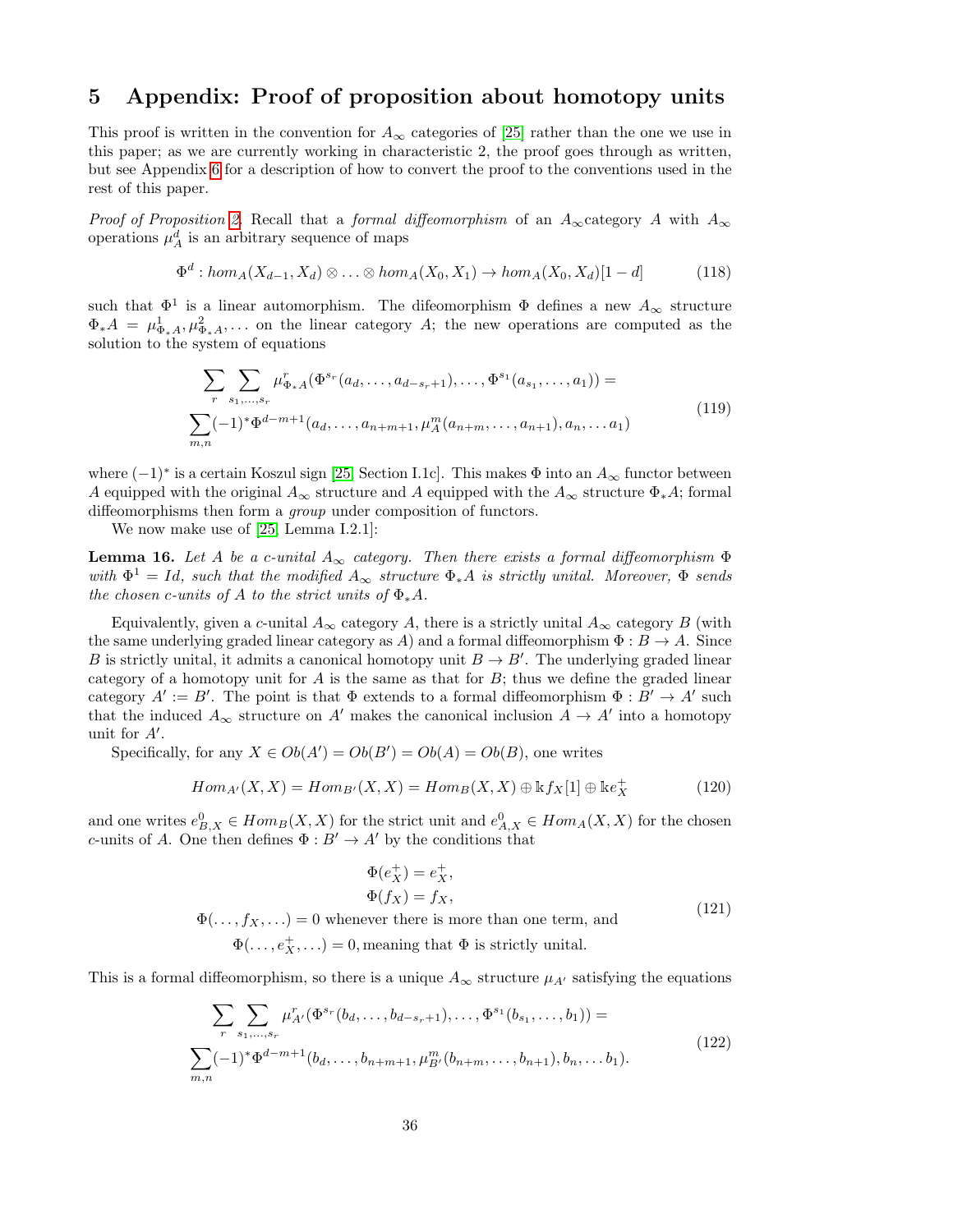Since  $\Phi$  extends a diffeomorphism from B to A, the uniqueness of the solutions to the above equations implies that  $\mu_{A'}|_A = \mu_A$ . Specializing the above equations we see that

$$
\mu_{A'}^1(f_X) = \mu_{A'}^1(\Phi^1(f_X)) = \Phi^1(\mu_{B'}^1(f_X)) = \Phi^1(e_{B,X}^0 - e_X^+) = e_{A,X}^0 - e_X^+.
$$
 (123)

So it remains to show that  $e_+$  is a strict unit for  $\mu_{A'}$ . The condition  $\mu_{A'}^1(e_X^+)$  trivially follows from [\(122\)](#page-35-1). Likewise, [\(122\)](#page-35-1) implies that

$$
\mu_{A'}^2(e_X^+, \Phi^1(a)) = \mu_{A'}^2(\Phi^1(e_X^+), \Phi^1(a)) = \tag{124}
$$

$$
-\mu_{A'}^1(\Phi^2(e_X^+,a)) + \Phi^1(\mu_{B'}^2(e_X^+,a)) + \Phi^2(\mu_{B'}^1(e_X^+),a) + \Phi^2(e_X^+, \mu_{B'}^1(a)),
$$
\n<sup>(124)</sup>

where all the second line all terms are zero except for the second term. Writing  $|a|$  for the degree of a the above computation together with a similar computation of  $\mu^2_{A'}(\Phi^1(a), e^+_X)$  show that

$$
\mu_{A'}^2(e_X^+,a) = a = (-1)^{|a|} \mu_{A'}^2(a, e_X^+) \tag{125}
$$

where the sign comes from the suppressed Koszul signs in [\(122\)](#page-35-1).

Thus it remains to show that  $\mu_{A'}^k(\ldots, e_X^+, \ldots) = 0$  for  $k \geq 3$ . This is proven by induction on k. Consider applying [122](#page-35-1) to a tuple  $(b_k, \ldots, b', e_X^+, b'', \ldots, b_1)$ . In the left hand side of 122 by the inductive hypothesis and the properties of  $\Phi$  [\(121\)](#page-35-2), all terms vanish except for

<span id="page-36-2"></span>
$$
\mu_{A'}^k(\Phi^1(b_k),\ldots,\Phi^1(e^+),\ldots,\Phi^1(b_1)).
$$
\n(126)

On the right hand side, by the inductive hypothesis and the properties of  $\Phi$ , one sees that the only non-zero terms are

$$
(-1)^{*} \Phi^{k-1}(\ldots, \mu_{B'}^{2}(b', e^{+}), b'', \ldots) + (-1)^{*} \Phi^{k-1}(\ldots, b', \mu_{B'}^{2}(e^{+}, b'')).
$$
 (127)

Computing the suppressed Koszul signs one sees that this sum cancels, and thus the quantity in [\(126\)](#page-36-2) is zero. One must give slightly different arguments if  $e^+_X$  lies all the way to the left or all the way to the right in the tuple plugged into [\(122\)](#page-35-1). For example, if one applies [\(122\)](#page-35-1) to  $(e^+_X, b'', \ldots)$  (where there k entries in the tuple), the inductive hypothesis and the properties of Φ show that all terms vanish except for

$$
\mu_{A'}^k(\Phi^1(e_X^+), \Phi^1(b'), \ldots) + \mu_{A'}^2(\Phi^1(e_X^+), \Phi^{k-1}(b'', \ldots)) = (-1)^* \Phi^{k-1}(\mu_{B'}^2(e_X^+, b''), \ldots)
$$
 (128)

on the left and right hand side, respectively. A computation of the suppressed Koszul sign shows that two terms containing  $\mu^2$  cancel, showing that  $\mu_A^k e_X^+, \ldots$ ) = 0 for  $k > 3$  (assuming the base case  $k = 3$ ). An analogous computation of [\(122\)](#page-35-1) applied to  $(\ldots, b', e^+_X)$  completes the inductive step. Finally, the arguments for the inductive step also adapt to prove the base case  $k = 3$  by explicitly expanding [\(122\)](#page-35-1) when applied to tuples  $(e_X^+, b'', b)$ ,  $(b', e_X^+, b'')$  and  $(b, b', e_X^+)$ . This completes the proof.  $\Box$ 

## <span id="page-36-0"></span>6 Appendix:  $A_{\infty}$  conventions

There are many different sign conventions for  $A_{\infty}$ -algebraic equations in the literature.

The convention in this paper is that the  $A_{\infty}$  operations

$$
\mu^k: Hom(L_0, L_1) \otimes Hom(L_1, L_2) \otimes \ldots \otimes Hom(L_{k-1}, L_k) \rightarrow Hom(L_0, L_k)
$$

must satisfy the  $A_{\infty}$  equations

<span id="page-36-1"></span>
$$
\sum_{i+j+k=n+1} (-1)^{|a_1|+\ldots+|a_i|+i} \mu_{i+k+1}(a_1,\ldots,a_i,\mu_j(a_{i+1},\ldots,a_{i+j}),a_{i+j+1},\ldots,a_n) = 0 \qquad (129)
$$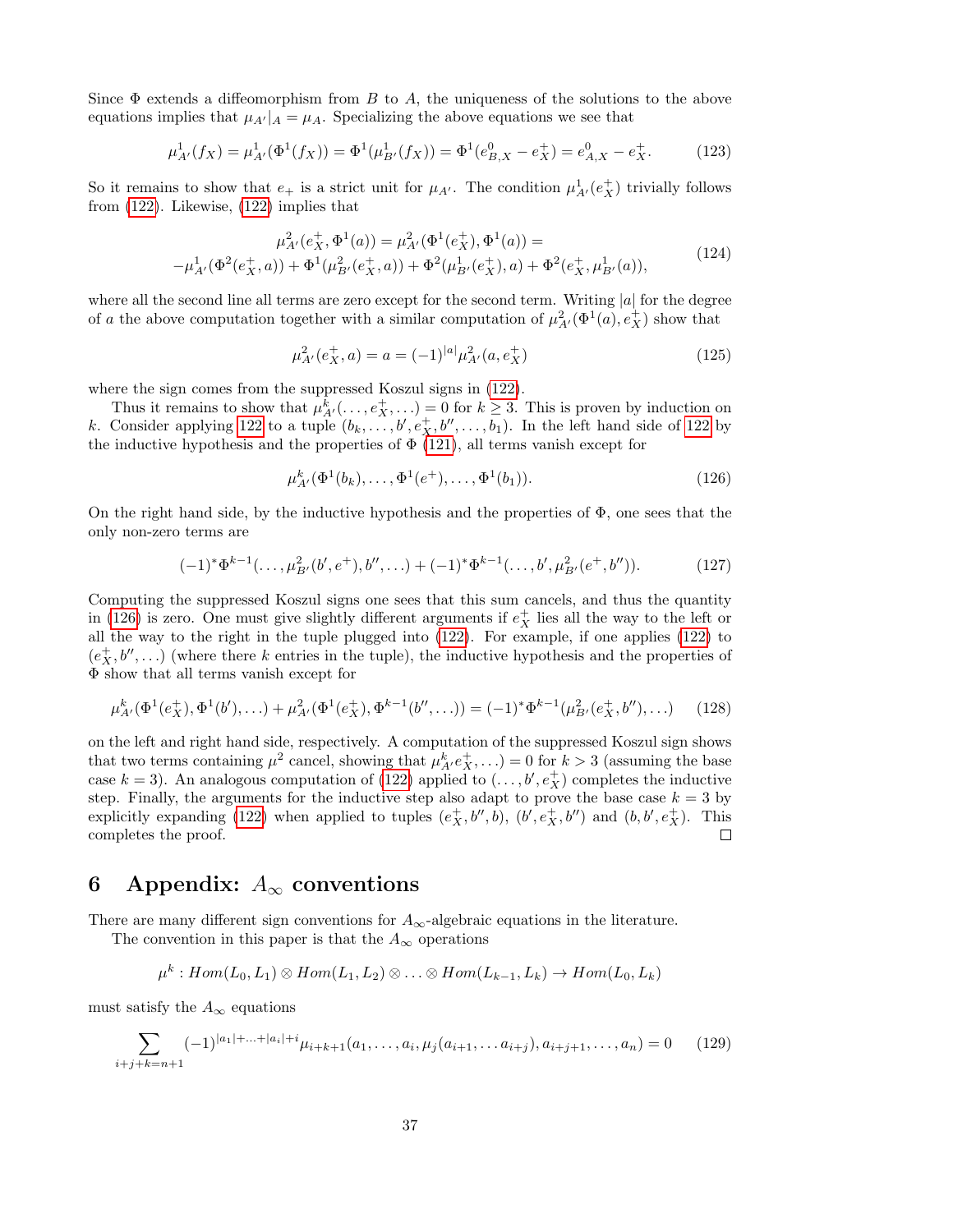These agree with the conventions of Efimov [\[10\]](#page-37-0), Seidel [\[24\]](#page-38-13), and [\[26\]](#page-38-12), but disagree with those of [\[25\]](#page-38-3) and [\[16\]](#page-37-7). To convert from one convention to the other, one simply reverses the order of the inputs into the  $\mu^k$  operations.

Relatedly, there are two different conventions for opposite  $A_{\infty}$  categories: the one given in Definition [4,](#page-8-1) and one used in [\[25\]](#page-38-3) and in [\[16\]](#page-37-7). They only differ by signs in the  $A_{\infty}$  operations, so over a field of characteristic 2 they agree. A discussion of these differences can be found in [\[26\]](#page-38-12).

### References

- <span id="page-37-1"></span>[1] Mohammed Abouzaid. A geometric criterion for generating the fukaya category. Publications Mathématiques de l'IHÉS, 112:191–240, 2010.
- <span id="page-37-10"></span>[2] Mohammed Abouzaid and Paul Seidel. An open string analogue of viterbo functoriality. Geom. Topol., 14(2):627–718, 2010.
- <span id="page-37-14"></span>[3] Peter Albers, Kai Cieliebak, and Urs Frauenfelder. Symplectic tate homology. Proceedings of the London Mathematical Society, 112(1):169–205, January 2016.
- <span id="page-37-9"></span>[4] Denis Auroux. A beginner's introduction to fukaya categories, 2013.
- <span id="page-37-12"></span>[5] Frédéric Bourgeois and Alexandru Oancea. Symplectic homology, autonomous hamiltonians, and morse-bott moduli spaces. Duke Math. J., 146(1):71–174, 01 2009.
- <span id="page-37-13"></span>[6] Frédéric Bourgeois and Alexandru Oancea.  $s^1$ -equivariant symplectic homology and linearized contact homology, 2012.
- <span id="page-37-2"></span>[7] Baptiste Chantraine, Georgios Dimitroglou Rizell, Paolo Ghiggini, and Roman Golovko. Geometric generation of the wrapped fukaya category of weinstein manifolds and sectors, 2017.
- <span id="page-37-15"></span>[8] Denis-Charles Cisinski and Gonçalo Tabuada. Non-connective k-theory via universal invariants. Compositio Mathematica, 147(4):1281–1320, 2011.
- <span id="page-37-5"></span>[9] Kevin Costello. Topological conformal field theories and calabi–yau categories. Advances in Mathematics,  $210(1):165 - 214$ , 2007.
- <span id="page-37-0"></span>[10] Alexander I. Efimov. Categorical smooth compactifications and generalized hodge-to-de rham degeneration, 2018.
- <span id="page-37-11"></span>[11] Andreas Floer. Symplectic fixed points and holomorphic spheres. Comm. Math. Phys., 120(4):575–611, 1989.
- <span id="page-37-16"></span>[12] Andreas Floer, Helmut Hofer, and Dietmar Salamon. Transversality in elliptic morse theory for the symplectic action. Duke Math. J., 80(1):251–292, 10 1995.
- <span id="page-37-8"></span>[13] Urs Frauenfelder. Gromov convergence of pseudoholomorphic disks. Journal of Fixed Point Theory and Applications,  $3(2):215-271$ , July 2008.
- <span id="page-37-4"></span>[14] Daniel S. Freed. The cobordism hypothesis. Bulletin of the American Mathematical Society, 50(1):57–92, October 2012.
- <span id="page-37-6"></span>[15] Kenji Fukaya, Yong-Geun Oh, Hiroshi Ohta, and Kaoru Ono. Lagrangian Intersection Floer Theory: Anomaly and Obstruction. American Mathematical Society, 2009.
- <span id="page-37-7"></span>[16] Sheel Ganatra. Symplectic cohomology and duality for the wrapped fukaya category, 2013.
- <span id="page-37-3"></span>[17] Sheel Ganatra. Cyclic homology,  $s^1$ -equivariant floer cohomology, and calabi-yau structures, 2018.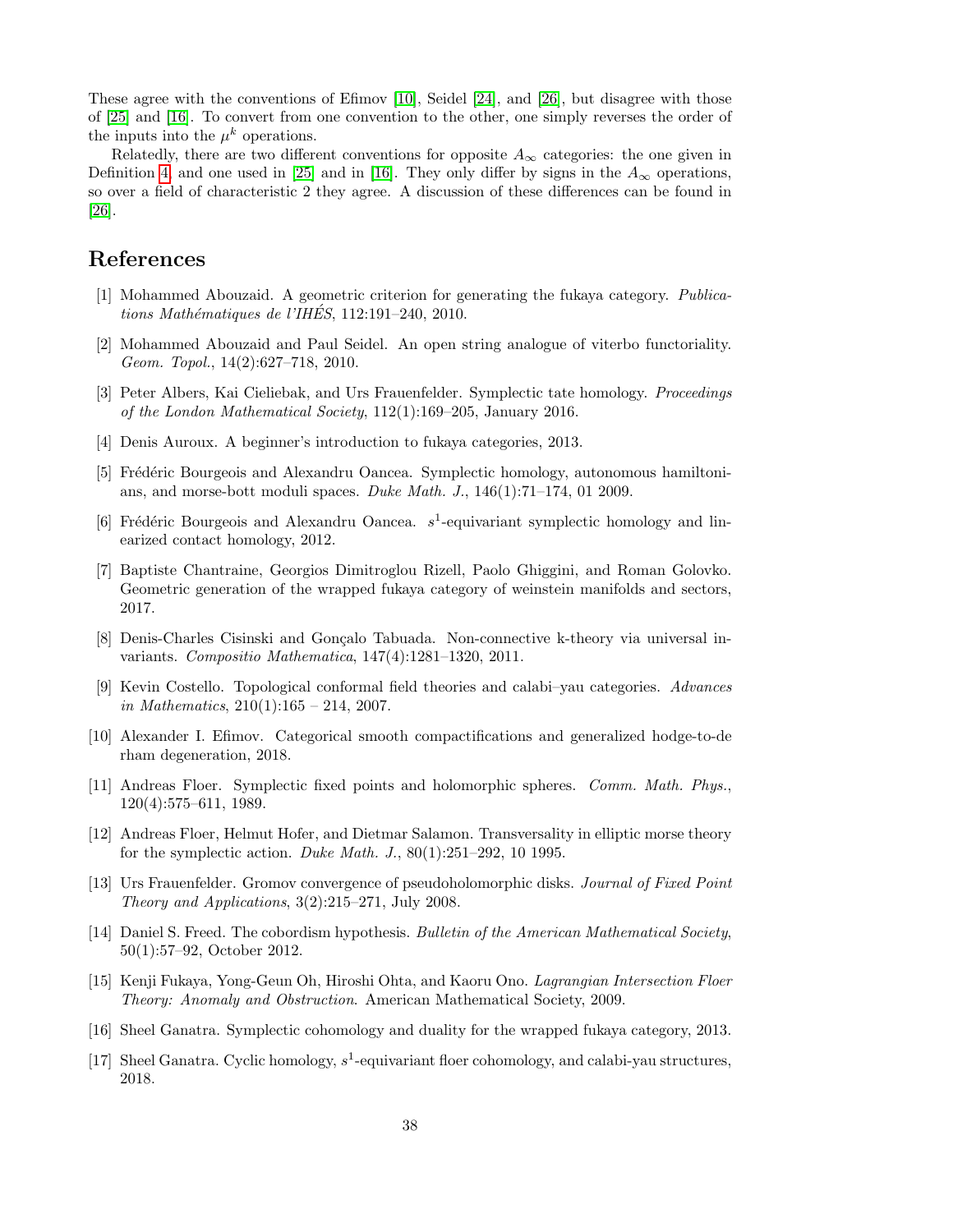- <span id="page-38-4"></span>[18] Sheel Ganatra, John Pardon, and Vivek Shende. Structural results in wrapped floer theory, 2018.
- <span id="page-38-1"></span>[19] D. Kaledin. Spectral sequences for cyclic homology, 2016.
- <span id="page-38-0"></span>[20] D. Kaledin. Spectral Sequences for Cyclic Homology, pages 99–129. Springer International Publishing, Cham, 2017.
- <span id="page-38-7"></span>[21] Chiu-Chu Melissa Liu. Moduli of j-holomorphic curves with lagrangian boundary conditions and open gromov-witten invariants for an  $s^1$ -equivariant pair, 2002.
- <span id="page-38-6"></span>[22] J.L. Loday. Cyclic Homology. Grundlehren der mathematischen Wissenschaften. Springer Berlin Heidelberg, 1997.
- <span id="page-38-8"></span>[23] Paul Seidel. A biased view of symplectic cohomology, 2007.
- <span id="page-38-13"></span>[24] Paul Seidel. A-subalgebras and natural transformations. Homology Homotopy Appl., 10(2):83–114, 2008.
- <span id="page-38-3"></span>[25] Paul Seidel. Fukaya Categories and Picard-Lefschetz Theory (Zurich Lectures in Advanced Mathematics). European Mathematical Society, 2008.
- <span id="page-38-12"></span>[26] Nick Sheridan. Formulae in noncommutative hodge theory, 2015.
- <span id="page-38-2"></span>[27] D. Shklyarov. Hirzebruch–riemann–roch-type formula for dg algebras. Proceedings of the London Mathematical Society, 106(1):1–32.
- <span id="page-38-5"></span>[28] Andrea Tirelli.  $(\infty, n)$  categories, fully extended tqfts and applications, 2016.
- <span id="page-38-10"></span>[29] C. Viterbo. Functors and computations in floer homology with applications, i. Geometric And Functional Analysis, 9(5):985–1033, December 1999.
- <span id="page-38-9"></span>[30] Edward Witten. Supersymmetry and morse theory. J. Differential Geom., 17(4):661–692, 1982.
- <span id="page-38-11"></span>[31] Jingyu Zhao. Periodic symplectic cohomologies, 2014.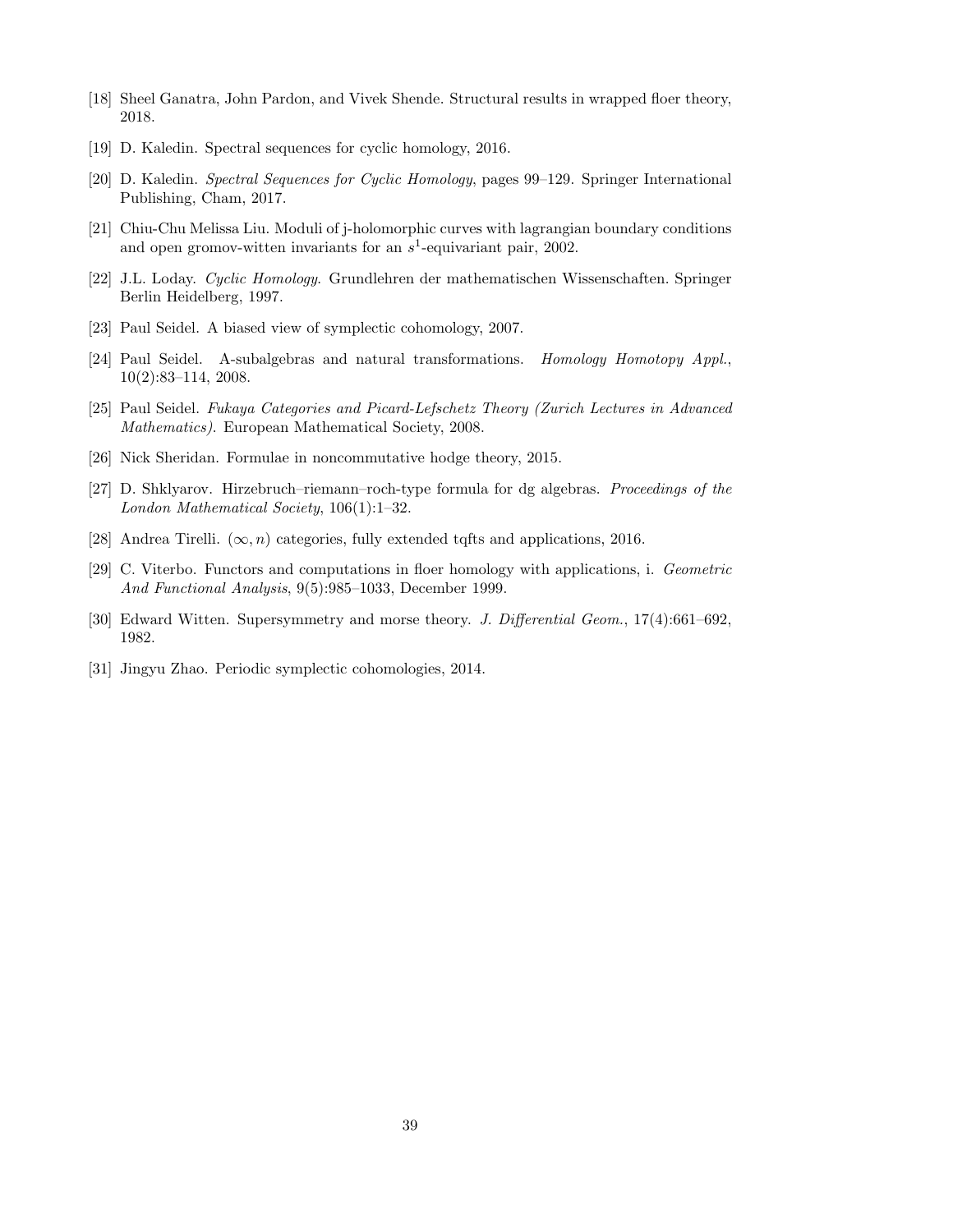

<span id="page-39-0"></span>Figure 1: A summary of the proof of Theorem [3.](#page-1-0) Each piece of the initial moduli space corresponds to a morphism in the statement of the conjecture, as labeled. By passing from curves in  $M \times M^-$  to curves in M, one can then pull apart the piece of the moduli space consisting with curves without marked points, showing that the image of  $K \circ ch$  factors through the "constant" loops" in symplectic cohomology, and is thus annihilated by the Connes map. (Technically, we do not 'pull apart" the last moduli space, because an action argument suffices.) To get a formally dual proof of Theorem [2](#page-0-1) (not detailed in this paper) one reads the second diagram from left-to-right rather than right-to-left; the moduli space corresponding to the right cylinder, with H chosen to be a small Morse function, gives a pairing on  $HF(H)$  that pulls back to Shklyarov pairing on Hochschild homology of compact Lagrangians under the open closed map. The bordism in the third diagram shows that the Shklyarov pairing annihilates the image of  $1 \otimes \delta$ .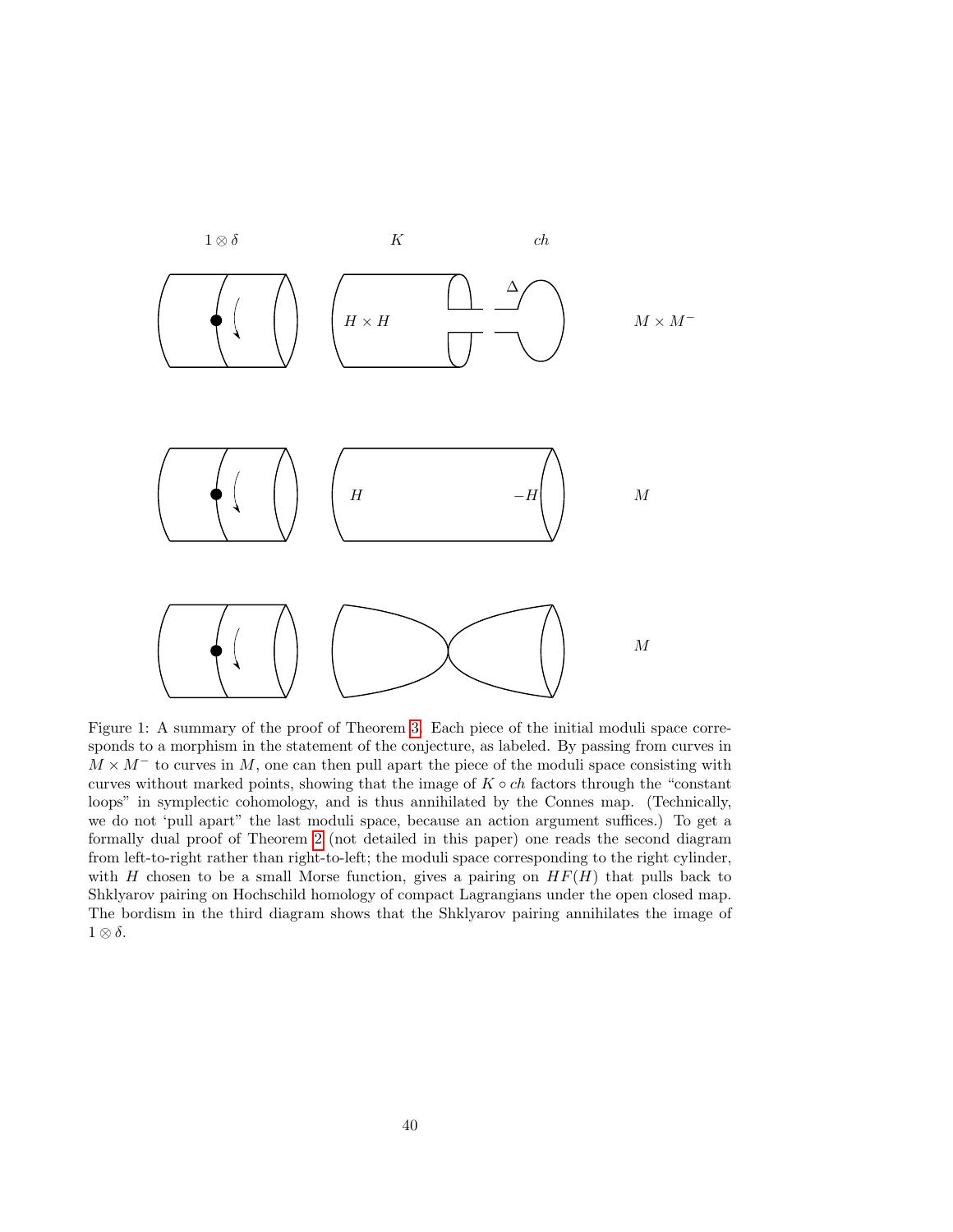

<span id="page-40-0"></span>Figure 2: The moduli space giving rise to  $R(x)$  and the relation between  $R(x)$  and  $\phi(x)$ . The moduli space is depicted in the center; its degenerations follow the arrows, with an increase in virtual codimension for every arrow. The boundary components of 1-dimensional moduli spaces of this type can only be either contributions to  $\phi(x)$  (C) or contirbutions to  $dR(x)$  (B); the other possible degenerations do not contribute becasuse their real codimension is greater than 1. This moduli space is different from the moduli space giving rise to the Cardy relation [\[1\]](#page-37-1) because in this moduli space, there is no constraint on the relative angle between  $a_0$  and  $b_0$ , so the degeneration from  $A$  to  $E$  is codimension 2. In these degenerations, boundary disk bubbles interior sphere bubbles are excluded by exactness.



<span id="page-40-1"></span>Figure 3: The moduli space defining  $K(\mathcal{O}(\mathcal{C}(ch(\Delta)))$ .